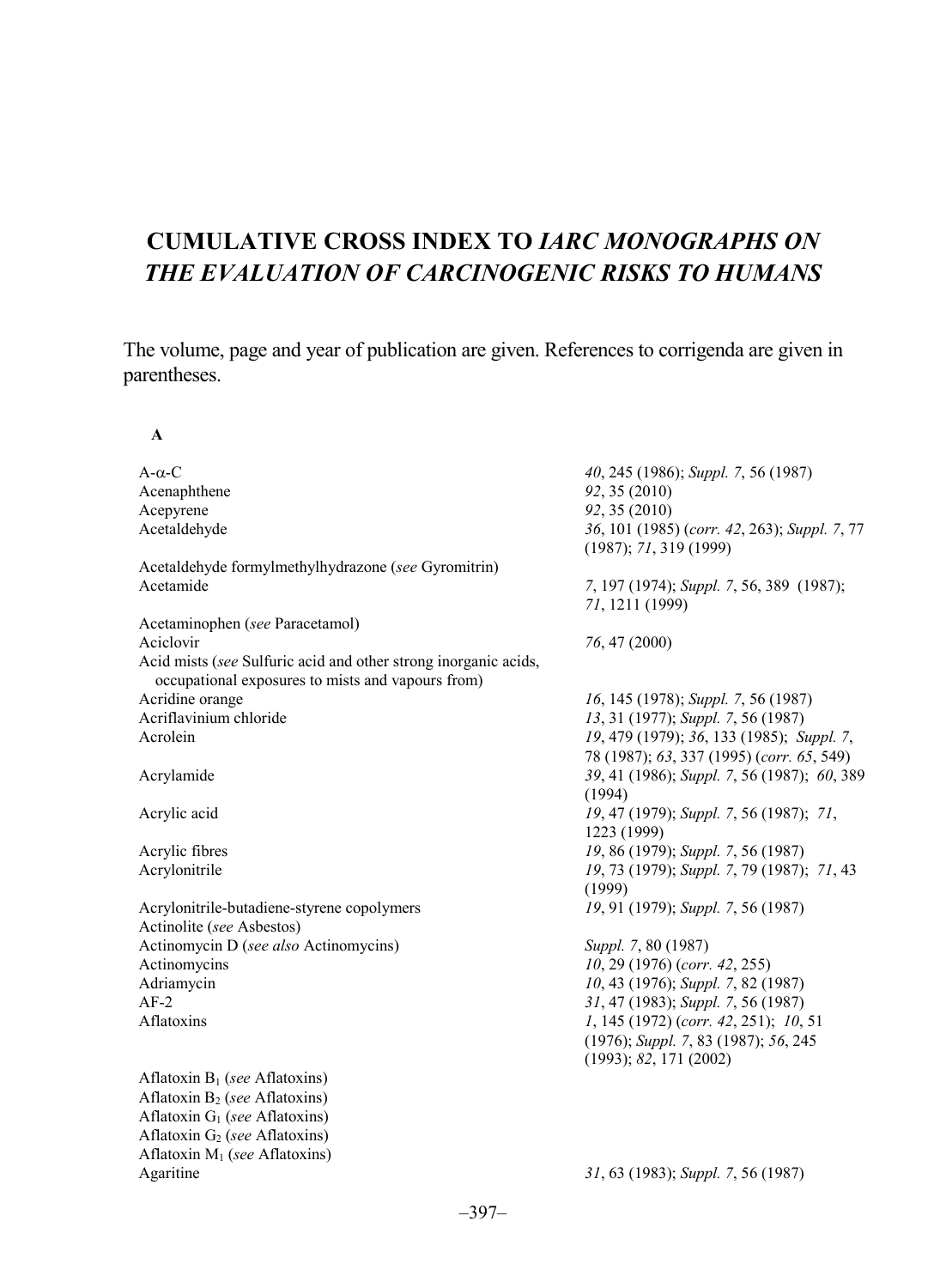| Alcohol drinking                                               | 44 (1988)                                                                           |
|----------------------------------------------------------------|-------------------------------------------------------------------------------------|
| Aldicarb                                                       | 53, 93 (1991)                                                                       |
| Aldrin                                                         | 5, 25 (1974); Suppl. 7, 88 (1987)                                                   |
| Allyl chloride                                                 | 36, 39 (1985); Suppl. 7, 56 (1987); 71,<br>1231 (1999)                              |
| Allyl isothiocyanate                                           | 36, 55 (1985); Suppl. 7, 56 (1987); 73, 37<br>(1999)                                |
| Allyl isovalerate                                              | 36, 69 (1985); Suppl. 7, 56 (1987); 71,<br>1241 (1999)                              |
| Aluminium production                                           | 34, 37 (1984); Suppl. 7, 89 (1987); 92, 35<br>(2010)                                |
| Amaranth                                                       | 8, 41 (1975); Suppl. 7, 56 (1987)                                                   |
| 5-Aminoacenaphthene                                            | 16, 243 (1978); Suppl. 7, 56 (1987)                                                 |
| 2-Aminoanthraquinone                                           | 27, 191 (1982); Suppl. 7, 56 (1987)                                                 |
| para-Aminoazobenzene                                           | 8, 53 (1975); Suppl. 7, 56, 390 (1987)                                              |
| ortho-Aminoazotoluene                                          | 8, 61 (1975) (corr. 42, 254); Suppl. 7, 56<br>(1987)                                |
| para-Aminobenzoic acid                                         | 16, 249 (1978); Suppl. 7, 56 (1987)                                                 |
| 4-Aminobiphenyl                                                | 1, 74 (1972) (corr. 42, 251); Suppl. 7, 91<br>(1987)                                |
| 2-Amino-3,4-dimethylimidazo[4,5-f]quinoline (see MeIQ)         |                                                                                     |
| 2-Amino-3,8-dimethylimidazo[4,5-f]quinoxaline                  |                                                                                     |
| (see MeIQx)                                                    |                                                                                     |
| 3-Amino-1,4-dimethyl-5H-pyrido[4,3-b]indole                    |                                                                                     |
| $(see$ Trp-P-1)                                                |                                                                                     |
| 2-Aminodipyrido[1,2-a:3',2'-d]imidazole (see Glu-P-2)          |                                                                                     |
| 1-Amino-2-methylanthraquinone                                  | 27, 199 (1982); Suppl. 7, 57 (1987)                                                 |
| 2-Amino-3-methylimidazo[4,5-f]quinoline (see IQ)               |                                                                                     |
| 2-Amino-6-methyldipyrido[1,2-a:3',2'-d]imidazole (see Glu-P-1) |                                                                                     |
| 2-Amino-1-methyl-6-phenylimidazo[4,5-b]pyridine (see PhIP)     |                                                                                     |
| 2-Amino-3-methyl-9H-pyrido[2,3-b]indole (see MeA-α-C)          |                                                                                     |
| 3-Amino-1-methyl-5H-pyrido[4,3-b]indole (see Trp-P-2)          |                                                                                     |
| 2-Amino-5-(5-nitro-2-furyl)-1,3,4-thiadiazole                  | 7, 143 (1974); Suppl. 7, 57 (1987)                                                  |
|                                                                | 57, 167 (1993)                                                                      |
| 2-Amino-4-nitrophenol<br>2-Amino-5-nitrophenol                 | 57, 177 (1993)                                                                      |
|                                                                |                                                                                     |
| 4-Amino-2-nitrophenol                                          | 16, 43 (1978); Suppl. 7, 57 (1987)                                                  |
| 2-Amino-5-nitrothiazole                                        | 31, 71 (1983); Suppl. 7, 57 (1987)                                                  |
| 2-Amino-9H-pyrido[2,3-b]indole (see A- $\alpha$ -C)            |                                                                                     |
| 11-Aminoundecanoic acid                                        | 39, 239 (1986); Suppl. 7, 57 (1987)                                                 |
| Amitrole                                                       | 7, 31 (1974); 41, 293 (1986) (corr. 52,<br>513; Suppl. 7, 92 (1987); 79, 381 (2001) |
| Ammonium potassium selenide (see Selenium and selenium         |                                                                                     |
| compounds)                                                     |                                                                                     |
| Amorphous silica (see also Silica)                             | 42, 39 (1987); Suppl. 7, 341 (1987); 68, 41<br>$(1997)$ (corr. 81, 383)             |
| Amosite (see Asbestos)                                         |                                                                                     |
| Ampicillin                                                     | 50, 153 (1990)                                                                      |
| Amsacrine                                                      | 76, 317 (2000)                                                                      |
| Anabolic steroids (see Androgenic (anabolic) steroids)         |                                                                                     |
| Anaesthetics, volatile                                         | 11, 285 (1976); Suppl. 7, 93 (1987)                                                 |
| Analgesic mixtures containing phenacetin (see also Phenacetin) | Suppl. 7, 310 (1987)                                                                |
| Androgenic (anabolic) steroids                                 | Suppl. 7, 96 (1987)                                                                 |
| Angelicin and some synthetic derivatives (see also Angelicins) | 40, 291 (1986)                                                                      |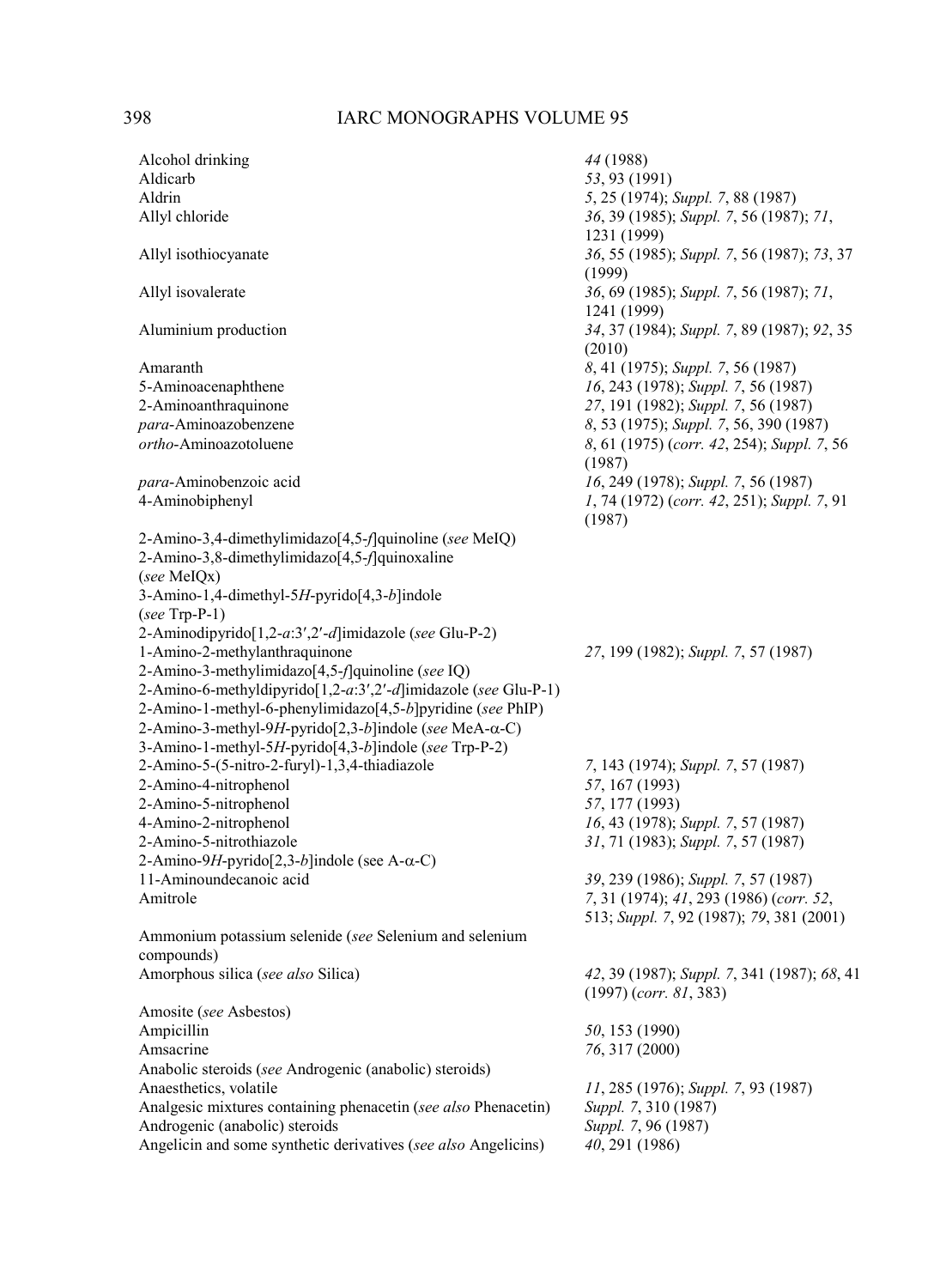| Angelicin plus ultraviolet radiation (see also Angelicin and some<br>synthetic derivatives) | Suppl. 7, 57 (1987)                          |
|---------------------------------------------------------------------------------------------|----------------------------------------------|
| Angelicins                                                                                  | Suppl. 7, 57 (1987)                          |
| Aniline                                                                                     | 4, 27 (1974) (corr. 42, 252); 27, 39 (1982); |
|                                                                                             |                                              |
|                                                                                             | Suppl. 7, 99 (1987)                          |
| ortho-Anisidine                                                                             | 27, 63 (1982); Suppl. 7, 57 (1987); 73, 49   |
|                                                                                             | (1999)                                       |
| <i>para</i> -Anisidine                                                                      | 27, 65 (1982); Suppl. 7, 57 (1987)           |
| Anthanthrene                                                                                | 32, 95 (1983); Suppl. 7, 57 (1987); 92, 35   |
|                                                                                             | (2010)                                       |
| Anthophyllite (see Asbestos)                                                                |                                              |
| Anthracene                                                                                  | 32, 105 (1983); Suppl. 7, 57 (1987); 92, 35  |
|                                                                                             | (2010)                                       |
|                                                                                             |                                              |
| Anthranilic acid                                                                            | 16, 265 (1978); Suppl. 7, 57 (1987)          |
| Anthraquinones                                                                              | 82, 129 (2002)                               |
| Antimony trioxide                                                                           | 47, 291 (1989)                               |
| Antimony trisulfide                                                                         | 47, 291 (1989)                               |
| ANTU (see 1-Naphthylthiourea)                                                               |                                              |
| Apholate                                                                                    | 9, 31 (1975); Suppl. 7, 57 (1987)            |
| para-Aramid fibrils                                                                         | 68, 409 (1997)                               |
| Aramite®                                                                                    | 5, 39 (1974); Suppl. 7, 57 (1987)            |
|                                                                                             |                                              |
| Areca nut (see also Betel quid)                                                             | 85, 39 (2004)                                |
| Aristolochia species (see also Traditional herbal medicines)                                | 82, 69 (2002)                                |
| Aristolochic acids                                                                          | 82, 69 (2002)                                |
| Arsanilic acid (see Arsenic and arsenic compounds)                                          |                                              |
| Arsenic and arsenic compounds                                                               | 1, 41 (1972); 2, 48 (1973); 23, 39 (1980);   |
|                                                                                             | Suppl. 7, 100 (1987)                         |
| Arsenic in drinking-water                                                                   | 84, 39 (2004)                                |
| Arsenic pentoxide (see Arsenic and arsenic compounds)                                       |                                              |
|                                                                                             |                                              |
| Arsenic trioxide (see Arsenic in drinking-water)                                            |                                              |
| Arsenic trisulfide (see Arsenic in drinking-water)                                          |                                              |
| Arsine (see Arsenic and arsenic compounds)                                                  |                                              |
| Asbestos                                                                                    | 2, 17 (1973) (corr. 42, 252); 14 (1977)      |
|                                                                                             | (corr. 42, 256); Suppl. 7, 106 (1987) (corr. |
|                                                                                             | 45, 283)                                     |
| Atrazine                                                                                    | 53, 441 (1991); 73, 59 (1999)                |
| Attapulgite (see Palygorskite)                                                              |                                              |
|                                                                                             |                                              |
| Auramine (technical-grade)                                                                  | 1, 69 (1972) (corr. 42, 251); Suppl. 7, 118  |
|                                                                                             | (1987)                                       |
| Auramine, manufacture of (see also Auramine, technical-grade)                               | Suppl. 7, 118 (1987)                         |
| Aurothioglucose                                                                             | 13, 39 (1977); Suppl. 7, 57 (1987)           |
| Azacitidine                                                                                 | 26, 37 (1981); Suppl. 7, 57 (1987); 50, 47   |
|                                                                                             | (1990)                                       |
| 5-Azacytidine (see Azacitidine)                                                             |                                              |
| Azaserine                                                                                   | 10, 73 (1976) (corr. 42, 255); Suppl. 7, 57  |
|                                                                                             |                                              |
|                                                                                             | (1987)                                       |
| Azathioprine                                                                                | 26, 47 (1981); Suppl. 7, 119 (1987)          |
| Aziridine                                                                                   | 9, 37 (1975); Suppl. 7, 58 (1987); 71, 337   |
|                                                                                             | (1999)                                       |
| 2-(1-Aziridinyl) ethanol                                                                    | 9, 47 (1975); Suppl. 7, 58 (1987)            |
| Aziridyl benzoquinone                                                                       | 9, 51 (1975); Suppl. 7, 58 (1987)            |
| Azobenzene                                                                                  | 8, 75 (1975); Suppl. 7, 58 (1987)            |
| AZT (see Zidovudine)                                                                        |                                              |
|                                                                                             |                                              |
|                                                                                             |                                              |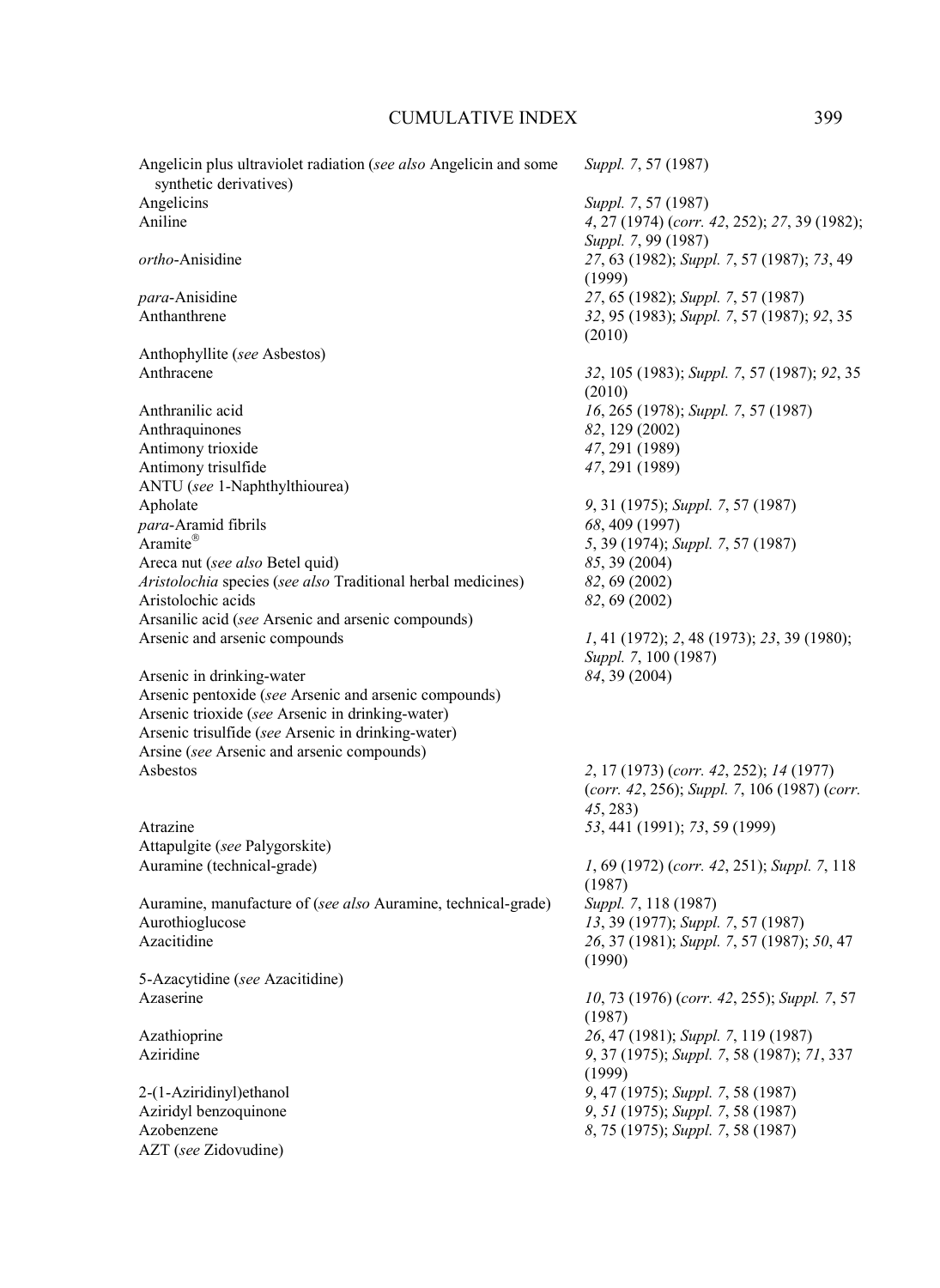| I<br>۰. |
|---------|
|---------|

| Barium chromate (see Chromium and chromium compounds)                             |                                                                                 |
|-----------------------------------------------------------------------------------|---------------------------------------------------------------------------------|
| Basic chromic sulfate (see Chromium and chromium compounds)                       |                                                                                 |
| BCNU (see Bischloroethyl nitrosourea)                                             |                                                                                 |
| 11H-Benz[bc]aceanthrylene                                                         | 92, 35 (2010)                                                                   |
| Benz[j]aceanthrylene                                                              | 92, 35 (2010)                                                                   |
| Benz[ <i>l</i> ]aceanthrylene                                                     | 92, 35 (2010)                                                                   |
| Benz[a]acridine                                                                   | 32, 123 (1983); Suppl. 7, 58 (1987)                                             |
| Benz[c]acridine                                                                   | 3, 241 (1973); 32, 129 (1983); Suppl. 7, 58                                     |
|                                                                                   | (1987)                                                                          |
| Benzal chloride (see also $\alpha$ -Chlorinated toluenes and benzoyl<br>chloride) | 29, 65 (1982); Suppl. 7, 148 (1987); 71,<br>453 (1999)                          |
| Benz[a]anthracene                                                                 | 3, 45 (1973); 32, 135 (1983); Suppl. 7, 58                                      |
|                                                                                   | (1987); 92, 35(2010)                                                            |
| Benzene                                                                           | 7, 203 (1974) (corr. 42, 254); 29, 93, 391<br>$(1982)$ ; Suppl. 7, 120 $(1987)$ |
| Benzidine                                                                         | 1, 80 (1972); 29, 149, 391 (1982); Suppl. 7,                                    |
|                                                                                   | 123 (1987)                                                                      |
| Benzidine-based dyes                                                              | Suppl. 7, 125 (1987)                                                            |
| Benzo[b]chrysene                                                                  | 92, 35 (2010)                                                                   |
| $\text{Benzo}[g]$ chrysene                                                        | 92, 35 (2010)                                                                   |
| $\text{Benzo}[a]$ fluoranthene                                                    | 92, 35 (2010)                                                                   |
| Benzo[b]fluoranthene                                                              | 3, 69 (1973); 32, 147 (1983); Suppl. 7, 58                                      |
|                                                                                   | (1987); 92, 35(2010)                                                            |
| Benzo[j]fluoranthene                                                              | 3, 82 (1973); 32, 155 (1983); Suppl. 7, 58                                      |
|                                                                                   | (1987); 92, 35(2010)                                                            |
| $\text{Benzo}[k]$ fluoranthene                                                    | 32, 163 (1983); Suppl. 7, 58 (1987); 92, 35                                     |
|                                                                                   | (2010)                                                                          |
|                                                                                   |                                                                                 |
| Benzo[ghi]fluoranthene                                                            | 32, 171 (1983); Suppl. 7, 58 (1987); 92, 35                                     |
|                                                                                   | (2010)                                                                          |
| Benzo[a]fluorene                                                                  | 32, 177 (1983); Suppl. 7, 58 (1987); 92, 35                                     |
|                                                                                   | (2010)                                                                          |
| Benzo[ <i>b</i> ]fluorene                                                         | 32, 183 (1983); Suppl. 7, 58 (1987); 92, 35                                     |
|                                                                                   | (2010)                                                                          |
| $\text{Benzo}[c]$ fluorene                                                        | 32, 189 (1983); Suppl. 7, 58 (1987); 92, 35                                     |
|                                                                                   | (2010)                                                                          |
| Benzofuran                                                                        | 63, 431 (1995)                                                                  |
| Benzo[ <i>ghi</i> ]perylene                                                       | 32, 195 (1983); Suppl. 7, 58 (1987); 92, 35                                     |
|                                                                                   | (2010)                                                                          |
| $\text{Benzo}[c]$ phenanthrene                                                    | 32, 205 (1983); Suppl. 7, 58 (1987); 92, 35                                     |
|                                                                                   | (2010)                                                                          |
|                                                                                   |                                                                                 |
| $\text{Benzo}[a]$ pyrene                                                          | 3, 91 (1973); 32, 211 (1983); (corr. 68,                                        |
|                                                                                   | 477); Suppl. 7, 58 (1987); 92, 35 (2010)                                        |
| Benzo[e]pyrene                                                                    | 3, 137 (1973); 32, 225 (1983); Suppl. 7, 58                                     |
|                                                                                   | (1987); 92, 35(2010)                                                            |
| 1,4-Benzoquinone (see para-Quinone)                                               |                                                                                 |
| 1,4-Benzoquinone dioxime                                                          | 29, 185 (1982); Suppl. 7, 58 (1987); 71,                                        |
|                                                                                   | 1251 (1999)                                                                     |
| Benzotrichloride (see also α-Chlorinated toluenes and benzoyl                     | 29, 73 (1982); Suppl. 7, 148 (1987); 71,                                        |
| chloride)                                                                         | 453 (1999)                                                                      |
| Benzoyl chloride (see also $\alpha$ -Chlorinated toluenes and benzoyl             | 29, 83 (1982) (corr. 42, 261); Suppl. 7, 126                                    |
| chloride)                                                                         | (1987); 71, 453 (1999)                                                          |
|                                                                                   |                                                                                 |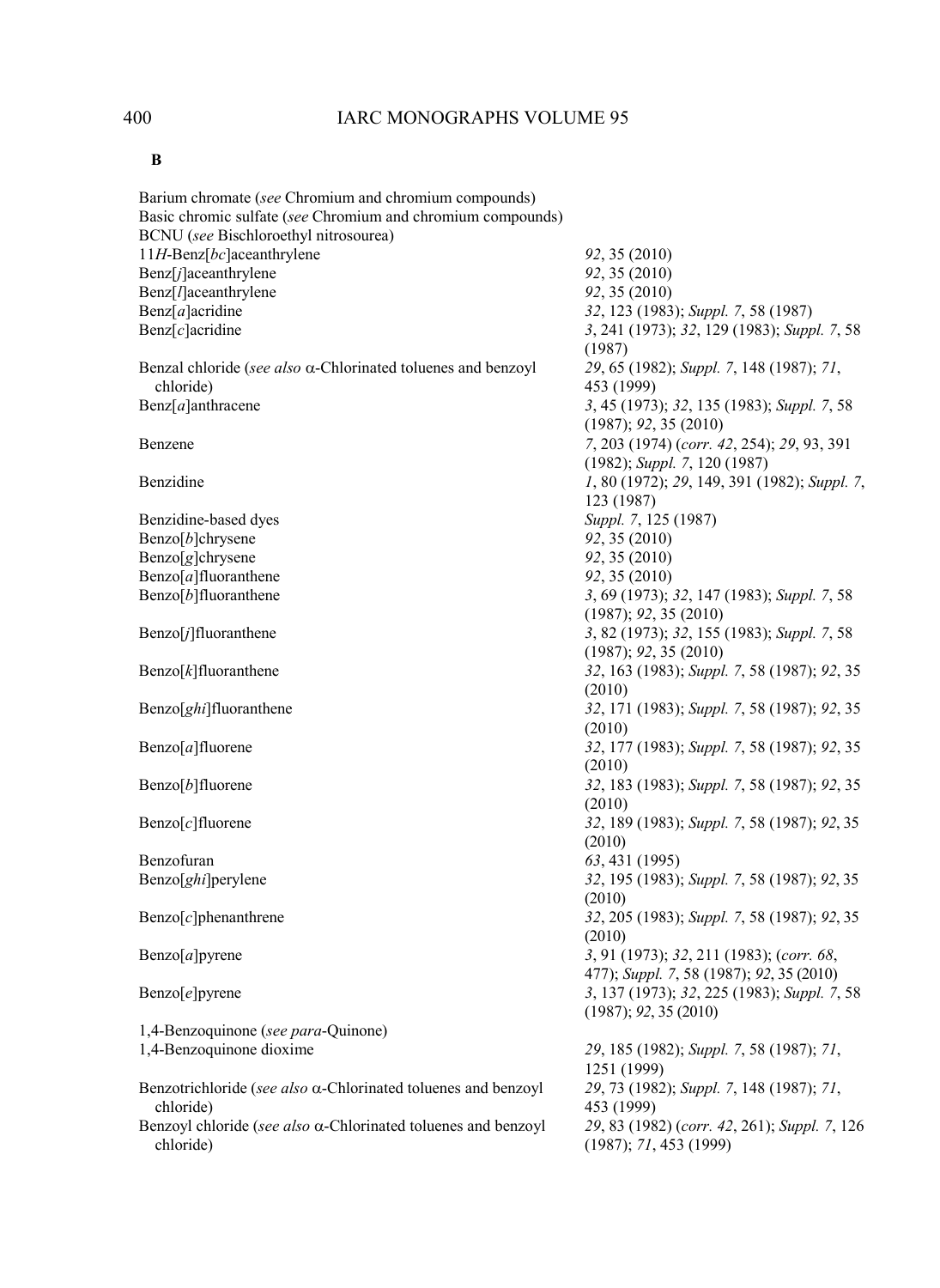Bertrandite (*see* Beryllium and beryllium compounds)

Beryllium and beryllium compounds

| CUMULATIVE INDEA                                                     | 4V L                                                    |
|----------------------------------------------------------------------|---------------------------------------------------------|
| Benzoyl peroxide                                                     | 36, 267 (1985); Suppl. 7, 58 (1987); 71,                |
|                                                                      | 345 (1999)                                              |
| Benzyl acetate                                                       | 40, 109 (1986); Suppl. 7, 58 (1987); 71,<br>1255 (1999) |
| Benzyl chloride (see also $\alpha$ -Chlorinated toluenes and benzoyl | $11, 217$ (1976) (corr. 42, 256); 29, 49                |
| chloride)                                                            | $(1982)$ ; Suppl. 7, 148 $(1987)$ ; 71, 453             |
|                                                                      | 1000/                                                   |

|                  | $\cdots$                            |
|------------------|-------------------------------------|
| Benzyl violet 4B | 16, 153 (1978); Suppl. 7, 58 (1987) |

(1999)

| 1, 17 (1972); 23, 143 (1980) (corr. 42,   |  |  |
|-------------------------------------------|--|--|
| 260); Suppl. 7, 127 (1987); 58, 41 (1993) |  |  |

Beryllium acetate (*see* Beryllium and beryllium compounds) Beryllium acetate, basic (*see* Beryllium and beryllium compounds) Beryllium-aluminium alloy (*see* Beryllium and beryllium compounds) Beryllium carbonate (*see* Beryllium and beryllium compounds) Beryllium chloride (*see* Beryllium and beryllium compounds) Beryllium-copper alloy (*see* Beryllium and beryllium compounds) Beryllium-copper-cobalt alloy (*see* Beryllium and beryllium compounds) Beryllium fluoride (*see* Beryllium and beryllium compounds) Beryllium hydroxide (*see* Beryllium and beryllium compounds) Beryllium-nickel alloy (*see* Beryllium and beryllium compounds) Beryllium oxide (*see* Beryllium and beryllium compounds) Beryllium phosphate (*see* Beryllium and beryllium compounds) Beryllium silicate (*see* Beryllium and beryllium compounds) Beryllium sulfate (*see* Beryllium and beryllium compounds) Beryl ore (*see* Beryllium and beryllium compounds) Betel quid with tobacco *37*, 141 (1985); *Suppl. 7*, 128 (1987); *85*, 39 (2004) Betel quid without tobacco *37*, 141 (1985); *Suppl. 7*, 128 (1987); *85*, 39 (2004) BHA (*see* Butylated hydroxyanisole) BHT (*see* Butylated hydroxytoluene) Biomass fuel (primarily wood), indoor emissions from household combustion of *95*, 41 (2010) Bis(1-aziridinyl)morpholinophosphine sulfide *9*, 55 (1975); *Suppl. 7*, 58 (1987) 2,2-Bis(bromomethyl)propane-1,3-diol *77*, 455 (2000) Bis(2-chloroethyl)ether *9*, 117 (1975); *Suppl. 7*, 58 (1987); *71*, 1265 (1999) *N*,*N*-Bis(2-chloroethyl)-2-naphthylamine *4*, 119 (1974) (*corr. 42*, 253); *Suppl. 7*, 130 (1987) Bischloroethyl nitrosourea (*see also* Chloroethyl nitrosoureas) *26*, 79 (1981); *Suppl. 7*, 150 (1987) 1,2-Bis(chloromethoxy)ethane *15*, 31 (1977); *Suppl. 7*, 58 (1987); *71*, 1271 (1999) 1,4-Bis(chloromethoxymethyl)benzene *15*, 37 (1977); *Suppl. 7*, 58 (1987); *71*, 1273 (1999) Bis(chloromethyl)ether *4*, 231 (1974) (*corr. 42*, 253); *Suppl. 7*, 131 (1987) Bis(2-chloro-1-methylethyl)ether *41*, 149 (1986); *Suppl. 7*, 59 (1987); *71*, 1275 (1999)

Bis(2,3-epoxycyclopentyl)ether *47*, 231 (1989); *71*, 1281 (1999)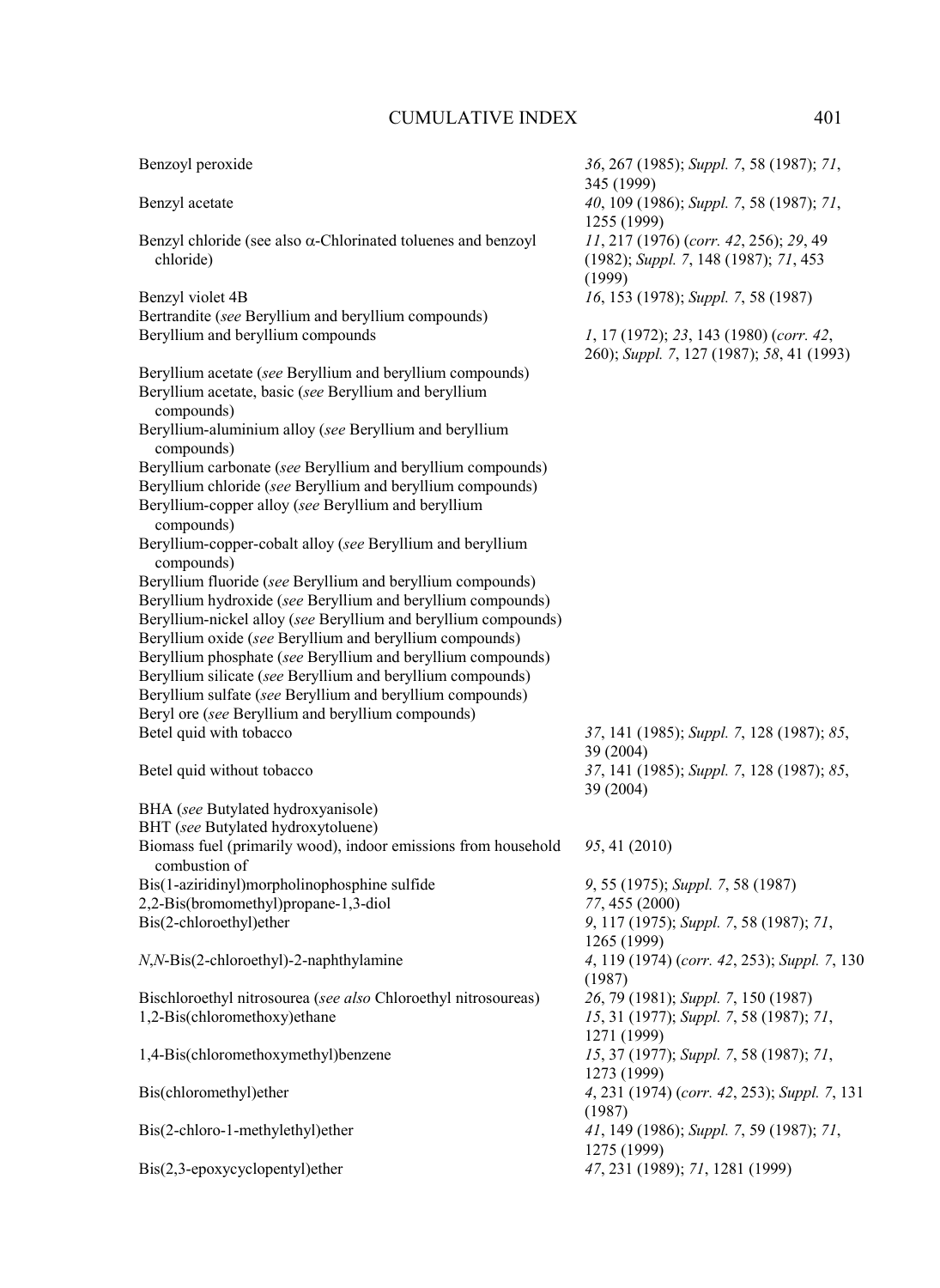Bisphenol A diglycidyl ether (*see also* Glycidyl ethers) *71*, 1285 (1999) Bisulfites (*see* Sulfur dioxide and some sulfites, bisulfites and metabisulfites) Bitumens *35*, 39 (1985); *Suppl. 7*, 133 (1987) Bleomycins (*see also* Etoposide) *26*, 97 (1981); *Suppl. 7*, 134 (1987) Blue VRS *16*, 163 (1978); *Suppl. 7*, 59 (1987) Boot and shoe manufacture and repair *25*, 249 (1981); *Suppl. 7*, 232 (1987) Bracken fern *40, 47 (1986); Suppl. 7, 135 (1987)*<br>Brilliant Blue FCF, disodium salt *16, 171 (1978) (corr. 42, 257); Supp* Brilliant Blue FCF, disodium salt *16*, 171 (1978) (*corr. 42*, 257); *Suppl. 7*, 59 (1987) Bromochloroacetonitrile (*see also* Halogenated acetonitriles) *71*, 1291 (1999) Bromodichloromethane *52*, 179 (1991); *71*, 1295 (1999) Bromoethane *52*, 299 (1991); *71*, 1305 (1999) Bromoform *52*, 213 (1991); *71*, 1309 (1999) 1,3-Butadiene *39*, 155 (1986) (*corr. 42*, 264); *Suppl. 7*, 136 (1987); *54*, 237 (1992); *71*, 109 (1999); *97*,45 (2008) 1,4-Butanediol dimethanesulfonate *4*, 247 (1974); *Suppl. 7*, 137 (1987) 2-Butoxyethanol *88*, 329 1-*tert*-Butoxypropan-2-ol *88*, 415 *n*-Butyl acrylate *39*, 67 (1986); *Suppl. 7*, 59 (1987); *71*, 359 (1999) Butylated hydroxyanisole *40*, 123 (1986); *Suppl. 7*, 59 (1987) Butylated hydroxytoluene *40*, 161 (1986); *Suppl. 7*, 59 (1987) Butyl benzyl phthalate *29*, 193 (1982) (*corr. 42*, 261); *Suppl. 7*, 59 (1987); *73*, 115 (1999) β-Butyrolactone *11*, 225 (1976); *Suppl. 7*, 59 (1987); *71*, 1317 (1999) γ-Butyrolactone *11*, 231 (1976); *Suppl. 7*, 59 (1987); *71*, 367 (1999)  **C**  Cabinet-making (*see* Furniture and cabinet-making) Cadmium acetate (*see* Cadmium and cadmium compounds) Cadmium and cadmium compounds *2*, 74 (1973); *11*, 39 (1976) (*corr. 42*, 255); *Suppl. 7*, 139 (1987); *58*, 119 (1993) Cadmium chloride (*see* Cadmium and cadmium compounds) Cadmium oxide (*see* Cadmium and cadmium compounds) Cadmium sulfate (*see* Cadmium and cadmium compounds) Cadmium sulfide (*see* Cadmium and cadmium compounds) Caffeic acid *56*, 115 (1993) Caffeine *51*, 291 (1991) Calcium arsenate (*see* Arsenic in drinking-water) Calcium carbide production *92*, 35 (2010) Calcium chromate (*see* Chromium and chromium compounds) Calcium cyclamate (*see* Cyclamates) Calcium saccharin (*see* Saccharin) Cantharidin *10*, 79 (1976); *Suppl. 7*, 59 (1987) Caprolactam *19*, 115 (1979) (*corr. 42*, 258); *39*, 247 (1986) (*corr. 42*, 264); *Suppl. 7*, 59, 390 (1987); *71*, 383 (1999) Captafol *53*, 353 (1991)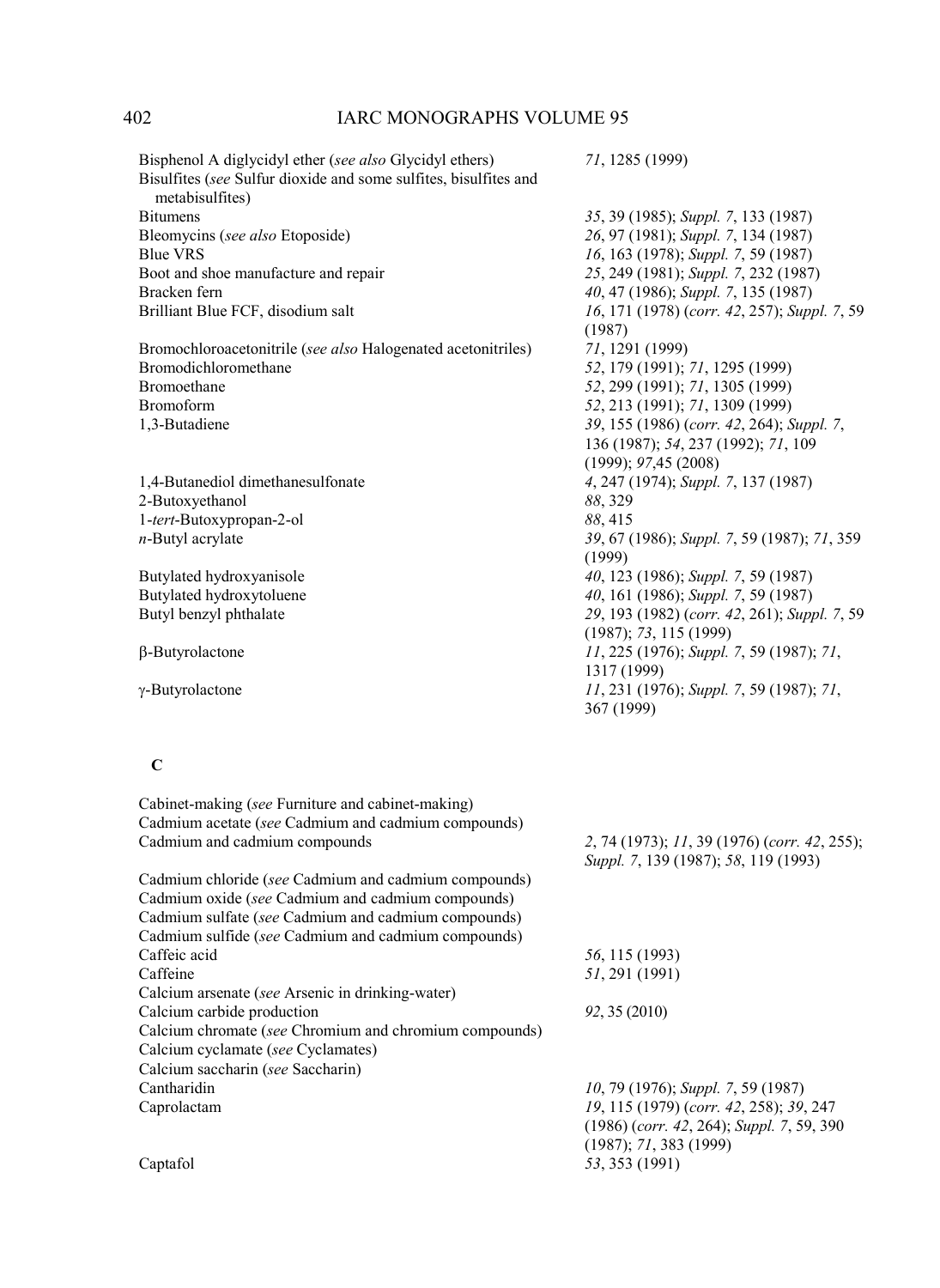Carbon electrode manufacture *92*, 35 (2010)<br>Carbon tetrachloride *1* 53 (1972)

Cassia occidentalis (*see* Traditional herbal medicines)

CCNU (*see* 1-(2-Chloroethyl)-3-cyclohexyl-1-nitrosourea) Ceramic fibres (*see* Man-made vitreous fibres) Chemotherapy, combined, including alkylating agents (*see* MOPP and other combined chemotherapy including alkylating agents) Chimney sweeps and other exposures to soot *92*, 35 (2010) Chloral (*see also* Chloral hydrate) *63*, 245 (1995); *84*, 317 (2004) Chloral hydrate *63*, 245 (1995); *84*, 317 (2004)

Chloramine *84*, 295 (2004)

Chlordane (*see also* Chlordane/Heptachlor) Chlordane and Heptachlor *Suppl. 7*, 146 (1987); *53*, 115 (1991); *79*,

Chlordecone 20, 67 (1979); *Suppl. 7*, 59 (1987)<br>
Chlordimeform 30 61 (1983): *Suppl. 7*, 59 (1987) Chlorendic acid *48*, 45 (1990) Chlorinated dibenzodioxins (other than TCDD) (*see also*  Polychlorinated dibenzo-*para*-dioxins) Chlorinated drinking-water *52*, 45 (1991) Chlorinated paraffins *48*, 55 (1990) α-Chlorinated toluenes and benzoyl chloride *Suppl. 7*, 148 (1987); *71*, 453 (1999)

Chlornaphazine (*see N*,*N*-Bis(2-chloroethyl)-2-naphthylamine) Chloroacetonitrile (*see also* Halogenated acetonitriles) *71*, 1325 (1999) *para*-Chloroaniline *57*, 305 (1993) Chlorobenzilate *5*, 75 (1974); *30*, 73 (1983); *Suppl. 7*, 60

Chlorodibromomethane *52*, 243 (1991); *71*, 1331 (1999) 3-Chloro-4-(dichloromethyl)-5-hydroxy-2(5*H*)-furanone *84*, 441 (2004) Chlorodifluoromethane *41*, 237 (1986) (*corr. 51*, 483); *Suppl. 7*,

Captan *30*, 295 (1983); *Suppl. 7*, 59 (1987) Carbaryl *12*, 37 (1976); *Suppl. 7*, 59 (1987) Carbazole *32*, 239 (1983); *Suppl. 7*, 59 (1987); *71*, 1319 (1999) 3-Carbethoxypsoralen *40*, 317 (1986); *Suppl. 7*, 59 (1987) Carbon black *3*, 22 (1973); *33*, 35 (1984); *Suppl.7*, 142 (1987); *65*, 149 (1996); *93*, 2010 Carbon tetrachloride *1*, 53 (1972); *20*, 371 (1979); *Suppl. 7*, 143 (1987); *71*, 401 (1999) Carmoisine *8*, 83 (1975); *Suppl. 7*, 59 (1987)<br>Carpentry and joinery 25, 139 (1981); *Suppl. 7*, 378 (19 25, 139 (1981); *Suppl.* 7, 378 (1987) Carrageenan *10*, 181 (1976) (*corr. 42*, 255); *31*, 79 (1983); *Suppl. 7*, 59 (1987) Catechol *15*, 155 (1977); *Suppl. 7*, 59 (1987); *71*, 433 (1999) Chlorambucil *9*, 125 (1975); *26*, 115 (1981); *Suppl. 7*, 144 (1987) Chloramphenicol *10*, 85 (1976); *Suppl. 7*, 145 (1987); *50*, 169 (1990)<br>20, 45 (1979) (corr. 42, 258) 411 (2001) 30, 61 (1983); *Suppl.* 7, 59 (1987) *15*, 41 (1977); *Suppl. 7*, 59 (1987) Chlormadinone acetate *6*, 149 (1974); *21*, 365 (1979); *Suppl. 7*, 291, *301* (1987); *72*, 49 (1999) (1987) 149 (1987); *71*, 1339 (1999) Chloroethane *52*, 315 (1991); *71*, 1345 (1999)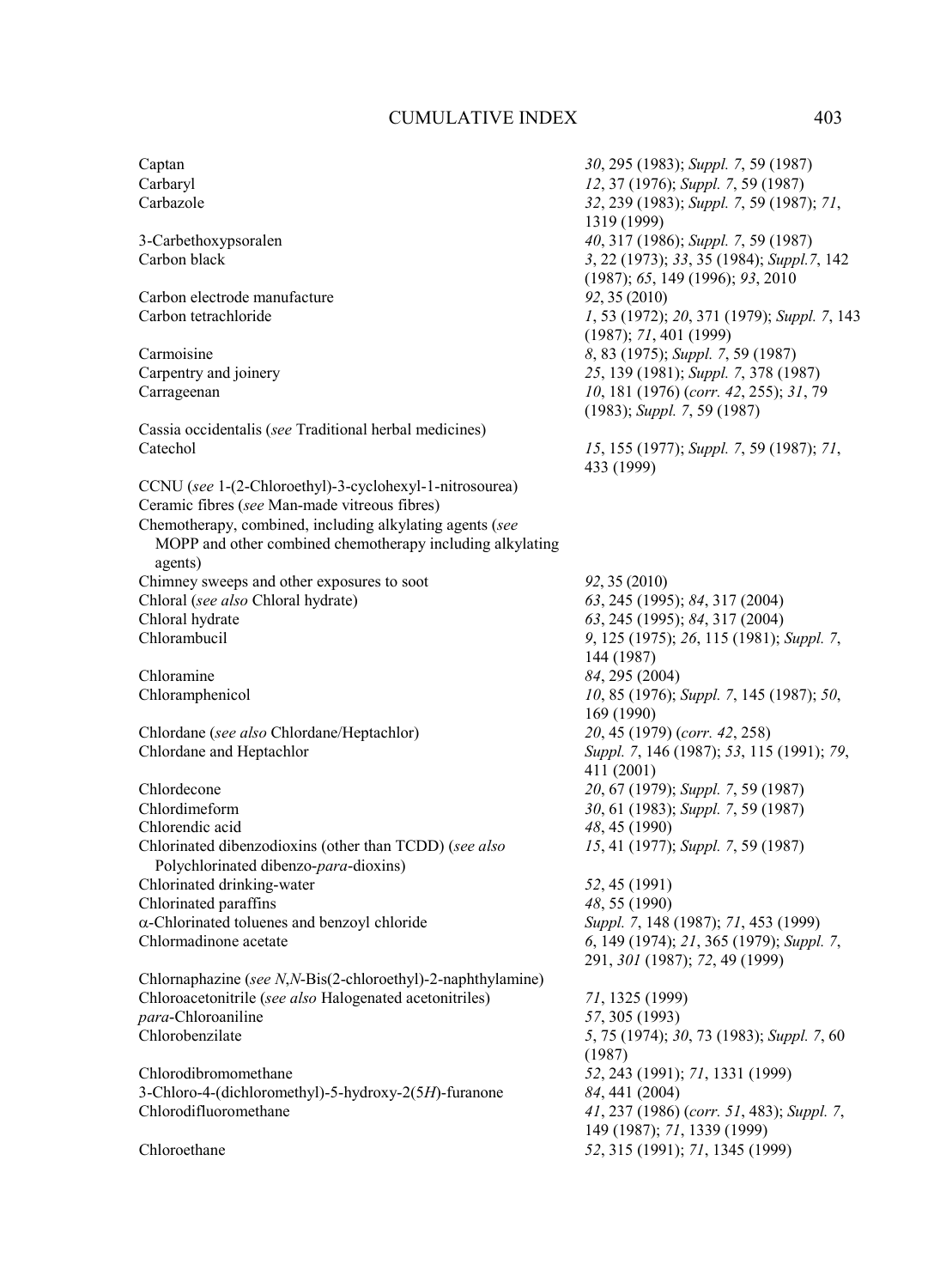| 1-(2-Chloroethyl)-3-cyclohexyl-1-nitrosourea (see also<br>Chloroethyl nitrosoureas)<br>1-(2-Chloroethyl)-3-(4-methylcyclohexyl)-1-nitrosourea (see also | 26, 137 (1981) (corr. 42, 260); Suppl. 7,<br>150 (1987)<br>Suppl. 7, 150 (1987)         |
|---------------------------------------------------------------------------------------------------------------------------------------------------------|-----------------------------------------------------------------------------------------|
| Chloroethyl nitrosoureas)                                                                                                                               |                                                                                         |
| Chloroethyl nitrosoureas                                                                                                                                | Suppl. 7, 150 (1987)                                                                    |
| Chlorofluoromethane                                                                                                                                     | 41, 229 (1986); Suppl. 7, 60 (1987); 71,                                                |
|                                                                                                                                                         | 1351 (1999)                                                                             |
| Chloroform                                                                                                                                              | 1, 61 (1972); 20, 401 (1979); Suppl. 7, 152                                             |
|                                                                                                                                                         | (1987); 73, 131(1999)                                                                   |
| Chloromethyl methyl ether (technical-grade) (see also<br>Bis(chloromethyl)ether)                                                                        | 4, 239 (1974); Suppl. 7, 131 (1987)                                                     |
| (4-Chloro-2-methylphenoxy) acetic acid (see MCPA)                                                                                                       |                                                                                         |
| 1-Chloro-2-methylpropene                                                                                                                                | 63, 315 (1995)                                                                          |
| 3-Chloro-2-methylpropene                                                                                                                                | 63, 325 (1995)                                                                          |
| 2-Chloronitrobenzene                                                                                                                                    | 65, 263 (1996)                                                                          |
| 3-Chloronitrobenzene                                                                                                                                    | 65, 263 (1996)                                                                          |
|                                                                                                                                                         |                                                                                         |
| 4-Chloronitrobenzene                                                                                                                                    | 65, 263 (1996)                                                                          |
| Chlorophenols (see also Polychlorophenols and their sodium                                                                                              | Suppl. 7, 154 (1987)                                                                    |
| salts)                                                                                                                                                  |                                                                                         |
| Chlorophenols (occupational exposures to)                                                                                                               | 41, 319 (1986)                                                                          |
| Chlorophenoxy herbicides                                                                                                                                | Suppl. 7, 156 (1987)                                                                    |
| Chlorophenoxy herbicides (occupational exposures to)                                                                                                    | 41, 357 (1986)                                                                          |
| 4-Chloro-ortho-phenylenediamine                                                                                                                         | 27, 81 (1982); Suppl. 7, 60 (1987)                                                      |
| 4-Chloro-meta-phenylenediamine                                                                                                                          | 27, 82 (1982); Suppl. 7, 60 (1987)                                                      |
| Chloroprene                                                                                                                                             | 19, 131 (1979); Suppl. 7, 160 (1987); 71,                                               |
|                                                                                                                                                         | 227 (1999)                                                                              |
| Chloropropham                                                                                                                                           | 12, 55 (1976); Suppl. 7, 60 (1987)                                                      |
| Chloroquine                                                                                                                                             | 13, 47 (1977); Suppl. 7, 60 (1987)                                                      |
| Chlorothalonil                                                                                                                                          | 30, 319 (1983); Suppl. 7, 60 (1987); 73,                                                |
|                                                                                                                                                         | 183 (1999)                                                                              |
| para-Chloro-ortho-toluidine and its strong acid salts (see also<br>Chlordimeform)                                                                       | 16, 277 (1978); 30, 65 (1983); Suppl. 7, 60<br>$(1987); 48, 123 (1990); 77, 323 (2000)$ |
| 4-Chloro-ortho-toluidine (see para-chloro-ortho-toluidine)                                                                                              |                                                                                         |
| 5-Chloro-ortho-toluidine                                                                                                                                |                                                                                         |
|                                                                                                                                                         | 77, 341 (2000)                                                                          |
| Chlorotrianisene (see also Nonsteroidal oestrogens)                                                                                                     | 21, 139 (1979); Suppl. 7, 280 (1987)                                                    |
| 2-Chloro-1,1,1-trifluoroethane                                                                                                                          | 41, 253 (1986); Suppl. 7, 60 (1987); 71,                                                |
|                                                                                                                                                         | 1355 (1999)                                                                             |
| Chlorozotocin                                                                                                                                           | 50, 65 (1990)                                                                           |
| Cholesterol                                                                                                                                             | 10, 99 (1976); 31, 95 (1983); Suppl. 7, 161                                             |
|                                                                                                                                                         | (1987)                                                                                  |
| Chromic acetate (see Chromium and chromium compounds)                                                                                                   |                                                                                         |
| Chromic chloride (see Chromium and chromium compounds)                                                                                                  |                                                                                         |
| Chromic oxide (see Chromium and chromium compounds)                                                                                                     |                                                                                         |
| Chromic phosphate (see Chromium and chromium compounds)                                                                                                 |                                                                                         |
| Chromite ore (see Chromium and chromium compounds)                                                                                                      |                                                                                         |
|                                                                                                                                                         |                                                                                         |
| Chromium and chromium compounds (see also Implants,<br>surgical)                                                                                        | 2, 100 (1973); 23, 205 (1980); Suppl. 7,<br>165 (1987); 49, 49 (1990) (corr. 51, 483)   |
| Chromium carbonyl (see Chromium and chromium compounds)                                                                                                 |                                                                                         |
| Chromium potassium sulfate (see Chromium and chromium<br>compounds)                                                                                     |                                                                                         |
| Chromium sulfate (see Chromium and chromium compounds)                                                                                                  |                                                                                         |
| Chromium trioxide (see Chromium and chromium compounds)                                                                                                 |                                                                                         |
| Chrysazin (see Dantron)                                                                                                                                 |                                                                                         |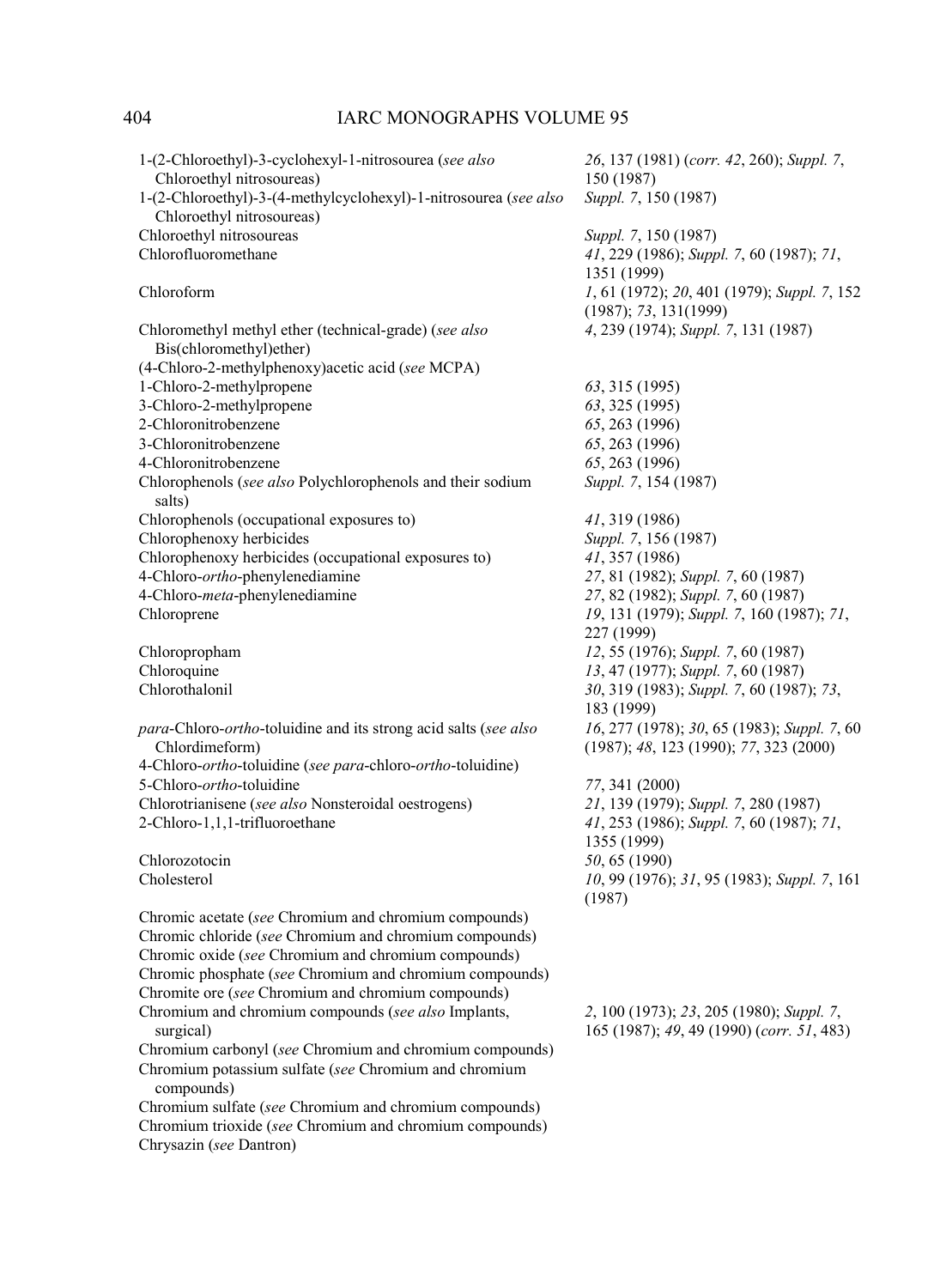### Chrysene *3*, 159 (1973); *32*, 247 (1983); *Suppl. 7*, 60

Chrysoidine *8*, 91 (1975); *Suppl. 7*, 169 (1987) Chrysotile (*see* Asbestos) CI Acid Orange 3 *57*, 121 (1993)<br>CI Acid Red 114 57 247 (1993) CI Basic Red 9 (*see also* Magenta) *57*, 215 (1993) CI Direct Blue 15 *57*, 235 (1993) CI Disperse Yellow 3 (*see* Disperse Yellow 3) Cimetidine *50*, 235 (1990) Cinnamyl anthranilate *16*, 287 (1978); *31*, 133 (1983); *Suppl. 7*,

CI Pigment Red 3 *57*, 259 (1993) CI Pigment Red 53:1 (*see* D&C Red No. 9) Cisplatin (*see also* Etoposide) *26*, 151 (1981); *Suppl. 7*, 170 (1987) Citrus Red No. 2 *8*, 101 (1975) (*corr. 42*, 254); *Suppl. 7*, 60

Clinoptilolite (*see* Zeolites)

*Clonorchis sinensis* (infection with) *61*, 121 (1994) Coal, indoor emissions from household combustion of *95*, 43 (2010) Coal dust *68*, 337 (1997)

Coal-tar distillation *92*, 35 (2010)<br>
Coal-tar pitches (*see also* Coal-tars) 35, 83 (1985); *Suppl.* 7, 174 (1987) Coal-tar pitches (*see also* Coal-tars) Coal-tars *35*, 83 (1985); *Suppl. 7*, 175 (1987) Cobalt[III] acetate (*see* Cobalt and cobalt compounds) Cobalt-aluminium-chromium spinel (*see* Cobalt and cobalt compounds) Cobalt and cobalt compounds (*see* also Implants, surgical) *52*, 363 (1991) Cobalt[II] chloride (*see* Cobalt and cobalt compounds) Cobalt-chromium alloy (*see* Chromium and chromium compounds) Cobalt-chromium-molybdenum alloys (*see* Cobalt and cobalt compounds) Cobalt metal powder (*see* Cobalt and cobalt compounds) Cobalt metal with tungsten carbide *86*, 37 (2006) Cobalt metal without tungsten carbide *86*, 37 (2006) Cobalt naphthenate (*see* Cobalt and cobalt compounds) Cobalt[II] oxide (*see* Cobalt and cobalt compounds) Cobalt[II,III] oxide (*see* Cobalt and cobalt compounds) Cobalt sulfate and other soluble cobalt(II) salts *86*, 37 (2006) Cobalt[II] sulfide (*see* Cobalt and cobalt compounds) Coffee *51*, 41 (1991) (*corr. 52*, 513)

Clofibrate *24*, 39 (1980); *Suppl. 7*, 171 (1987); *66*, 391 (1996) Clomiphene citrate *21*, 551 (1979); *Suppl. 7*, 172 (1987) Coal gasification *34*, 65 (1984); *Suppl. 7*, 173 (1987); *92*, 35  $(2010)$ <br> $92, 35(2010)$ Coke production *34*, 101 (1984); *Suppl. 7*, 176 (1987); *92*, 35 (2010) Combined estrogen–progestogen contraceptives *Suppl. 7*, 297 (1987); *72*, 49 (1999); *91*, 39 (2007) Combined estrogen–progestogen menopausal therapy *Suppl. 7*, 308 (1987); *72*, 531 (1999); *91*, 203 (2007)

(1987); *92*, 35 (2010)

60 (1987); *77*, 177 (2000)

Citrinin *40*, 67 (1986); *Suppl. 7*, 60 (1987)

57, 247 (1993)

(1987)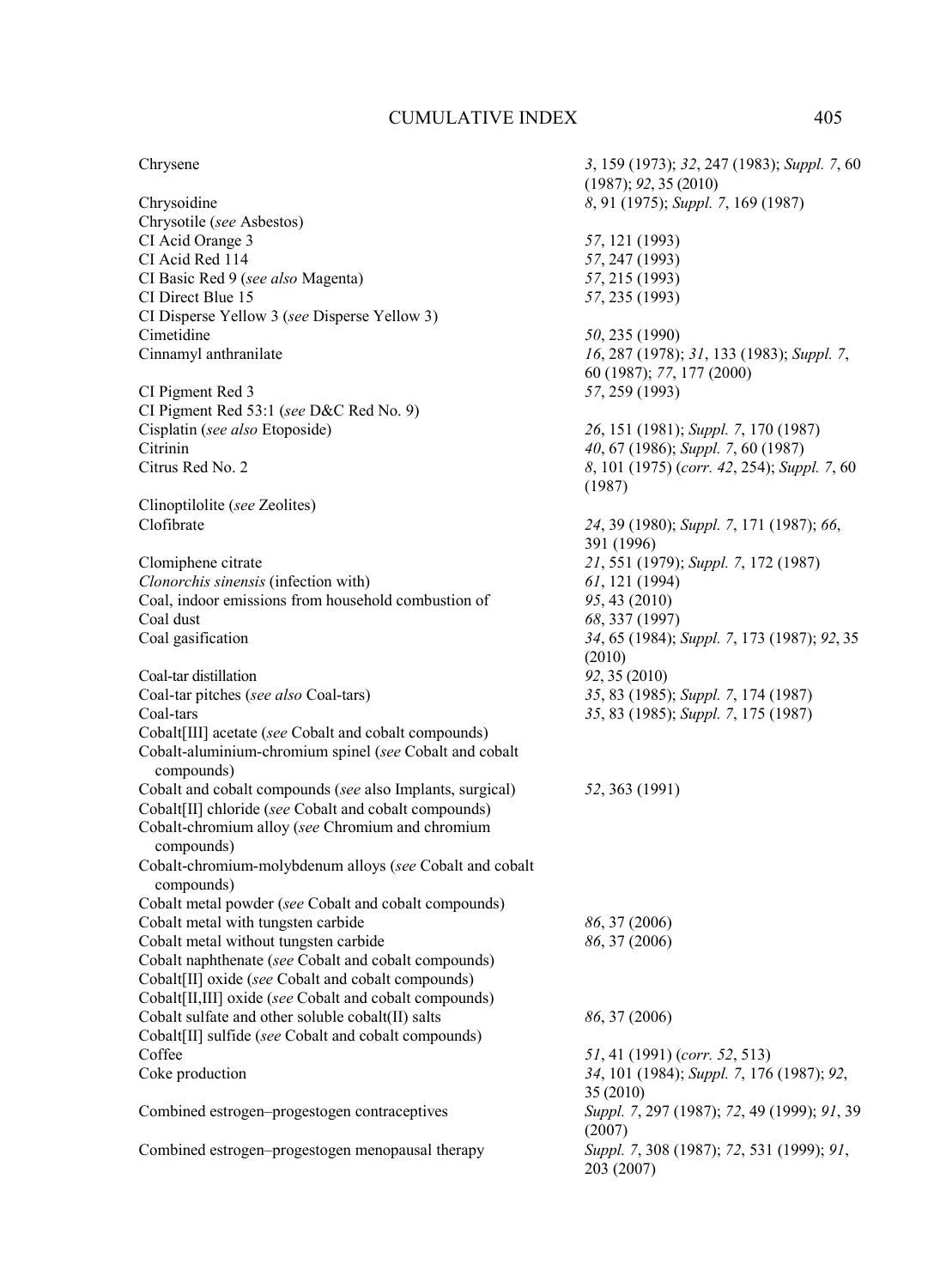Conjugated equine oestrogens *72*, 399 (1999) Conjugated oestrogens (*see also* Steroidal oestrogens) *21*, 147 (1979); *Suppl. 7*, 283 (1987) Continuous glass filament (*see* Man-made vitreous fibres) Copper 8-hydroxyquinoline *15*, 103 (1977); *Suppl. 7*, 61 (1987) Coronene *32*, 263 (1983); *Suppl. 7*, 61 (1987); *92*, 35 (2010) Coumarin *10*, 113 (1976); *Suppl. 7*, 61 (1987); *77*, 193 (2000) Creosotes (*see also* Coal-tars) *35*, 83 (1985); *Suppl. 7*, 177 (1987); *92*, 35 (2010) *meta*-Cresidine *27*, 91 (1982); *Suppl. 7*, 61 (1987) *para*-Cresidine *27*, 92 (1982); *Suppl. 7*, 61 (1987) Cristobalite (*see* Crystalline silica) Crocidolite (*see* Asbestos) Crotonaldehyde *63*, 373 (1995) (*corr. 65*, 549) Crude oil *45*, 119 (1989) Crystalline silica (*see also* Silica) *42*, 39 (1987); *Suppl. 7*, 341 (1987); *68*, 41 (1997) (*corr. 81*, 383) Cycasin (*see also* Methylazoxymethanol) *1*, 157 (1972) (*corr. 42*, 251); *10*, 121 (1976); *Suppl. 7*, 61 (1987) Cyclamates *22*, 55 (1980); *Suppl. 7*, 178 (1987); *73*, 195 (1999) Cyclamic acid (*see* Cyclamates) Cyclochlorotine *10*, 139 (1976); *Suppl. 7*, 61 (1987) Cyclohexanone *47*, 157 (1989); *71*, 1359 (1999) Cyclohexylamine (*see* Cyclamates) 4*-*-Cyclopenta[*def*]chrysene *92*, 35 (2010) Cyclopenta[*cd*]pyrene *32*, 269 (1983); *Suppl. 7*, 61 (1987); *92*, 35 (2010) 5,6-Cyclopenteno-1,2-benzanthracene *92*, 35 (2010) Cyclopropane (*see* Anaesthetics, volatile) Cyclophosphamide *9*, 135 (1975); *26*, 165 (1981); *Suppl. 7*, 182 (1987) Cyclosporine *50*, 77 (1990)<br>
Cyproterone acetate *72*, 49 (1999) Cyproterone acetate  **D**  2,4-D (*see also* Chlorophenoxy herbicides; Chlorophenoxy herbicides, occupational exposures to) *15*, 111 (1977) Dacarbazine *26*, 203 (1981); *Suppl. 7*, 184 (1987) Dantron *50*, 265 (1990) (*corr. 59*, 257) D&C Red No. 9 *8*, 107 (1975); *Suppl. 7*, 61 (1987); *57*, 203 (1993) Dapsone *24*, 59 (1980); *Suppl. 7*, 185 (1987) Daunomycin *10*, 145 (1976); *Suppl. 7*, 61 (1987) DDD (*see* DDT) DDE (*see* DDT) DDT *5*, 83 (1974) (*corr. 42*, 253); *Suppl. 7*, 186 (1987); *53*, 179 (1991) Decabromodiphenyl oxide *48*, 73 (1990); *71*, 1365 (1999) Deltamethrin *53*, 251 (1991)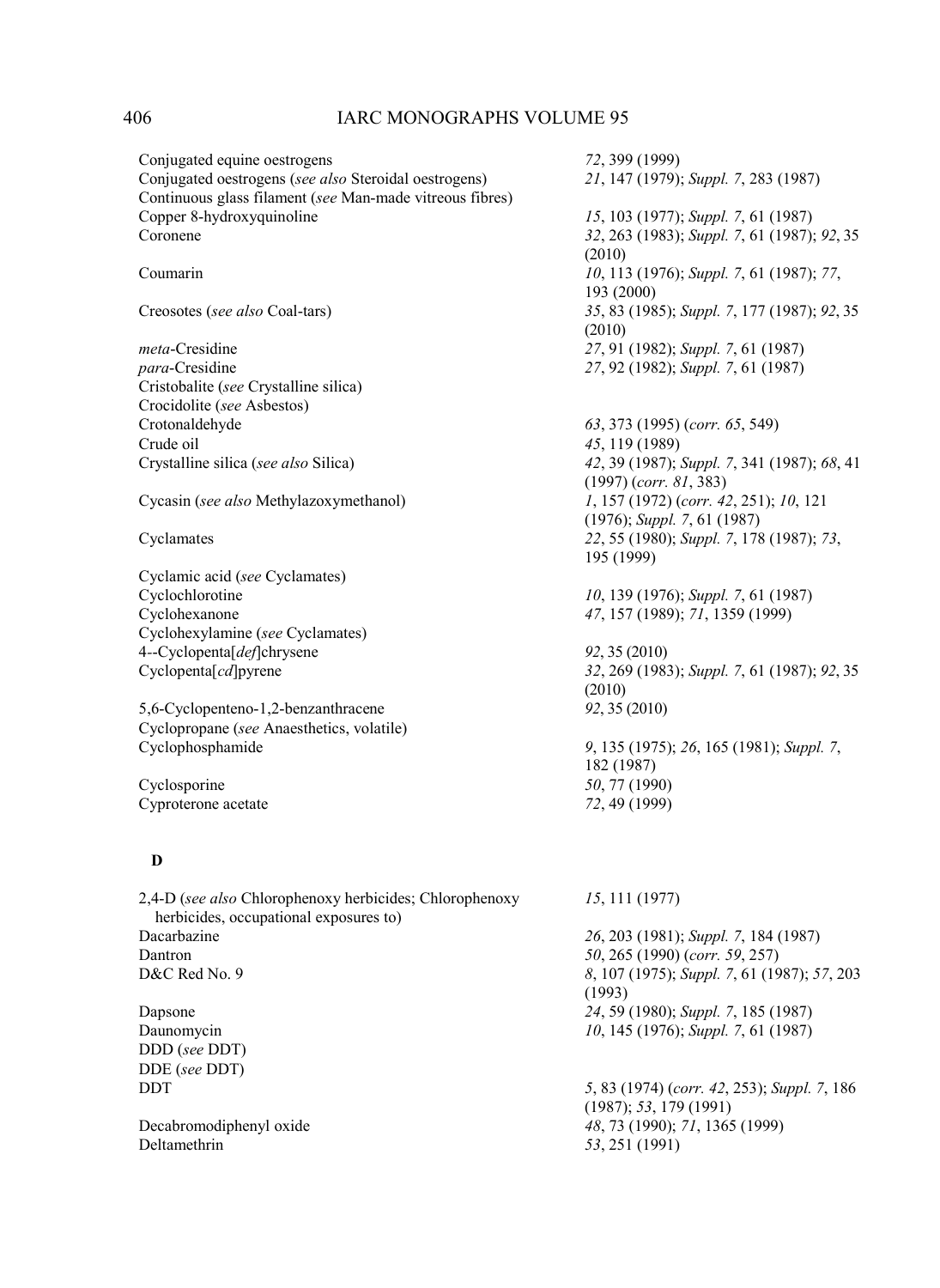| Deoxynivalenol (see Toxins derived from Fusarium<br>graminearum, F. culmorum and F. crookwellense) |                                                    |
|----------------------------------------------------------------------------------------------------|----------------------------------------------------|
|                                                                                                    |                                                    |
| Diacetylaminoazotoluene                                                                            | 8, 113 (1975); Suppl. 7, 61 (1987)                 |
| $N, N'$ -Diacetylbenzidine                                                                         | 16, 293 (1978); Suppl. 7, 61 (1987)                |
| Diallate                                                                                           | 12, 69 (1976); 30, 235 (1983); Suppl. 7, 61        |
|                                                                                                    | (1987)                                             |
| 2,4-Diaminoanisole and its salts                                                                   | 16, 51 (1978); 27, 103 (1982); Suppl. 7, 61        |
|                                                                                                    | (1987); 79, 619 (2001)                             |
| 4,4'-Diaminodiphenyl ether                                                                         | 16, 301 (1978); 29, 203 (1982); Suppl. 7,          |
|                                                                                                    | 61 (1987)                                          |
|                                                                                                    | 16, 63 (1978); Suppl. 7, 61 (1987)                 |
| 1,2-Diamino-4-nitrobenzene                                                                         |                                                    |
| 1,4-Diamino-2-nitrobenzene                                                                         | 16, 73 (1978); Suppl. 7, 61 (1987); 57, 185        |
|                                                                                                    | (1993)                                             |
| 2,6-Diamino-3-(phenylazo)pyridine (see Phenazopyridine                                             |                                                    |
| hydrochloride)                                                                                     |                                                    |
| 2,4-Diaminotoluene (see also Toluene diisocyanates)                                                | 16, 83 (1978); Suppl. 7, 61 (1987)                 |
| 2,5-Diaminotoluene (see also Toluene diisocyanates)                                                | 16, 97 (1978); Suppl. 7, 61 (1987)                 |
| ortho-Dianisidine (see 3,3'-Dimethoxybenzidine)                                                    |                                                    |
| Diatomaceous earth, uncalcined (see Amorphous silica)                                              |                                                    |
| Diazepam                                                                                           | 13, 57 (1977); Suppl. 7, 189 (1987); 66, 37        |
|                                                                                                    |                                                    |
|                                                                                                    | (1996)                                             |
| Diazomethane                                                                                       | 7, 223 (1974); Suppl. 7, 61 (1987)                 |
| Dibenz $[a,h]$ acridine                                                                            | 3, 247 (1973); 32, 277 (1983); Suppl. 7, 61        |
|                                                                                                    | (1987)                                             |
| Dibenz $[a, j]$ acridine                                                                           | 3, 254 (1973); 32, 283 (1983); Suppl. 7, 61        |
|                                                                                                    | (1987)                                             |
| Dibenz $[a,c]$ anthracene                                                                          | 32, 289 (1983) (corr. 42, 262); Suppl. 7, 61       |
|                                                                                                    | (1987); 92, 35(2010)                               |
| Dibenz $[a,h]$ anthracene                                                                          | 3, 178 (1973) (corr. 43, 261); 32, 299             |
|                                                                                                    |                                                    |
|                                                                                                    | $(1983)$ ; Suppl. 7, 61 $(1987)$ ; 92, 35 $(2010)$ |
| Dibenz $[a, j]$ anthracene                                                                         | 32, 309 (1983); Suppl. 7, 61 (1987); 92, 35        |
|                                                                                                    | (2010)                                             |
| 7H-Dibenzo $[c, g]$ carbazole                                                                      | 3, 260 (1973); 32, 315 (1983); Suppl. 7, 61        |
|                                                                                                    | (1987)                                             |
| Dibenzodioxins, chlorinated (other than TCDD) (see Chlorinated                                     |                                                    |
| dibenzodioxins (other than TCDD))                                                                  |                                                    |
| Dibenzo $[a,e]$ fluoranthene                                                                       | 32, 321 (1983); Suppl. 7, 61 (1987); 92, 35        |
|                                                                                                    | (2010)                                             |
| 13H-Dibenzo $[a,g]$ fluorene                                                                       | 92, 35 (2010)                                      |
| Dibenzo $[h,rst]$ pentaphene                                                                       | 3, 197 (1973); Suppl. 7, 62 (1987); 92, 35         |
|                                                                                                    |                                                    |
|                                                                                                    | (2010)                                             |
| Dibenzo $[a,e]$ pyrene                                                                             | 3, 201 (1973); 32, 327 (1983); Suppl. 7, 62        |
|                                                                                                    | (1987); 92, 35(2010)                               |
| Dibenzo[ $a,h$ ] pyrene                                                                            | 3, 207 (1973); 32, 331 (1983); Suppl. 7, 62        |
|                                                                                                    | (1987); 92, 35(2010)                               |
| Dibenzo $[a, i]$ pyrene                                                                            | 3, 215 (1973); 32, 337 (1983); Suppl. 7, 62        |
|                                                                                                    | (1987); 92, 35(2010)                               |
| Dibenzo[ $a,$ ] pyrene                                                                             | 3, 224 (1973); 32, 343 (1983); Suppl. 7, 62        |
|                                                                                                    | (1987); 92, 35(2010)                               |
| Dibenzo $[e, I]$ pyrene                                                                            | 92, 35 (2010)                                      |
| Dibenzo-para-dioxin                                                                                | 69, 33 (1997)                                      |
| Dibromoacetonitrile (see also Halogenated acetonitriles)                                           |                                                    |
|                                                                                                    | 71, 1369 (1999)                                    |
| 1,2-Dibromo-3-chloropropane                                                                        | 15, 139 (1977); 20, 83 (1979); Suppl. 7,           |
|                                                                                                    | 191 (1987); 71, 479 (1999)                         |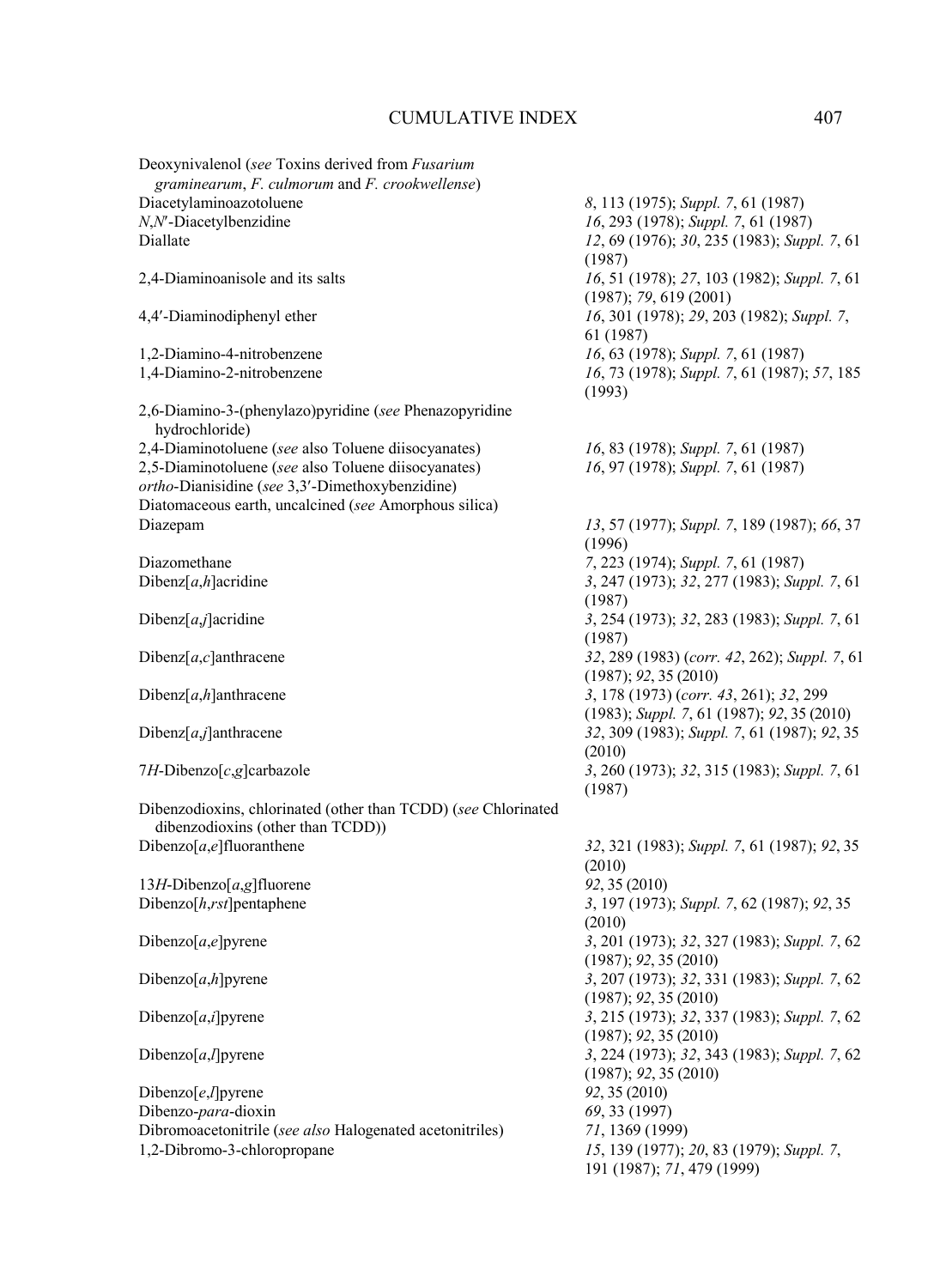| 1,2-Dibromoethane (see Ethylene dibromide)                    |                                              |
|---------------------------------------------------------------|----------------------------------------------|
| 2,3-Dibromopropan-1-ol                                        | 77, 439 (2000)                               |
| Dichloroacetic acid                                           | 63, 271 (1995); 84, 359 (2004)               |
| Dichloroacetonitrile (see also Halogenated acetonitriles)     | 71, 1375 (1999)                              |
| Dichloroacetylene                                             | 39, 369 (1986); Suppl. 7, 62 (1987); 71,     |
|                                                               | 1381 (1999)                                  |
| ortho-Dichlorobenzene                                         | 7, 231 (1974); 29, 213 (1982); Suppl. 7,     |
|                                                               | 192 (1987); 73, 223 (1999)                   |
| <i>meta-Dichlorobenzene</i>                                   | 73, 223 (1999)                               |
| para-Dichlorobenzene                                          | 7, 231 (1974); 29, 215 (1982); Suppl. 7,     |
|                                                               | 192 (1987); 73, 223 (1999)                   |
| 3,3'-Dichlorobenzidine                                        | 4, 49 (1974); 29, 239 (1982); Suppl. 7, 193  |
|                                                               | (1987)                                       |
| trans-1,4-Dichlorobutene                                      | 15, 149 (1977); Suppl. 7, 62 (1987); 71,     |
|                                                               | 1389 (1999)                                  |
| 3,3'-Dichloro-4,4'-diaminodiphenyl ether                      | 16, 309 (1978); Suppl. 7, 62 (1987)          |
| 1,2-Dichloroethane                                            | 20, 429 (1979); Suppl. 7, 62 (1987); 71,     |
|                                                               | 501 (1999)                                   |
|                                                               |                                              |
| Dichloromethane                                               | 20, 449 (1979); 41, 43 (1986); Suppl. 7,     |
|                                                               | 194 (1987); 71, 251 (1999)                   |
| 2,4-Dichlorophenol (see Chlorophenols; Chlorophenols,         |                                              |
| occupational exposures to; Polychlorophenols and their sodium |                                              |
| salts)                                                        |                                              |
| (2,4-Dichlorophenoxy) acetic acid (see 2,4-D)                 |                                              |
| 2,6-Dichloro-para-phenylenediamine                            | 39, 325 (1986); Suppl. 7, 62 (1987)          |
| 1,2-Dichloropropane                                           | 41, 131 (1986); Suppl. 7, 62 (1987); 71,     |
|                                                               | 1393 (1999)                                  |
| 1,3-Dichloropropene (technical-grade)                         | 41, 113 (1986); Suppl. 7, 195 (1987); 71,    |
|                                                               | 933 (1999)                                   |
| Dichlorvos                                                    | 20, 97 (1979); Suppl. 7, 62 (1987); 53, 267  |
|                                                               | (1991)                                       |
| Dicofol                                                       | 30, 87 (1983); Suppl. 7, 62 (1987)           |
| Dicyclohexylamine (see Cyclamates)                            |                                              |
| Didanosine                                                    | 76, 153 (2000)                               |
| Dieldrin                                                      | 5, 125 (1974); Suppl. 7, 196 (1987)          |
| Dienoestrol (see also Nonsteroidal oestrogens)                | 21, 161 (1979); Suppl. 7, 278 (1987)         |
| Diepoxybutane (see also 1,3-Butadiene)                        | 11, 115 (1976) (corr. 42, 255); Suppl. 7, 62 |
|                                                               | (1987); 71, 109 (1999)                       |
| Diesel and gasoline engine exhausts                           | 46, 41 (1989)                                |
| Diesel fuels                                                  | 45, 219 (1989) (corr. 47, 505)               |
| Diethanolamine                                                | 77, 349 (2000)                               |
| Diethyl ether (see Anaesthetics, volatile)                    |                                              |
| Di(2-ethylhexyl) adipate                                      | 29, 257 (1982); Suppl. 7, 62 (1987); 77,     |
|                                                               | 149 (2000)                                   |
| Di(2-ethylhexyl) phthalate                                    | 29, 269 (1982) (corr. 42, 261); Suppl. 7, 62 |
|                                                               | (1987); 77, 41 (2000)                        |
|                                                               |                                              |
| 1,2-Diethylhydrazine                                          | 4, 153 (1974); Suppl. 7, 62 (1987); 71,      |
|                                                               | 1401 (1999)                                  |
| Diethylstilboestrol                                           | 6, 55 (1974); 21, 173 (1979) (corr. 42,      |
|                                                               | 259); Suppl. 7, 273 (1987)                   |
| Diethylstilboestrol dipropionate (see Diethylstilboestrol)    |                                              |
| Diethyl sulfate                                               | 4, 277 (1974); Suppl. 7, 198 (1987); 54,     |
|                                                               | 213 (1992); 71, 1405 (1999)                  |
| N,N'-Diethylthiourea                                          | 79, 649 (2001)                               |
|                                                               |                                              |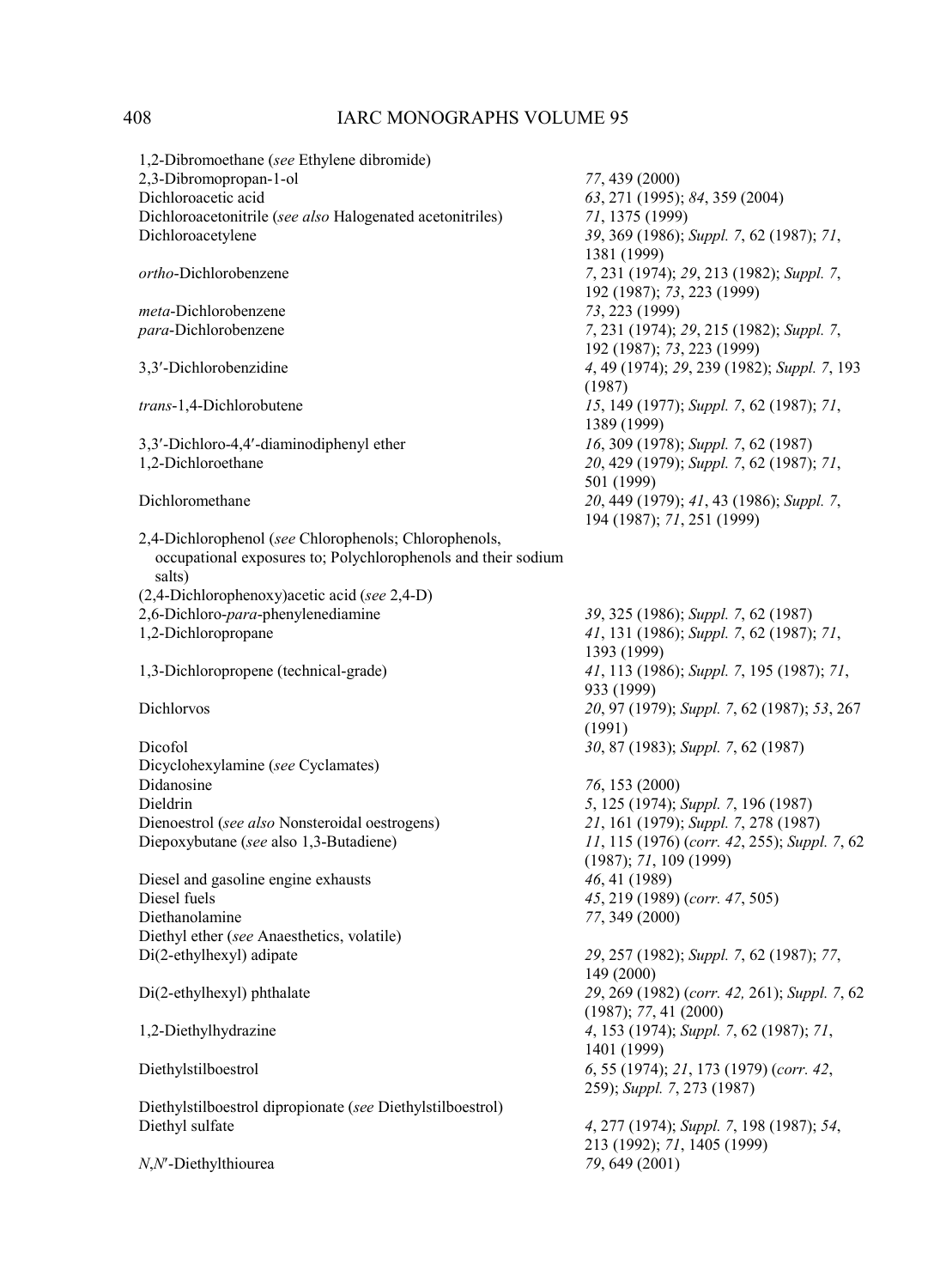| Diglycidyl resorcinol ether                                             | 11, 125 (1976); 36, 181 (1985); Suppl. 7,<br>62 (1987); 71, 1417 (1999) |
|-------------------------------------------------------------------------|-------------------------------------------------------------------------|
| Dihydrosafrole                                                          | 1, 170 (1972); 10, 233 (1976) Suppl. 7, 62<br>(1987)                    |
| 1,2-Dihydroaceanthrylene                                                | 92, 35 (2010)                                                           |
| 1,8-Dihydroxyanthraquinone (see Dantron)                                |                                                                         |
| Dihydroxybenzenes (see Catechol; Hydroquinone; Resorcinol)              |                                                                         |
| 1,3-Dihydroxy-2-hydroxymethylanthraquinone                              | 82, 129 (2002)                                                          |
| Dihydroxymethylfuratrizine                                              | 24, 77 (1980); Suppl. 7, 62 (1987)                                      |
| Diisopropyl sulfate                                                     | 54, 229 (1992); 71, 1421 (1999)                                         |
| Dimethisterone (see also Progestins; Sequential oral<br>contraceptives) | 6, 167 (1974); 21, 377 (1979))                                          |
| Dimethoxane                                                             | 15, 177 (1977); Suppl. 7, 62 (1987)                                     |
| 3,3'-Dimethoxybenzidine                                                 | 4, 41 (1974); Suppl. 7, 198 (1987)                                      |
| 3,3'-Dimethoxybenzidine-4,4'-diisocyanate                               | 39, 279 (1986); Suppl. 7, 62 (1987)                                     |
| para-Dimethylaminoazobenzene                                            | 8, 125 (1975); Suppl. 7, 62 (1987)                                      |
| para-Dimethylaminoazobenzenediazo sodium sulfonate                      | 8, 147 (1975); Suppl. 7, 62 (1987)                                      |
| trans-2-[(Dimethylamino)methylimino]-5-[2-(5-nitro-2-furyl)-            | 7, 147 (1974) (corr. 42, 253); Suppl. 7, 62                             |
| vinyl]-1,3,4-oxadiazole                                                 |                                                                         |
| 4,4'-Dimethylangelicin plus ultraviolet radiation (see also             | (1987)                                                                  |
| Angelicin and some synthetic derivatives)                               | Suppl. 7, 57 (1987)                                                     |
|                                                                         |                                                                         |
| 4,5'-Dimethylangelicin plus ultraviolet radiation (see also             | Suppl. 7, 57 (1987)                                                     |
| Angelicin and some synthetic derivatives)                               |                                                                         |
| 2,6-Dimethylaniline                                                     | 57, 323 (1993)                                                          |
| N,N-Dimethylaniline                                                     | 57, 337 (1993)                                                          |
| Dimethylarsinic acid (see Arsenic and arsenic compounds)                |                                                                         |
| 3,3'-Dimethylbenzidine                                                  | 1, 87 (1972); Suppl. 7, 62 (1987)                                       |
| Dimethylcarbamoyl chloride                                              | 12, 77 (1976); Suppl. 7, 199 (1987); 71,<br>531 (1999)                  |
| Dimethylformamide                                                       | 47, 171 (1989); 71, 545 (1999)                                          |
| 1,1-Dimethylhydrazine                                                   | 4, 137 (1974); Suppl. 7, 62 (1987); 71,<br>1425 (1999)                  |
| 1,2-Dimethylhydrazine                                                   | 4, 145 (1974) (corr. 42, 253); Suppl. 7, 62<br>(1987); 71, 947 (1999)   |
| Dimethyl hydrogen phosphite                                             | 48, 85 (1990); 71, 1437 (1999)                                          |
| 1,4-Dimethylphenanthrene                                                | 32, 349 (1983); Suppl. 7, 62 (1987); 92, 35                             |
|                                                                         | (2010)                                                                  |
| Dimethyl sulfate                                                        | 4, 271 (1974); Suppl. 7, 200 (1987); 71,                                |
|                                                                         | 575 (1999)                                                              |
| 3,7-Dinitrofluoranthene                                                 | 46, 189 (1989); 65, 297 (1996)                                          |
| 3,9-Dinitrofluoranthene                                                 | 46, 195 (1989); 65, 297 (1996)                                          |
| 1,3-Dinitropyrene                                                       | 46, 201 (1989)                                                          |
| 1,6-Dinitropyrene                                                       | 46, 215 (1989)                                                          |
| 1,8-Dinitropyrene                                                       | 33, 171 (1984); Suppl. 7, 63 (1987); 46,                                |
|                                                                         | 231 (1989)                                                              |
| Dinitrosopentamethylenetetramine                                        | 11, 241 (1976); Suppl. 7, 63 (1987)                                     |
| 2,4-Dinitrotoluene                                                      | 65, 309 (1996) (corr. 66, 485)                                          |
| 2,6-Dinitrotoluene                                                      | 65, 309 (1996) (corr. 66, 485)                                          |
| 3,5-Dinitrotoluene                                                      | 65, 309 (1996)                                                          |
| 1,4-Dioxane                                                             | 11, 247 (1976); Suppl. 7, 201 (1987); 71,                               |
|                                                                         | 589 (1999)                                                              |
| 2,4'-Diphenyldiamine                                                    | 16, 313 (1978); Suppl. 7, 63 (1987)                                     |
| Direct Black 38 (see also Benzidine-based dyes)                         | 29, 295 (1982) (corr. 42, 261)                                          |
| Direct Blue 6 (see also Benzidine-based dyes)                           | 29, 311 (1982)                                                          |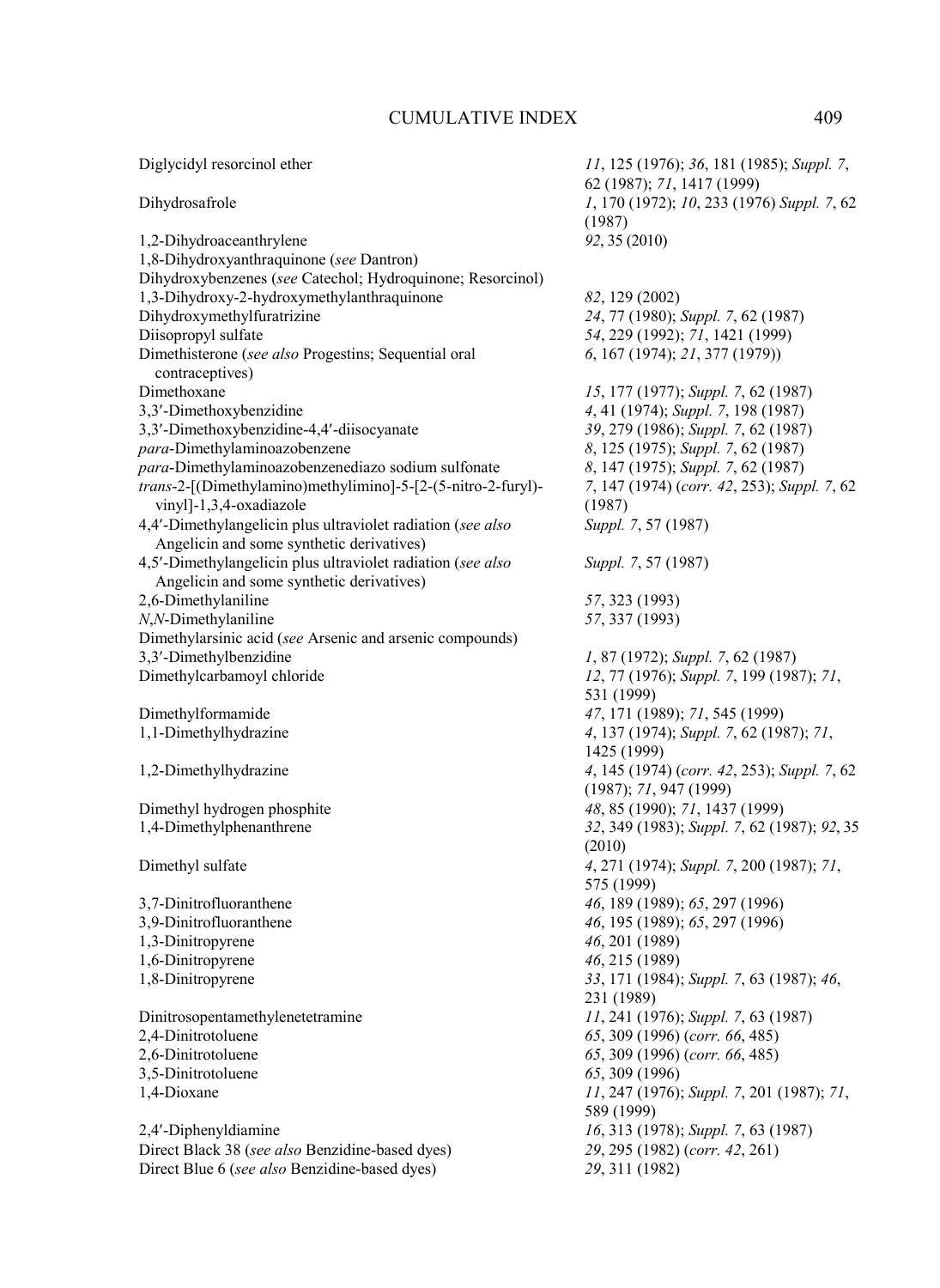Disperse Yellow 3 *8*, 97 (1975); *Suppl. 7*, 60 (1987); *48*, 149

Dithranol *13*, 75 (1977); *Suppl. 7*, 63 (1987)

Dulcin *12*, 97 (1976); *Suppl. 7*, 63 (1987)

(1990)

Droloxifene *66*, 241 (1996)

Direct Brown 95 (*see also* Benzidine-based dyes) *29*, 321 (1982) Disperse Blue 1 *48*, 139 (1990)<br>Disperse Yellow 3 *8*, 97 (1975); S

Disulfiram *12*, 85 (1976); *Suppl. 7*, 63 (1987) Divinyl ether (*see* Anaesthetics, volatile) Doxefazepam *66*, 97 (1996)<br>Doxylamine succinate 79, 145 (2001) Doxylamine succinate<br>*Droloxifene* Dry cleaning *63*, 33 (1995)<br>Dulcin *12*, 97 (1976):

### **E**

Endrin *5*, 157 (1974); *Suppl. 7*, 63 (1987) Enflurane (*see* Anaesthetics, volatile) Eosin *15*, 183 (1977); *Suppl. 7*, 63 (1987) Epichlorohydrin *11*, 131 (1976) (*corr. 42*, 256); *Suppl. 7*, 202 (1987); *71*, 603 (1999) 1,2-Epoxybutane *47*, 217 (1989); *71*, 629 (1999) 1-Epoxyethyl-3,4-epoxycyclohexane (*see* 4-Vinylcyclohexene diepoxide) 3,4-Epoxy-6-methylcyclohexylmethyl 3,4-epoxy-6-methyl cyclohexane carboxylate *11*, 147 (1976); *Suppl. 7*, 63 (1987); *71*, 1441 (1999) *cis*-9,10-Epoxystearic acid *11*, 153 (1976); *Suppl. 7*, 63 (1987); *71*, 1443 (1999) Epstein-Barr virus *70*, 47 (1997) *d*-Equilenin *72*, 399 (1999) Equilin 72, 399 (1999)<br>Erionite 42, 225 (1987) Erionite *42*, 225 (1987); *Suppl. 7*, 203 (1987) Estazolam *66*, 105 (1996)<br>Ethinyloestradiol 6, 77 (1974); 2 Ethinyloestradiol *6*, 77 (1974); *21*, 233 (1979); *Suppl. 7*, 286 (1987); *72*, 49 (1999) Ethionamide *13*, 83 (1977); *Suppl. 7*, 63 (1987) Ethyl acrylate *19*, 57 (1979); *39*, 81 (1986); *Suppl. 7*, 63 (1987); *71*, 1447 (1999) Ethylbenzene *77*, 227 (2000) Ethylene *19*, 157 (1979); *Suppl. 7*, 63 (1987); *60*, 45 (1994); *71*, 1447 (1999) Ethylene dibromide *15*, 195 (1977); *Suppl. 7*, 204 (1987); *71*, 641 (1999) Ethylene oxide *11*, 157 (1976); *36*, 189 (1985) (*corr. 42*, 263); *Suppl. 7*, 205 (1987); *60*, 73 (1994); *97*, 185 (2008) Ethylene sulfide *11*, 257 (1976); *Suppl. 7*, 63 (1987); *Ethylenethiourea 7*, 45 (1974); *Suppl. 7*, 207 (1987); Ethylenethiourea *7*, 45 (1974); *Suppl. 7*, 207 (1987); *79*, 659 (2001) 2-Ethylhexyl acrylate *60*, 475 (1994)<br>Ethyl methanesulfonate 7, 245 (1974); Ethyl methanesulfonate *7*, 245 (1974); *Suppl. 7*, 63 (1987) *N*-Ethyl-*N*-nitrosourea *1*, 135 (1972); *17*, 191 (1978); *Suppl. 7*, 63 (1987)

Ethyl selenac (*see also* Selenium and selenium compounds) *12*, 107 (1976); *Suppl. 7*, 63 (1987)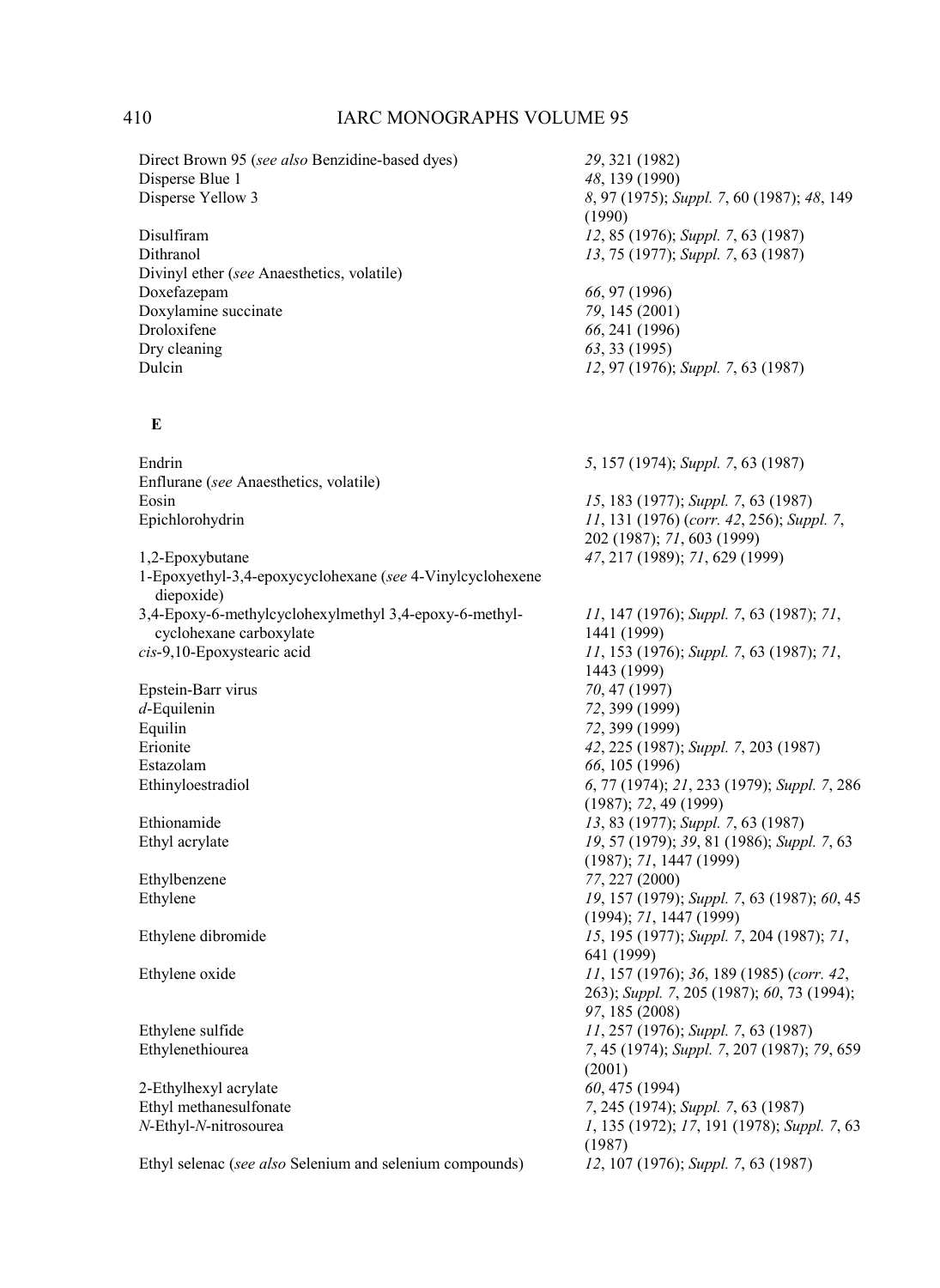| Ethyl tellurac                                                                                   | 12, 115 (1976); Suppl. 7, 63 (1987)          |
|--------------------------------------------------------------------------------------------------|----------------------------------------------|
| Ethynodiol diacetate                                                                             | 6, 173 (1974); 21, 387 (1979); Suppl. 7,     |
|                                                                                                  | 292 (1987); 72, 49 (1999)                    |
| Etoposide                                                                                        | 76, 177 (2000)                               |
| Eugenol                                                                                          | 36, 75 (1985); Suppl. 7, 63 (1987)           |
| Evans blue                                                                                       | 8, 151 (1975); Suppl. 7, 63 (1987)           |
| Extremely low-frequency electric fields                                                          | 80(2002)                                     |
| Extremely low-frequency magnetic fields                                                          | 80 (2002)                                    |
|                                                                                                  |                                              |
| F                                                                                                |                                              |
| Fast Green FCF                                                                                   | 16, 187 (1978); Suppl. 7, 63 (1987)          |
| Fenvalerate                                                                                      | 53, 309 (1991)                               |
| Ferbam                                                                                           | 12, 121 (1976) (corr. 42, 256); Suppl. 7, 63 |
|                                                                                                  | (1987)                                       |
| Ferric oxide                                                                                     | 1, 29 (1972); Suppl. 7, 216 (1987)           |
| Ferrochromium (see Chromium and chromium compounds)                                              |                                              |
| Fluometuron                                                                                      | 30, 245 (1983); Suppl. 7, 63 (1987)          |
| Fluoranthene                                                                                     | 32, 355 (1983); Suppl. 7, 63 (1987); 92, 35  |
|                                                                                                  | (2010)                                       |
| Fluorene                                                                                         | 32, 365 (1983); Suppl. 7, 63 (1987); 92, 35  |
|                                                                                                  | (2010)                                       |
| Fluorescent lighting (exposure to) (see Ultraviolet radiation)                                   |                                              |
| Fluorides (inorganic, used in drinking-water)                                                    | 27, 237 (1982); Suppl. 7, 208 (1987)         |
| 5-Fluorouracil                                                                                   | 26, 217 (1981); Suppl. 7, 210 (1987)         |
| Fluorspar (see Fluorides)                                                                        |                                              |
| Fluosilicic acid (see Fluorides)                                                                 |                                              |
| Fluroxene (see Anaesthetics, volatile)                                                           |                                              |
| Foreign bodies                                                                                   | 74 (1999)                                    |
| Formaldehyde                                                                                     | 29, 345 (1982); Suppl. 7, 211 (1987); 62,    |
|                                                                                                  | 217 (1995) (corr. 65, 549; corr. 66, 485);   |
|                                                                                                  | 88, 39 (2006)                                |
| 2-(2-Formylhydrazino)-4-(5-nitro-2-furyl)thiazole                                                | 7, 151 (1974) (corr. 42, 253); Suppl. 7, 63  |
|                                                                                                  | (1987)                                       |
| Frusemide (see Furosemide)                                                                       |                                              |
| Frying, emissions from high-temperature                                                          | 95, 309 (2010)                               |
| Fuel oils (heating oils)                                                                         | 45, 239 (1989) (corr. 47, 505)               |
| Fumonisin B1 (see also Toxins derived from Fusarium                                              | 82, 301 (2002)                               |
| moniliforme)                                                                                     |                                              |
| Fumonisin B2 (see Toxins derived from Fusarium moniliforme)                                      |                                              |
| Furan                                                                                            | 63, 393 (1995)                               |
| Furazolidone                                                                                     | 31, 141 (1983); Suppl. 7, 63 (1987)          |
| Furfural                                                                                         | 63, 409 (1995)                               |
| Furniture and cabinet-making                                                                     | 25, 99 (1981)                                |
| Furosemide                                                                                       | 50, 277 (1990)                               |
| 2-(2-Furyl)-3-(5-nitro-2-furyl) acrylamide (see AF-2)                                            |                                              |
| Fusarenon-X (see Toxins derived from Fusarium graminearum,                                       |                                              |
| F. culmorum and F. crookwellense)                                                                |                                              |
| Fusarenone-X (see Toxins derived from Fusarium graminearum,<br>F. culmorum and F. crookwellense) |                                              |
| Fusarin C (see Toxins derived from Fusarium moniliforme)                                         |                                              |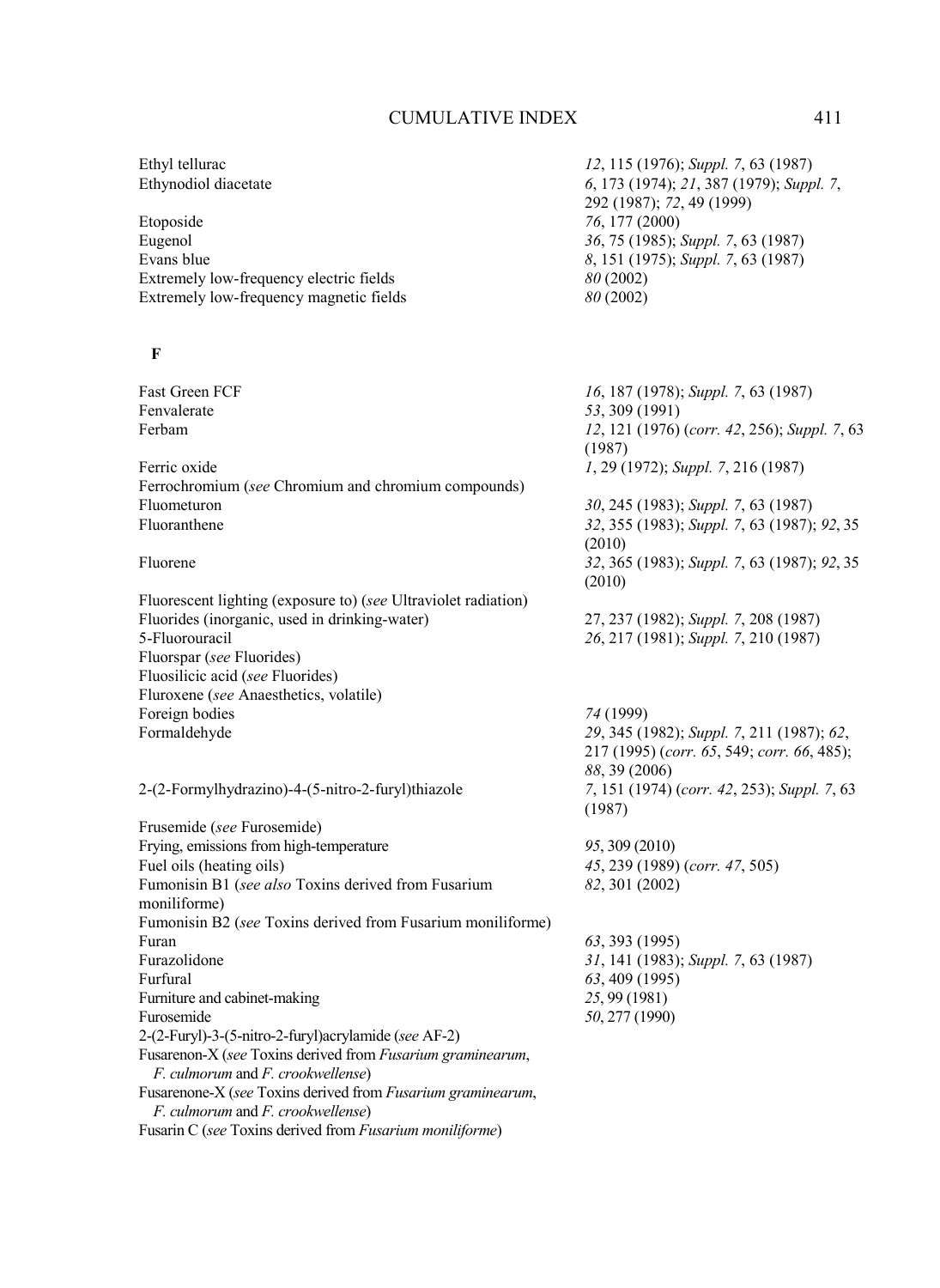## **G**

| Gallium arsenide                                                  | 86, 163 (2006)                                |
|-------------------------------------------------------------------|-----------------------------------------------|
| Gamma $(\gamma)$ -radiation                                       | 75, 121 (2000)                                |
| Gasoline                                                          | 45, 159 (1989) (corr. 47, 505)                |
| Gasoline engine exhaust (see Diesel and gasoline engine exhausts) |                                               |
| Gemfibrozil                                                       | 66, 427 (1996)                                |
| Glass fibres (see Man-made mineral fibres)                        |                                               |
| Glass manufacturing industry, occupational exposures in           | 58, 347 (1993)                                |
| Glass wool (see Man-made vitreous fibres)                         |                                               |
| Glass filaments (see Man-made mineral fibres)                     |                                               |
| $Glu-P-1$                                                         | 40, 223 (1986); Suppl. 7, 64 (1987)           |
| $Glu-P-2$                                                         | 40, 235 (1986); Suppl. 7, 64 (1987)           |
| L-Glutamic acid, 5-[2-(4-hydroxymethyl)phenylhydrazide]           |                                               |
| (see Agaritine)                                                   |                                               |
| Glycidaldehyde                                                    | 11, 175 (1976); Suppl. 7, 64 (1987); 71, 1459 |
|                                                                   | (1999)                                        |
| Glycidol                                                          | 77, 469 (2000)                                |
| Glycidyl ethers                                                   | 47, 237 (1989); 71, 1285, 1417, 1525, 1539    |
|                                                                   | (1999)                                        |
| Glycidyl oleate                                                   | 11, 183 (1976); Suppl. 7, 64 (1987)           |
| Glycidyl stearate                                                 | 11, 187 (1976); Suppl. 7, 64 (1987)           |
| Griseofulvin                                                      | 10, 153 (1976); Suppl. 7, 64, 391 (1987); 79, |
|                                                                   | 289 (2001)                                    |
| Guinea Green B                                                    | 16, 199 (1978); Suppl. 7, 64 (1987)           |
| Gyromitrin                                                        | 31, 163 (1983); Suppl. 7, 64, 391 (1987)      |
|                                                                   |                                               |
| Н                                                                 |                                               |
| Haematite                                                         | 1, 29 (1972); Suppl. 7, 216 (1987)            |
| Haematite and ferric oxide                                        | Suppl. 7, 216 (1987)                          |
| Haematite mining, underground, with exposure to radon             | 1, 29 (1972); Suppl. 7, 216 (1987)            |
| Hairdressers and barbers (occupational exposure as)               | 57, 43 (1993)                                 |
| Hair dyes, epidemiology of                                        | 16, 29 (1978); 27, 307 (1982)                 |
| Halogenated acetonitriles                                         | 52, 269 (1991); 71, 1325, 1369, 1375, 1533    |
|                                                                   | (1999)                                        |
| Halothane (see Anaesthetics, volatile)                            |                                               |
| HC Blue No. 1                                                     | 57, 129 (1993)                                |
| HC Blue No. 2                                                     | 57, 143 (1993)                                |
| α-HCH (see Hexachlorocyclohexanes)                                |                                               |
| β-HCH (see Hexachlorocyclohexanes)                                |                                               |
| γ-HCH (see Hexachlorocyclohexanes)                                |                                               |
| HC Red No. 3                                                      | 57, 153 (1993)                                |
| HC Yellow No. 4                                                   | 57, 159 (1993)                                |
| Heating oils (see Fuel oils)                                      |                                               |
| Helicobacter pylori (infection with)                              | 61, 177 (1994)                                |
| Hepatitis B virus                                                 | 59, 45 (1994)                                 |
| Hepatitis C virus                                                 | 59, 165 (1994)                                |
| Hepatitis D virus                                                 | 59, 223 (1994)                                |
| Heptachlor (see also Chlordane/Heptachlor)                        | 5, 173 (1974); 20, 129 (1979)                 |
| Hexachlorobenzene                                                 | 20, 155 (1979); Suppl. 7, 219 (1987); 79, 493 |
|                                                                   | (2001)                                        |
|                                                                   |                                               |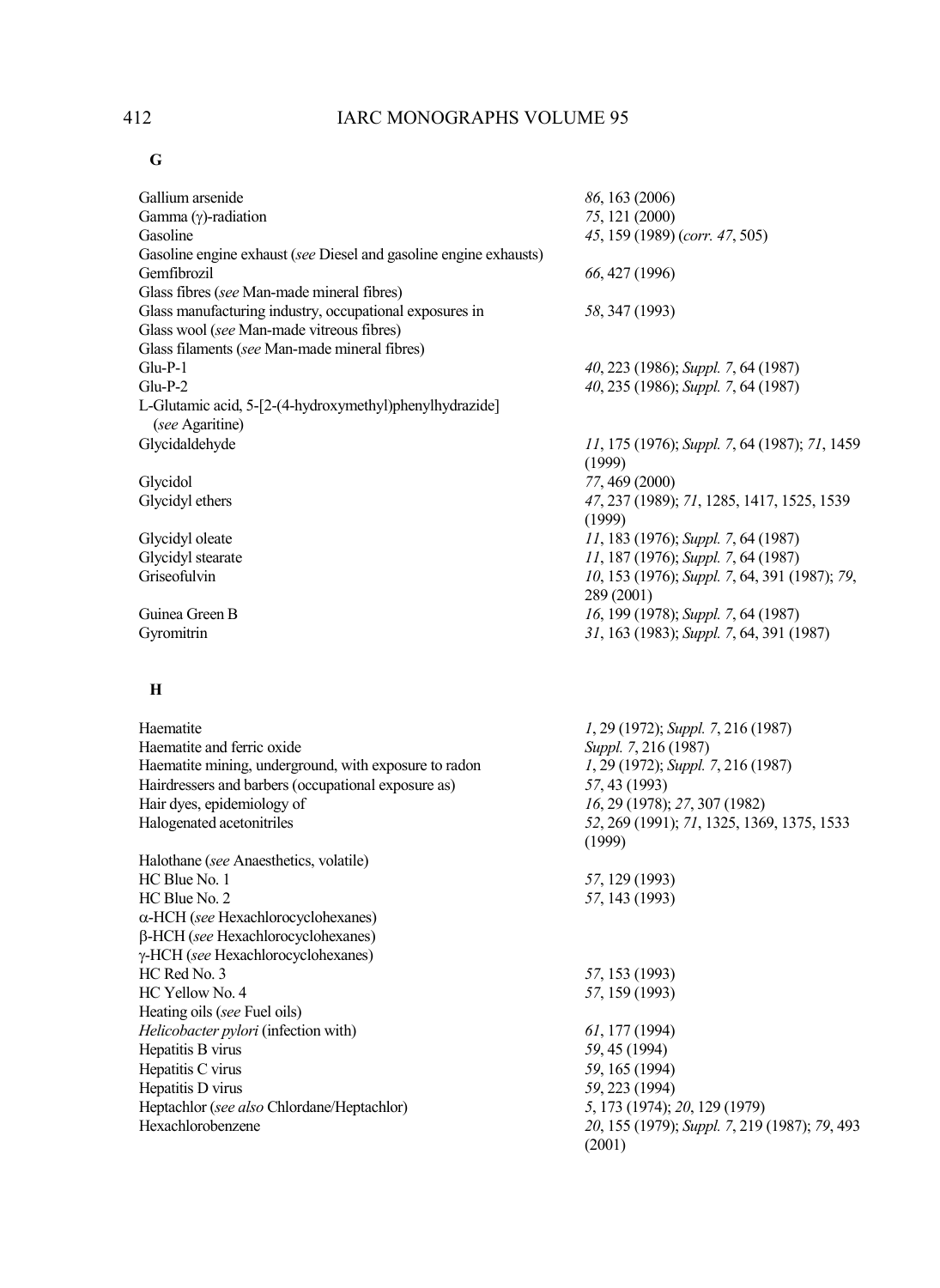Hexachlorobutadiene 20, 179 (1979); *Suppl. 7*, 64 (1987); *73*, 277 (1999) Hexachlorocyclohexanes *5*, 47 (1974); *20*, 195 (1979) (*corr. 42*, 258); *Suppl. 7*, 220 (1987) Hexachlorocyclohexane, technical-grade (*see* Hexachlorocyclohexanes) Hexachloroethane *20*, 467 (1979); *Suppl. 7*, 64 (1987); *73*, 295 (1999) Hexachlorophene *20*, 241 (1979); *Suppl. 7*, 64 (1987) Hexamethylphosphoramide *15*, 211 (1977); *Suppl. 7*, 64 (1987); *71*, 1465 (1999)<br>Suppl. 7, 279 (1987) Hexoestrol (*see also* Nonsteroidal oestrogens) *Suppl. 7, 279* (<br>Hormonal contraceptives, progestogens only 72, 339 (1999) Hormonal contraceptives, progestogens only Human herpesvirus 8 *70*, 375 (1997) Human immunodeficiency viruses *67*, 31 (1996)<br>Human papillomaviruses *64* (1995) (*co* Human papillomaviruses *64* (1995) (*corr. 66*, 485); *90* (2007) Human T-cell lymphotropic viruses *67*, 261 (1996) Hycanthone mesylate *13*, 91 (1977); *Suppl. 7*, 64 (1987)<br>Hydralazine 24, 85 (1980); *Suppl. 7*, 222 (1987) Hydralazine *24*, 85 (1980); *Suppl. 7*, 222 (1987) Hydrazine *4*, 127 (1974); *Suppl. 7*, 223 (1987); *71*, 991 (1999) Hydrochloric acid *54*, 189 (1992) Hydrochlorothiazide *50*, 293 (1990) Hydrogen peroxide *36*, 285 (1985); *Suppl. 7*, 64 (1987); *71*, 671 (1999) Hydroquinone *15*, 155 (1977); *Suppl. 7*, 64 (1987); *71*, 691  $(1999)$ <br> $82, 129 (2002)$ 1-Hydroxyanthraquinone *82*, 129 (2002) 4-Hydroxyazobenzene *8*, 157 (1975); *Suppl. 7*, 64 (1987) 17α-Hydroxyprogesterone caproate (*see also* Progestins) *21*, 399 (1979) (*corr. 42*, 259) 8-Hydroxyquinoline *13*, 101 (1977); *Suppl. 7*, 64 (1987)<br>8-Hydroxysenkirkine *10*, 265 (1976); *Suppl. 7*, 64 (1987) 8-Hydroxysenkirkine *10*, 265 (1976); *Suppl. 7*, 64 (1987) Hydroxyurea *76*, 347 (2000) Hypochlorite salts *52*, 159 (1991)  **I**  Implants, surgical *74*, 1999 Indeno[1,2,3-*cd*]pyrene *3*, 229 (1973); *32*, 373 (1983); *Suppl. 7*, 64 (1987); *92*, 35 (2010) Indium phosphide *86*, 197 (2006) Inorganic acids (*see* Sulfuric acid and other strong inorganic acids, occupational exposures to mists and vapours from) Inorganic lead compounds *Suppl. 7*, 230 (1987); *87* (2006) Insecticides, occupational exposures in spraying and application of *53*, 45 (1991) Insulation glass wool (*see* Man-made vitreous fibres)

Involuntary smoking 83, 1189 (2004)

IQ 40, 261 (1986); *Suppl. 7*, 64 (1987); *56*, 165 (1993) Iron and steel founding *34*, 133 (1984); *Suppl. 7*, 224 (1987) Iron-dextran complex *2*, 161 (1973); *Suppl. 7*, 226 (1987)

Ionizing radiation (*see* Neutrons, γ- and X-radiation)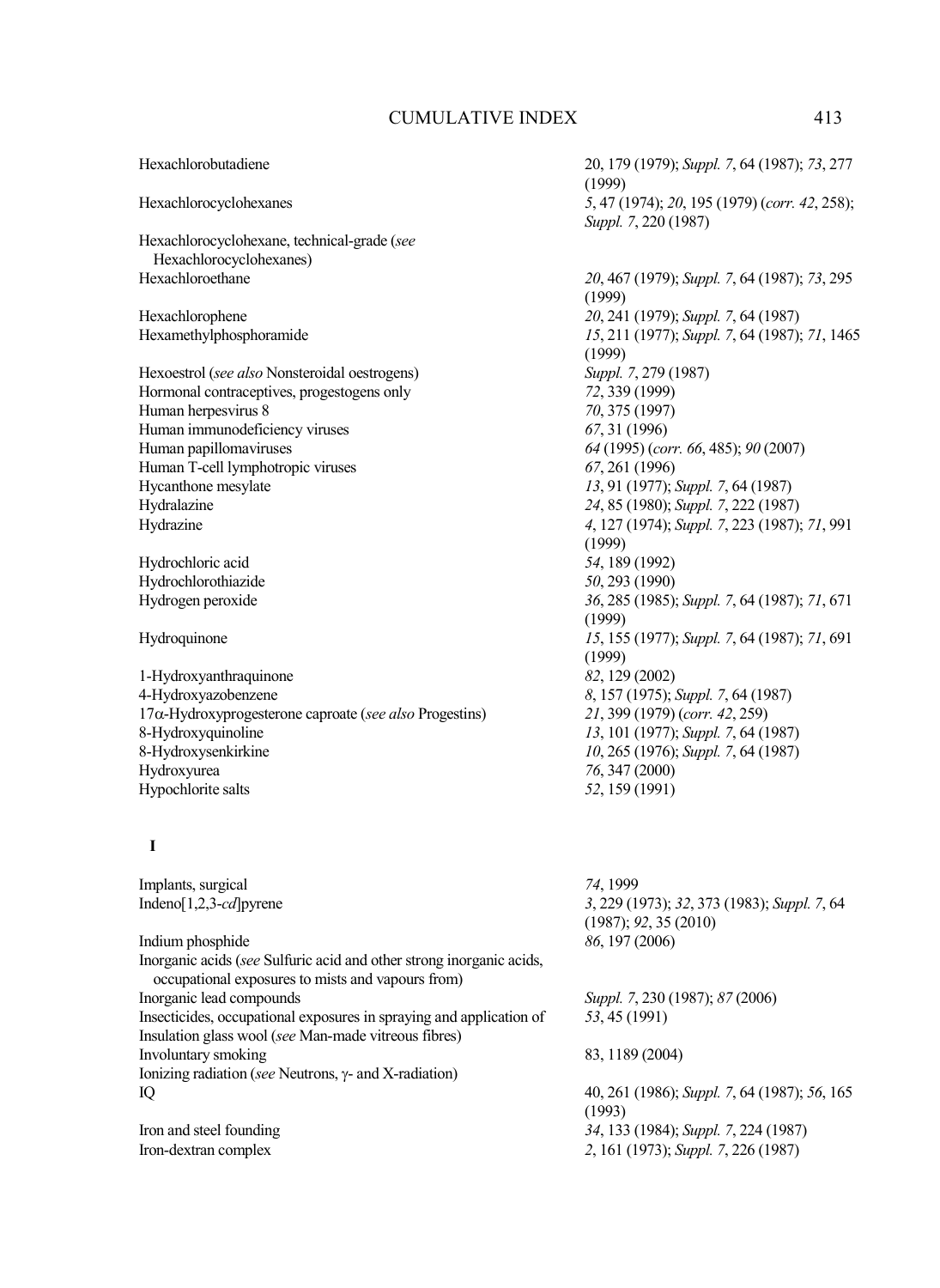| Iron-dextrin complex                                            | 2, 161 (1973) (corr. 42, 252); Suppl. 7, 64<br>(1987) |
|-----------------------------------------------------------------|-------------------------------------------------------|
| Iron oxide (see Ferric oxide)                                   |                                                       |
| Iron oxide, saccharated (see Saccharated iron oxide)            |                                                       |
| Iron sorbitol-citric acid complex                               | 2, 161 (1973); Suppl. 7, 64 (1987)                    |
| Isatidine                                                       | 10, 269 (1976); Suppl. 7, 65 (1987)                   |
| Isoflurane (see Anaesthetics, volatile)                         |                                                       |
| Isoniazid (see Isonicotinic acid hydrazide)                     |                                                       |
| Isonicotinic acid hydrazide                                     | 4, 159 (1974); Suppl. 7, 227 (1987)                   |
| Isophosphamide                                                  | 26, 237 (1981); Suppl. 7, 65 (1987)                   |
| Isoprene                                                        | 60, 215 (1994); 71, 1015 (1999)                       |
| Isopropanol                                                     | 15, 223 (1977); Suppl. 7, 229 (1987); 71,             |
|                                                                 | 1027 (1999)                                           |
| Isopropanol manufacture (strong-acid process)                   |                                                       |
|                                                                 | Suppl. 7, 229 (1987)                                  |
| (see also Isopropanol; Sulfuric acid and other strong inorganic |                                                       |
| acids, occupational exposures to mists and vapours from)        |                                                       |
| Isopropyl oils                                                  | 15, 223 (1977); Suppl. 7, 229 (1987); 71,             |
|                                                                 | 1483 (1999)                                           |
| Isosafrole                                                      | 1, 169 (1972); 10, 232 (1976); Suppl. 7, 65           |
|                                                                 | (1987)                                                |
| J                                                               |                                                       |
| Jacobine                                                        | 10, 275 (1976); Suppl. 7, 65 (1987)                   |
| Jet fuel                                                        | 45, 203 (1989)                                        |
| Joinery (see Carpentry and joinery)                             |                                                       |
| K                                                               |                                                       |
| Kaempferol                                                      |                                                       |
|                                                                 | 31, 171 (1983); Suppl. 7, 65 (1987)                   |
| Kaposi's sarcoma herpesvirus                                    | 70, 375 (1997)                                        |
| Kepone (see Chlordecone)                                        |                                                       |
| Kojic acid                                                      | 79, 605 (2001)                                        |
| L                                                               |                                                       |
| Lasiocarpine                                                    | 10, 281 (1976); Suppl. 7, 65 (1987)                   |
| Lauroyl peroxide                                                | 36, 315 (1985); Suppl. 7, 65 (1987); 71, 1485         |
|                                                                 | (1999)                                                |
| Lead acetate (see Lead and lead compounds)                      |                                                       |
| Lead and lead compounds (see also Foreign bodies)               | 1, 40 (1972) (corr. 42, 251); 2, 52, 150              |
|                                                                 | (1973); 12, 131 (1976); 23, 40, 208, 209, 325         |
|                                                                 | (1980); Suppl. 7, 230 (1987); 87 (2006)               |
| Lead arsenate (see Arsenic and arsenic compounds)               |                                                       |
| Lead carbonate (see Lead and lead compounds)                    |                                                       |
| Lead chloride (see Lead and lead compounds)                     |                                                       |
|                                                                 |                                                       |
| Lead chromate (see Chromium and chromium compounds)             |                                                       |
| Lead chromate oxide (see Chromium and chromium compounds)       |                                                       |
| Lead compounds, inorganic and organic                           | Suppl. 7, 230 (1987); 87 (2006)                       |
| Lead naphthenate (see Lead and lead compounds)                  |                                                       |
| Lead nitrate (see Lead and lead compounds)                      |                                                       |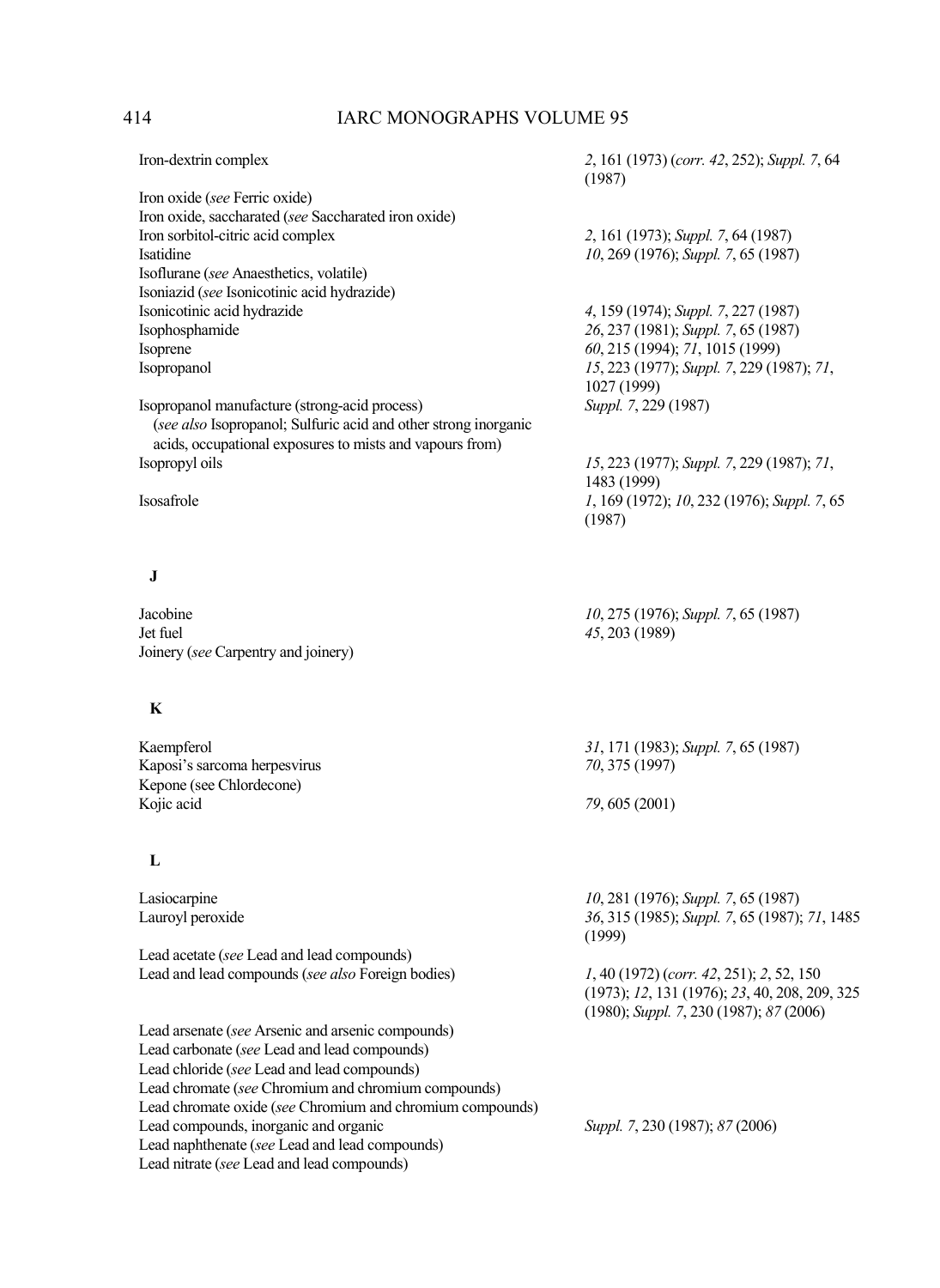| Lead oxide (see Lead and lead compounds)                         |
|------------------------------------------------------------------|
| Lead phosphate (see Lead and lead compounds)                     |
| Lead subacetate (see Lead and lead compounds)                    |
| Lead tetroxide (see Lead and lead compounds)                     |
| Leather goods manufacture                                        |
| Leather industries                                               |
| Leather tanning and processing                                   |
| Ledate (see also Lead and lead compounds)                        |
| Levonorgestrel                                                   |
| Light Green SF                                                   |
| $d$ -Limonene                                                    |
| Lindane (see Hexachlorocyclohexanes)                             |
| Liver flukes (see Clonorchis sinensis, Opisthorchis felineus and |
| Opisthorchis viverrini)                                          |
| Lucidin (see 1,3-Dihydro-2-hydroxymethylanthraquinone)           |
| Lumber and sawmill industries (including logging)                |
| Luteoskyrin                                                      |
| Lynoestrenol                                                     |
|                                                                  |

Leather goods manufacture *25*, 279 (1981); *Suppl. 7*, 235 (1987) Leather industries *25*, 199 (1981); *Suppl. 7*, 232 (1987) Leather tanning and processing *25*, 201 (1981); *Suppl. 7*, 236 (1987) Ledate (*see also* Lead and lead compounds) *12*, 131 (1976) Levonorgestrel *72*, 49 (1999) Light Green SF *16*, 209 (1978); *Suppl. 7*, 65 (1987) *d*-Limonene *56*, 135 (1993); *73*, 307 (1999)

Lumber and sawmill industries (including logging) *25*, 49 (1981); *Suppl. 7*, 383 (1987) *10*, 163 (1976); *Suppl.* 7, 65 (1987) Lynoestrenol *21*, 407 (1979); *Suppl. 7*, 293 (1987); *72*, 49 (1999)

### **M**

Madder root (*see also Rubia tinctorum*) *82*, 129 (2002)

Magenta, manufacture of (*see also* Magenta) *Suppl. 7*, 238 (1987); *57*, 215 (1993) Malathion *30*, 103 (1983); *Suppl. 7*, 65 (1987)<br>
Maleic hydrazide *4*, 173 (1974) (*corr. 42*, 253); *Suppl* 

Malondialdehyde (*see* Malonaldehyde) Maneb *12*, 137 (1976); *Suppl. 7*, 65 (1987) Man-made mineral fibres (*see* Man-made vitreous fibres) Man-made vitreous fibres *43*, 39 (1988); *81* (2002) Mannomustine *9*, 157 (1975); *Suppl. 7*, 65 (1987) MCPA (*see also* Chlorophenoxy herbicides; Chlorophenoxy herbicides, occupational exposures to) MeA-α-C *40*, 253 (1986); *Suppl. 7*, 65 (1987) Medphalan *9*, 168 (1975); *Suppl. 7*, 65 (1987) Medroxyprogesterone acetate *6*, 157 (1974); *21*, 417 (1979) (*corr. 42*, 259);

Melphalan *9*, 167 (1975); *Suppl. 7*, 239 (1987) 6-Mercaptopurine *26*, 249 (1981); *Suppl. 7*, 240 (1987) Mercuric chloride (*see* Mercury and mercury compounds)

Magenta *4*, 57 (1974) (*corr. 42*, 252); *Suppl. 7*, 238 (1987); *57*, 215 (1993) Maleic hydrazide *4*, 173 (1974) (*corr. 42*, 253); *Suppl. 7*, 65 (1987) Malonaldehyde *36*, 163 (1985); *Suppl. 7*, 65 (1987); *71*, 1037 (1999)

Mate *51*, 273 (1991) *30*, 255 (1983)

*Suppl. 7*, 289 (1987); *72*, 339 (1999) Megestrol acetate *Suppl. 7*, 293 (1987); *72*, 49 (1999) MeIQ *40*, 275 (1986); *Suppl. 7*, 65 (1987); *56*, 197 (1993) MeIQx *40*, 283 (1986); *Suppl. 7*, 65 (1987) *56*, 211 (1993) Melamine *39*, 333 (1986); *Suppl. 7*, 65 (1987); *73*, 329 (1999)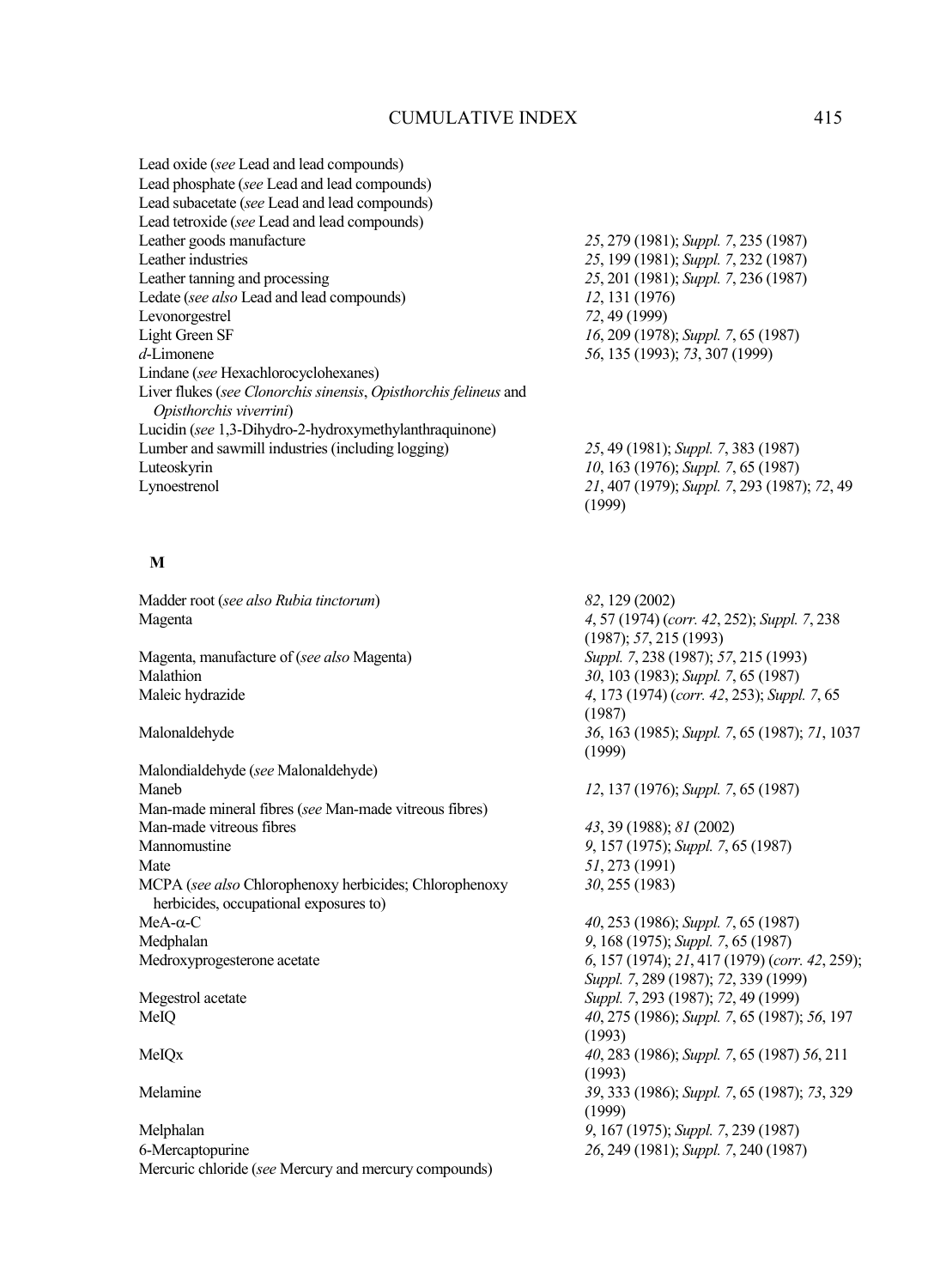| Mercury and mercury compounds                                                                       | 58, 239 (1993)                                          |
|-----------------------------------------------------------------------------------------------------|---------------------------------------------------------|
| Merphalan                                                                                           | 9, 169 (1975); Suppl. 7, 65 (1987)                      |
| Mestranol                                                                                           | 6, 87 (1974); 21, 257 (1979) (corr. 42, 259);           |
| Metabisulfites (see Sulfur dioxide and some sulfites, bisulfites<br>and metabisulfites)             | Suppl. 7, 288 (1987); 72, 49 (1999)                     |
| Metallic mercury (see Mercury and mercury compounds)                                                |                                                         |
| Methanearsonic acid, disodium salt (see Arsenic and arsenic<br>compounds)                           |                                                         |
| Methanearsonic acid, monosodium salt (see Arsenic and arsenic<br>compounds)                         |                                                         |
| Methimazole                                                                                         | 79, 53 (2001)                                           |
| Methotrexate                                                                                        | 26, 267 (1981); Suppl. 7, 241 (1987)                    |
| Methoxsalen (see 8-Methoxypsoralen)                                                                 |                                                         |
| Methoxychlor                                                                                        | 5, 193 (1974); 20, 259 (1979); Suppl. 7, 66<br>(1987)   |
| Methoxyflurane (see Anaesthetics, volatile)                                                         |                                                         |
| 5-Methoxypsoralen                                                                                   | 40, 327 (1986); Suppl. 7, 242 (1987)                    |
| 8-Methoxypsoralen (see also 8-Methoxypsoralen plus ultraviolet<br>radiation)                        | 24, 101 (1980)                                          |
| 8-Methoxypsoralen plus ultraviolet radiation                                                        | Suppl. 7, 243 (1987)                                    |
| Methyl acrylate                                                                                     | 19, 52 (1979); 39, 99 (1986); Suppl. 7, 66              |
|                                                                                                     | (1987); 71, 1489(1999)                                  |
| 5-Methylangelicin plus ultraviolet radiation (see also Angelicin<br>and some synthetic derivatives) | Suppl. 7, 57 (1987)                                     |
| 2-Methylaziridine                                                                                   | 9, 61 (1975); Suppl. 7, 66 (1987); 71, 1497<br>(1999)   |
| Methylazoxymethanol acetate (see also Cycasin)                                                      | 1, 164 (1972); 10, 131 (1976); Suppl. 7, 66<br>(1987)   |
| Methyl bromide                                                                                      | 41, 187 (1986) (corr. 45, 283); Suppl. 7, 245           |
| Methyl tert-butyl ether                                                                             | (1987); 71, 721 (1999)<br>73, 339 (1999)                |
| Methyl carbamate                                                                                    | 12, 151 (1976); Suppl. 7, 66 (1987)                     |
| Methyl-CCNU (see 1-(2-Chloroethyl)-3-(4-methylcyclohexyl)-<br>1-nitrosourea)                        |                                                         |
| Methyl chloride                                                                                     | 41, 161 (1986); Suppl. 7, 246 (1987); 71, 737           |
|                                                                                                     | (1999)                                                  |
| $1-$ , $2-$ , $3-$ , $4-$ , $5-$ and $6$ -Methylchrysenes                                           | 32, 379 (1983); Suppl. 7, 66 (1987); 92, 35<br>(2010)   |
| $N$ -Methyl- $N$ ,4-dinitrosoaniline                                                                | 1, 141 (1972); Suppl. 7, 66 (1987)                      |
| 4,4'-Methylene bis(2-chloroaniline)                                                                 | 4, 65 (1974) (corr. 42, 252); Suppl. 7, 246             |
|                                                                                                     | (1987); 57, 271 (1993)                                  |
| 4,4'-Methylene bis $(N, N$ -dimethyl)benzenamine                                                    | 27, 119 (1982); Suppl. 7, 66 (1987)                     |
| 4,4'-Methylene bis(2-methylaniline)                                                                 | 4, 73 (1974); Suppl. 7, 248 (1987)                      |
| 4,4'-Methylenedianiline                                                                             | 4, 79 (1974) (corr. 42, 252); 39, 347 (1986);           |
|                                                                                                     | Suppl. 7, 66 (1987)                                     |
| 4,4'-Methylenediphenyl diisocyanate                                                                 | 19, 314 (1979); Suppl. 7, 66 (1987); 71, 1049<br>(1999) |
| 2-Methylfluoranthene                                                                                | 32, 399 (1983); Suppl. 7, 66 (1987); 92, 35<br>(2010)   |
| 3-Methylfluoranthene                                                                                | 32, 399 (1983); Suppl. 7, 66 (1987); 92, 35             |
|                                                                                                     | (2010)                                                  |
| Methylglyoxal                                                                                       | 51, 443 (1991)                                          |
|                                                                                                     |                                                         |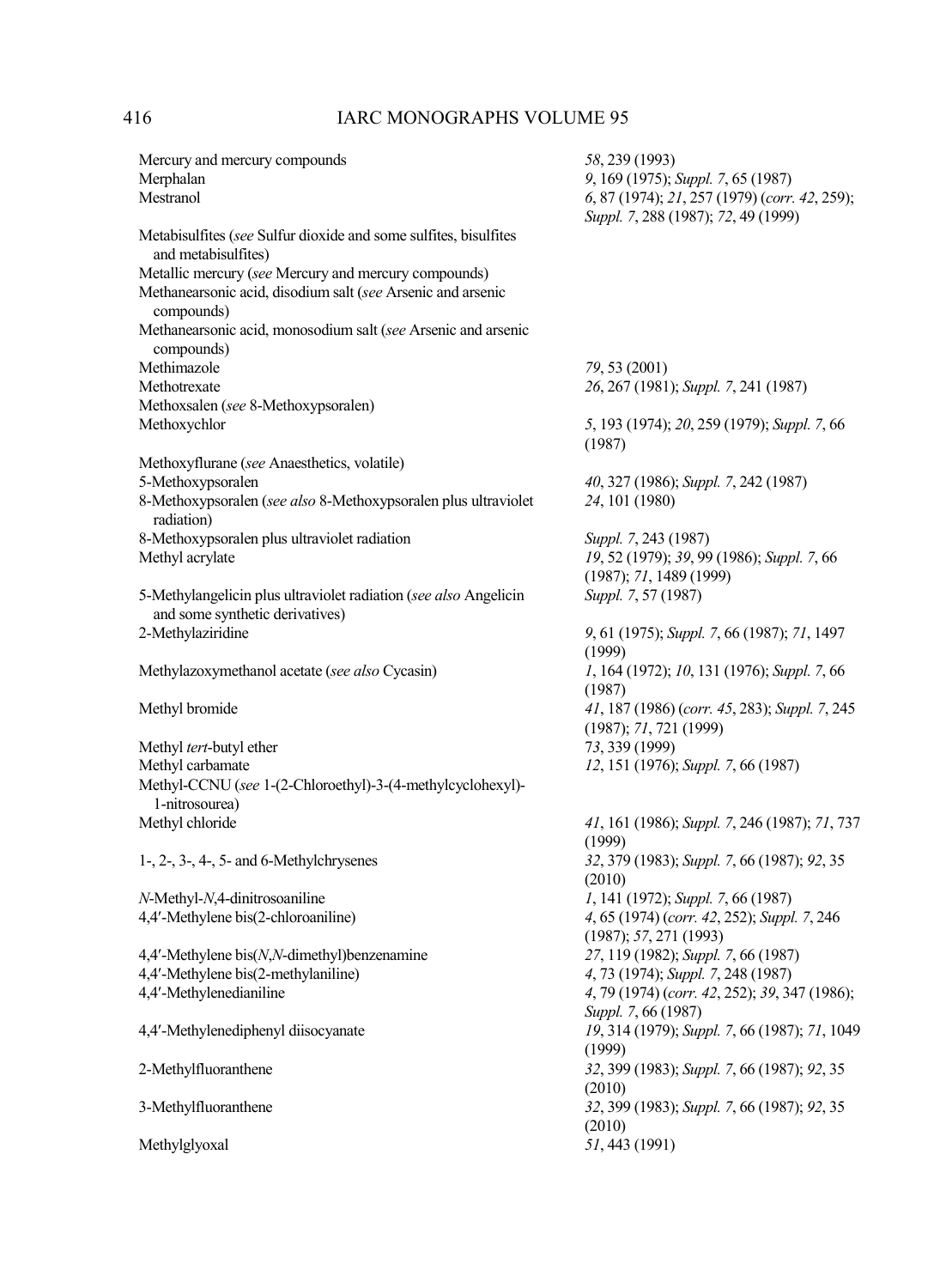| Methyl iodide                                                                                                             | 15, 245 (1977); 41, 213 (1986); Suppl. 7, 66<br>(1987); 71, 1503 (1999) |
|---------------------------------------------------------------------------------------------------------------------------|-------------------------------------------------------------------------|
| Methylmercury chloride (see Mercury and mercury compounds)<br>Methylmercury compounds (see Mercury and mercury compounds) |                                                                         |
| Methyl methacrylate                                                                                                       | 19, 187 (1979); Suppl. 7, 66 (1987); 60, 445                            |
|                                                                                                                           | (1994)                                                                  |
| Methyl methanesulfonate                                                                                                   | 7, 253 (1974); Suppl. 7, 66 (1987); 71, 1059                            |
|                                                                                                                           | (1999)                                                                  |
| 2-Methyl-1-nitroanthraquinone                                                                                             | 27, 205 (1982); Suppl. 7, 66 (1987)                                     |
| N-Methyl-N'-nitro-N-nitrosoguanidine                                                                                      | 4, 183 (1974); Suppl. 7, 248 (1987)                                     |
| 3-Methylnitrosaminopropionaldehyde [see 3-(N-                                                                             |                                                                         |
| Nitrosomethylamino)-propionaldehyde]                                                                                      |                                                                         |
| 3-Methylnitrosaminopropionitrile [see 3-(N-Nitrosomethylamino)-                                                           |                                                                         |
| propionitrile]                                                                                                            |                                                                         |
| 4-(Methylnitrosamino)-4-(3-pyridyl)-1-butanal [see 4-(N-                                                                  |                                                                         |
| Nitrosomethyl-amino)-4-(3-pyridyl)-1-butanal]                                                                             |                                                                         |
| 4-(Methylnitrosamino)-1-(3-pyridyl)-1-butanone [see 4-(N-                                                                 |                                                                         |
| Nitrosomethyl-amino)-1-(3-pyridyl)-1-butanone]                                                                            |                                                                         |
| N-Methyl-N-nitrosourea                                                                                                    | 1, 125 (1972); 17, 227 (1978); Suppl. 7, 66                             |
|                                                                                                                           | (1987)                                                                  |
| N-Methyl-N-nitrosourethane                                                                                                | 4, 211 (1974); Suppl. 7, 66 (1987)                                      |
| N-Methylolacrylamide                                                                                                      | 60, 435 (1994)                                                          |
| Methyl parathion                                                                                                          | 30, 131 (1983); Suppl. 7, 66, 392 (1987)                                |
| 1-Methylphenanthrene                                                                                                      | 32, 405 (1983); Suppl. 7, 66 (1987); 92, 35<br>(2010)                   |
| 7-Methylpyrido[3,4-c]psoralen                                                                                             | 40, 349 (1986); Suppl. 7, 71 (1987)                                     |
| Methyl red                                                                                                                | 8, 161 (1975); Suppl. 7, 66 (1987)                                      |
| Methyl selenac (see also Selenium and selenium compounds)                                                                 | 12, 161 (1976); Suppl. 7, 66 (1987)                                     |
| Methylthiouracil                                                                                                          | 7, 53 (1974); Suppl. 7, 66 (1987); 79, 75                               |
|                                                                                                                           | (2001)                                                                  |
| Metronidazole                                                                                                             | 13, 113 (1977); Suppl. 7, 250 (1987)                                    |
| Microcystin-LR                                                                                                            | 94 (2010)                                                               |
| Microcystis extracts                                                                                                      | 94 (2010)                                                               |
| Mineral oils                                                                                                              | 3, 30 (1973); 33, 87 (1984) (corr. 42, 262);                            |
|                                                                                                                           | Suppl. 7, 252 (1987)                                                    |
| Mirex                                                                                                                     | 5, 203 (1974); 20, 283 (1979) (corr. 42, 258);                          |
|                                                                                                                           | Suppl. 7, 66 (1987)                                                     |
| Mists and vapours from sulfuric acid and other strong inorganic acids                                                     | 54, 41 (1992)                                                           |
| Mitomycin C                                                                                                               | 10, 171 (1976); Suppl. 7, 67 (1987)                                     |
| Mitoxantrone                                                                                                              | 76, 289 (2000)                                                          |
| MNNG (see N-Methyl-N'-nitro-N-nitrosoguanidine)                                                                           |                                                                         |
| MOCA (see 4,4'-Methylene bis(2-chloroaniline))                                                                            |                                                                         |
| Modacrylic fibres                                                                                                         | 19, 86 (1979); Suppl. 7, 67 (1987)                                      |
| Monochloramine (see Chloramine)                                                                                           |                                                                         |
| Monocrotaline                                                                                                             | 10, 291 (1976); Suppl. 7, 67 (1987)                                     |
| Monuron                                                                                                                   | 12, 167 (1976); Suppl. 7, 67 (1987); 53, 467                            |
|                                                                                                                           | (1991)<br>Suppl. 7, 254 (1987)                                          |
| MOPP and other combined chemotherapy including                                                                            |                                                                         |
| alkylating agents<br>Mordanite (see Zeolites)                                                                             |                                                                         |
| Morinda officinalis (see also Traditional herbal medicines)                                                               | 82, 129 (2002)                                                          |
| Morpholine                                                                                                                | 47, 199 (1989); 71, 1511 (1999)                                         |
| 5-(Morpholinomethyl)-3-[(5-nitrofurfurylidene)amino]-2-                                                                   | 7, 161 (1974); Suppl. 7, 67 (1987)                                      |
| oxazolidinone                                                                                                             |                                                                         |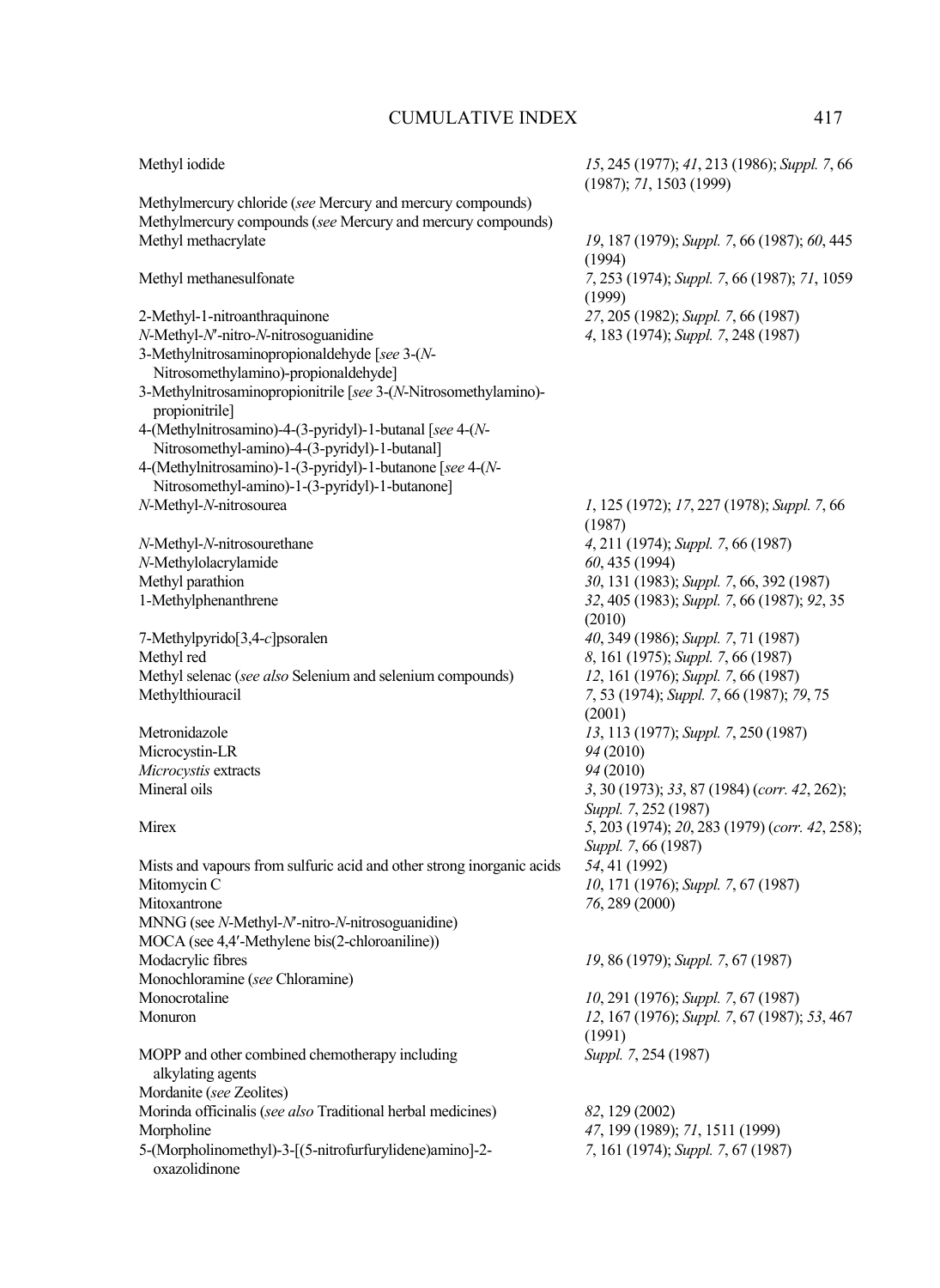Musk ambrette *65*, 477 (1996) Musk xylene *65*, 477 (1996)

Mustard gas *9*, 181 (1975) (*corr. 42*, 254); *Suppl. 7*, 259 (1987)

Myleran (*see* 1,4-Butanediol dimethanesulfonate)

### **N**

| Nafenopin                                                                               | 24, 125 (1980); Suppl. 7, 67 (1987)                                                                                        |
|-----------------------------------------------------------------------------------------|----------------------------------------------------------------------------------------------------------------------------|
| Naphthalene                                                                             | 82, 367 (2002)                                                                                                             |
| 1,5-Naphthalenediamine                                                                  | 27, 127 (1982); Suppl. 7, 67 (1987)                                                                                        |
| 1,5-Naphthalene diisocyanate                                                            | 19, 311 (1979); Suppl. 7, 67 (1987); 71, 1515                                                                              |
|                                                                                         | (1999)                                                                                                                     |
| Naphtho $[1,2-b]$ fluoranthene                                                          | 92, 35 (2010)                                                                                                              |
| Naphtho $[2,1-a]$ fluoranthene                                                          | 92, 35 (2010)                                                                                                              |
| Naphtho[2,3-e]pyrene                                                                    | 92, 35 (2010)                                                                                                              |
| 1-Naphthylamine                                                                         | 4, 87 (1974) (corr. 42, 253); Suppl. 7, 260                                                                                |
|                                                                                         | (1987)                                                                                                                     |
| 2-Naphthylamine                                                                         | 4, 97 (1974); Suppl. 7, 261 (1987)                                                                                         |
| 1-Naphthylthiourea                                                                      | 30, 347 (1983); Suppl. 7, 263 (1987)                                                                                       |
| <b>Neutrons</b>                                                                         | 75, 361 (2000)                                                                                                             |
| Nickel acetate (see Nickel and nickel compounds)                                        |                                                                                                                            |
| Nickel ammonium sulfate (see Nickel and nickel compounds)                               |                                                                                                                            |
| Nickel and nickel compounds (see also Implants, surgical)                               | 2, 126 (1973) (corr. 42, 252); 11, 75 (1976);<br>Suppl. 7, 264 (1987) (corr. 45, 283); 49, 257<br>$(1990)$ (corr. 67, 395) |
| Nickel carbonate (see Nickel and nickel compounds)                                      |                                                                                                                            |
| Nickel carbonyl (see Nickel and nickel compounds)                                       |                                                                                                                            |
| Nickel chloride (see Nickel and nickel compounds)                                       |                                                                                                                            |
| Nickel-gallium alloy (see Nickel and nickel compounds)                                  |                                                                                                                            |
| Nickel hydroxide (see Nickel and nickel compounds)                                      |                                                                                                                            |
| Nickelocene (see Nickel and nickel compounds)                                           |                                                                                                                            |
| Nickel oxide (see Nickel and nickel compounds)                                          |                                                                                                                            |
| Nickel subsulfide (see Nickel and nickel compounds)                                     |                                                                                                                            |
| Nickel sulfate (see Nickel and nickel compounds)                                        |                                                                                                                            |
| Niridazole                                                                              | 13, 123 (1977); Suppl. 7, 67 (1987)                                                                                        |
| Nithiazide                                                                              | 31, 179 (1983); Suppl. 7, 67 (1987)                                                                                        |
| Nitrate or nitrite, ingested, under conditions that result in endogenous<br>nitrosation | 94 (2010)                                                                                                                  |
| Nitrilotriacetic acid and its salts                                                     | 48, 181 (1990); 73, 385 (1999)                                                                                             |
| Nitrite (see Nitrate or nitrite)                                                        |                                                                                                                            |
| 5-Nitroacenaphthene                                                                     | 16, 319 (1978); Suppl. 7, 67 (1987)                                                                                        |
| 5-Nitro-ortho-anisidine                                                                 | 27, 133 (1982); Suppl. 7, 67 (1987)                                                                                        |
| 2-Nitroanisole                                                                          | 65, 369 (1996)                                                                                                             |
| 9-Nitroanthracene                                                                       | 33, 179 (1984); Suppl. 7, 67 (1987)                                                                                        |
| 7-Nitrobenz[a]anthracene                                                                | 46, 247 (1989)                                                                                                             |
| Nitrobenzene                                                                            | 65, 381 (1996)                                                                                                             |
| 6-Nitrobenzo $[a]$ pyrene                                                               | 33, 187 (1984); Suppl. 7, 67 (1987); 46, 255                                                                               |
|                                                                                         | (1989)                                                                                                                     |
| 4-Nitrobiphenyl                                                                         | 4, 113 (1974); Suppl. 7, 67 (1987)                                                                                         |
| 6-Nitrochrysene                                                                         | 33, 195 (1984); Suppl. 7, 67 (1987); 46, 267                                                                               |
|                                                                                         | (1989)                                                                                                                     |
| Nitrofen (technical-grade)                                                              | 30, 271 (1983); Suppl. 7, 67 (1987)                                                                                        |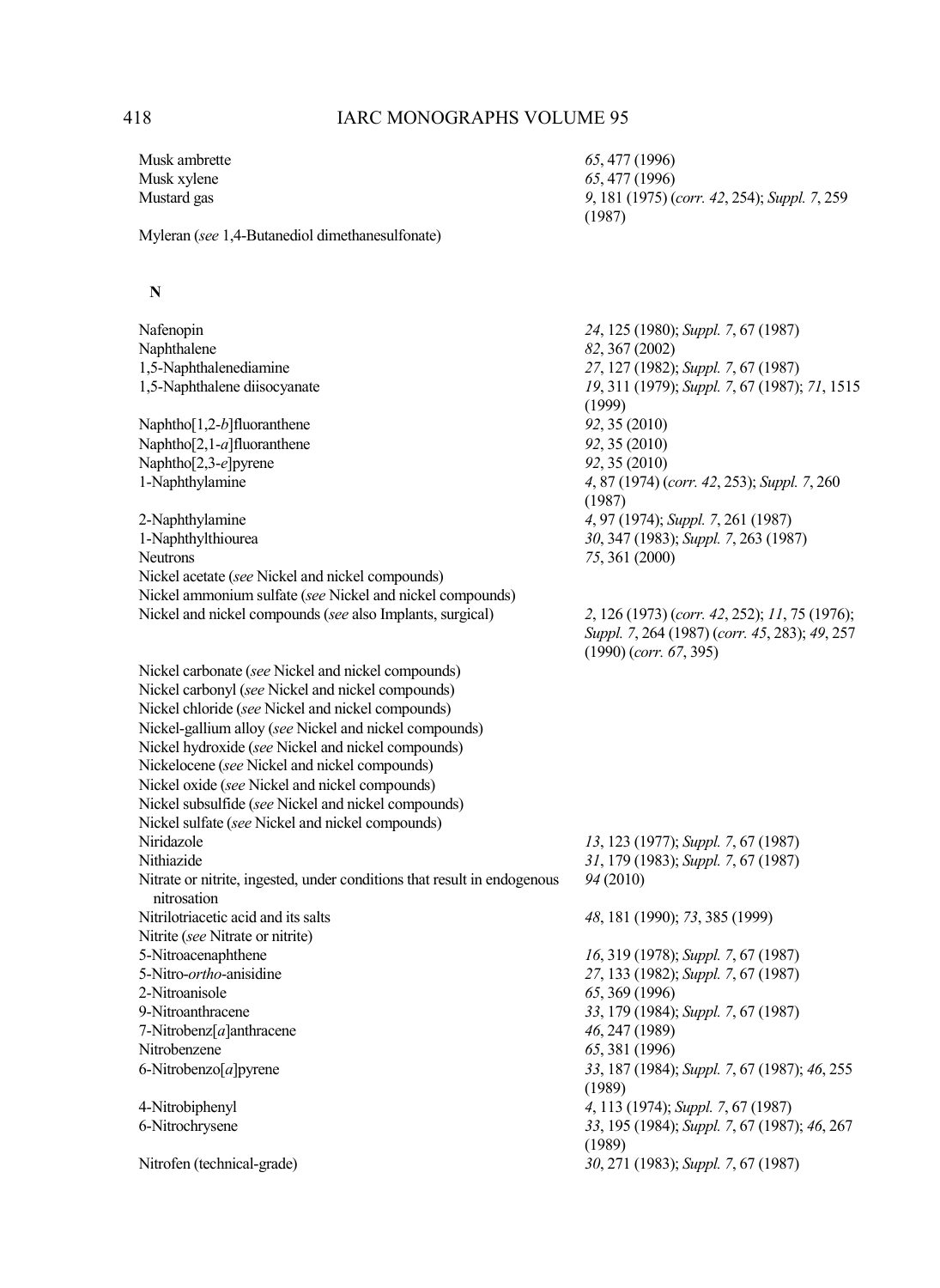5-Nitro-2-furaldehyde semicarbazone (*see* Nitrofural) Nitrofurazone (*see* Nitrofural) 1-[(5-Nitrofurfurylidene)amino]-2-imidazolidinone *7*, 181 (1974); *Suppl. 7*, 67 (1987) *N*-[4-(5-Nitro-2-furyl)-2-thiazolyl]acetamide

Nitrogen mustard *9*, 193 (1975); *Suppl. 7*, 269 (1987)<br>Nitrogen mustard *N*-oxide *9*, 209 (1975); *Suppl. 7*, 67 (1987) Nitrogen mustard *N*-oxide *9*, 209 (1975); *Suppl. 7*, 67 (1987) 1-Nitronaphthalene *46*, 291 (1989) 2-Nitronaphthalene *46*, 303 (1989) 3-Nitroperylene *46*, 313 (1989) 2-Nitro-*para*-phenylenediamine (*see* 1,4-Diamino-2-nitrobenzene) 2-Nitropropane *29*, 331 (1982); *Suppl. 7*, 67 (1987); *71*, 1079

2-Nitropyrene *46*, 359 (1989) 4-Nitropyrene *46*, 367 (1989)<br> *N*-Nitrosatable drugs 24, 297 (1980) *N*-Nitrosatable pesticides *30*, 359 (1983)<br>*N*'-Nitrosoanabasine (NAB) *37*, 225 (1985).

*N*-Nitrosodi-*n*-propylamine *17*, 177 (1978); *Suppl. 7*, 68 (1987) *N*-Nitroso-*N*-ethylurea (see *N*-Ethyl-*N*-nitrosourea) *N*-Nitrosofolic acid *17*, 217 (1978); *Suppl. 7*, 68 (1987) *N*-Nitrosoguvacine *37*, 263 (1985); *Suppl. 7*, 68 (1987); *85*, 281

*N*-Nitrosohydroxyproline *17*, 304 (1978); *Suppl. 7*, 68 (1987)

4-(*N*-Nitrosomethylamino)-4-(3-pyridyl)-1-butanal *37*, 205 (1985); *Suppl. 7*, 68 (1987)

3-Nitrofluoranthene *33*, 201 (1984); *Suppl. 7*, 67 (1987) 2-Nitrofluorene *46*, 277 (1989) Nitrofural *7*, 171 (1974); *Suppl. 7*, 67 (1987); *50*, 195 (1990) Nitrofurantoin *50*, 211 (1990) (1987) Nitromethane *77*, 487 (2000) (1999) 1-Nitropyrene *33*, 209 (1984); *Suppl. 7*, 67 (1987); *46*, 321 (1989) *N*-Nitrosatable drugs *24*, 297 (1980) (*corr. 42*, 260) *A*<sup>7</sup>, 225 (1985); *Suppl.* 7, 67 (1987); 89, 419 (2007) *N*′-Nitrosoanatabine (NAT) *37*, 233 (1985); *Suppl. 7*, 67 (1987); *89*, 419 (2007) *N*-Nitrosodi-*n*-butylamine *4*, 197 (1974); *17*, 51 (1978); *Suppl. 7*, 67 (1987) *N*-Nitrosodiethanolamine *17*, 77 (1978); *Suppl. 7*, 67 (1987); *77*, 403 (2000) *N*-Nitrosodiethylamine *1*, 107 (1972) (*corr. 42*, 251); *17*, 83 (1978) (*corr. 42*, 257); *Suppl. 7*, 67 (1987) *N*-Nitrosodimethylamine *1*, 95 (1972); *17*, 125 (1978) (*corr. 42*, 257); *Suppl. 7*, 67 (1987) *N*-Nitrosodiphenylamine *27*, 213 (1982); *Suppl. 7*, 67 (1987) *para*-Nitrosodiphenylamine *27*, 227 (1982) (*corr. 42*, 261); *Suppl. 7*, 68 (1987) (2004) *N*-Nitrosoguvacoline *37*, 263 (1985); *Suppl. 7*, 68 (1987); *85*, 281 (2004) 3-(*N*-Nitrosomethylamino)propionaldehyde *37*, 263 (1985); *Suppl. 7*, 68 (1987); *85*, 281 (2004) 3-(*N*-Nitrosomethylamino)propionitrile *37*, 263 (1985); *Suppl. 7*, 68 (1987); *85*, 281 (2004)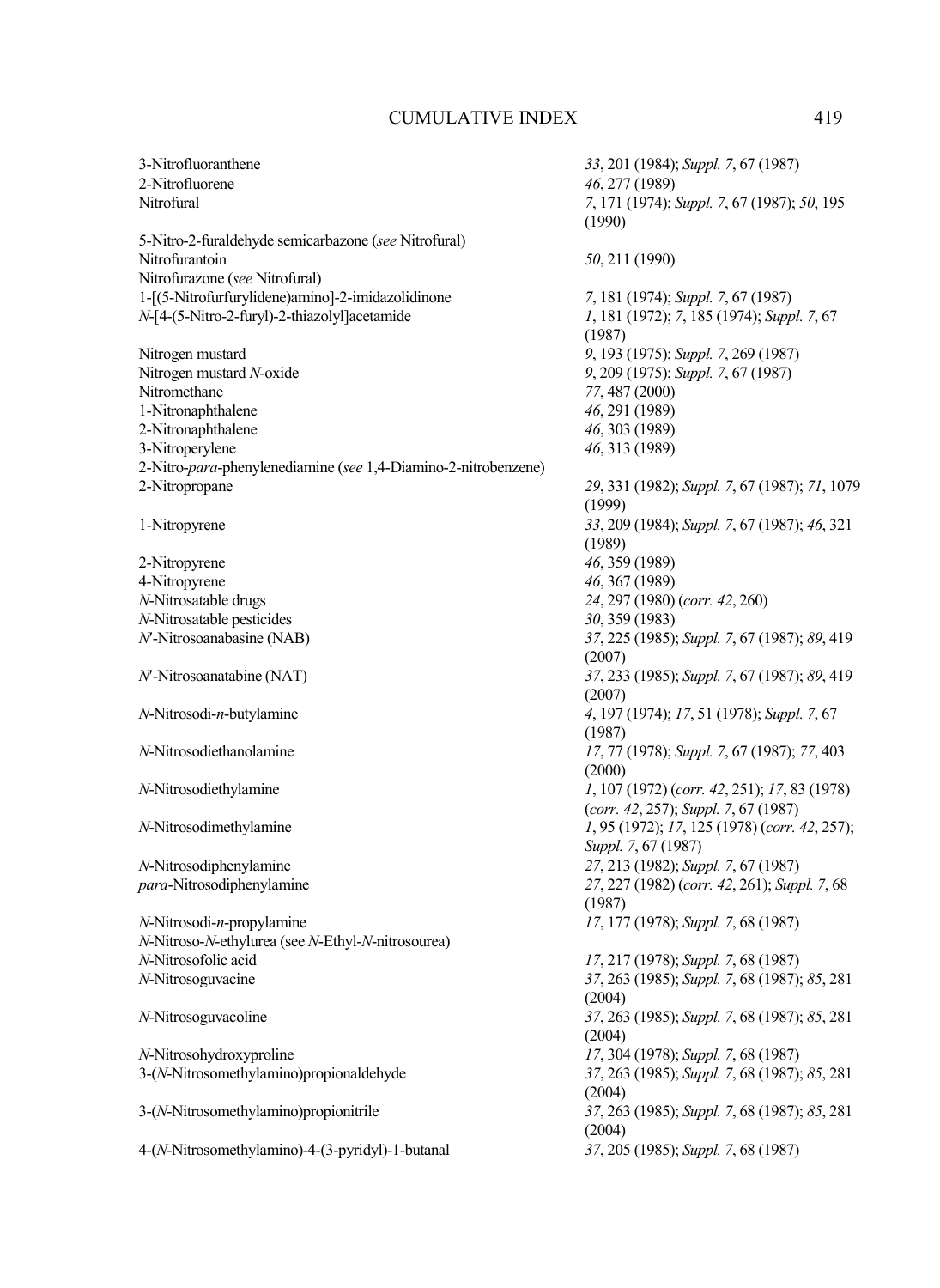| 4-(N-Nitrosomethylamino)-1-(3-pyridyl)-1-butanone (NNK)      | 37, 209 (1985); Suppl. 7, 68 (1987); 89, 419<br>(2007) |
|--------------------------------------------------------------|--------------------------------------------------------|
| N-Nitrosomethylethylamine                                    | 17, 221 (1978); Suppl. 7, 68 (1987)                    |
| N-Nitroso-N-methylurea (see N-Methyl-N-nitrosourea)          |                                                        |
| N-Nitroso-N-methylurethane (see N-Methyl-N-nitrosourethane)  |                                                        |
| N-Nitrosomethylvinylamine                                    | 17, 257 (1978); Suppl. 7, 68 (1987)                    |
| N-Nitrosomorpholine                                          | 17, 263 (1978); Suppl. 7, 68 (1987)                    |
| N'-Nitrosonornicotine (NNN)                                  | 17, 281 (1978); 37, 241 (1985); Suppl. 7, 68           |
|                                                              | (1987); 89, 419(2007)                                  |
| N-Nitrosopiperidine                                          | 17, 287 (1978); Suppl. 7, 68 (1987)                    |
| N-Nitrosoproline                                             | 17, 303 (1978); Suppl. 7, 68 (1987)                    |
| N-Nitrosopyrrolidine                                         | 17, 313 (1978); Suppl. 7, 68 (1987)                    |
| N-Nitrososarcosine                                           | 17, 327 (1978); Suppl. 7, 68 (1987)                    |
| Nitrosoureas, chloroethyl (see Chloroethyl nitrosoureas)     |                                                        |
| 5-Nitro-ortho-toluidine                                      | 48, 169 (1990)                                         |
| 2-Nitrotoluene                                               | 65, 409 (1996)                                         |
| 3-Nitrotoluene                                               | 65, 409 (1996)                                         |
|                                                              |                                                        |
| 4-Nitrotoluene                                               | 65, 409 (1996)                                         |
| Nitrous oxide (see Anaesthetics, volatile)                   |                                                        |
| Nitrovin                                                     | 31, 185 (1983); Suppl. 7, 68 (1987)                    |
| Nivalenol (see Toxins derived from Fusarium graminearum,     |                                                        |
| F. culmorum and F. crookwellense)                            |                                                        |
| NNK (see 4-(N-Nitrosomethylamino)-1-(3-pyridyl)-1-butanone)  |                                                        |
| NNN (see N'-Nitrosonornicotine)                              |                                                        |
| Nodularins                                                   | 94 (2010)                                              |
| Nonsteroidal oestrogens                                      | Suppl. 7, 273 (1987)                                   |
| Norethisterone                                               | 6, 179 (1974); 21, 461 (1979); Suppl. 7, 294           |
|                                                              | (1987); 72, 49(1999)                                   |
| Norethisterone acetate                                       | 72, 49 (1999)                                          |
| Norethynodrel                                                | 6, 191 (1974); 21, 461 (1979) (corr. 42, 259);         |
|                                                              | Suppl. 7, 295 (1987); 72, 49 (1999)                    |
| Norgestrel                                                   | 6, 201 (1974); 21, 479 (1979); Suppl. 7, 295           |
|                                                              | (1987); 72, 49 (1999)                                  |
| Nylon 6                                                      | 19, 120 (1979); Suppl. 7, 68 (1987)                    |
|                                                              |                                                        |
| $\bf{O}$                                                     |                                                        |
| Ochratoxin A                                                 | $10, 191$ (1976); 31, 191 (1983) (corr. 42,            |
|                                                              | 262); Suppl. 7, 271 (1987); 56, 489 (1993)             |
| Oestradiol                                                   | 6, 99 (1974); 21, 279 (1979); Suppl. 7, 284            |
|                                                              | (1987); 72, 399 (1999)                                 |
| Oestradiol-17 $\beta$ (see Oestradiol)                       |                                                        |
| Oestradiol 3-benzoate (see Oestradiol)                       |                                                        |
| Oestradiol dipropionate (see Oestradiol)                     |                                                        |
| Oestradiol mustard                                           | 9, 217 (1975); Suppl. 7, 68 (1987)                     |
| Oestradiol valerate (see Oestradiol)                         |                                                        |
| Oestriol                                                     | 6, 117 (1974); 21, 327 (1979); Suppl. 7, 285           |
|                                                              | (1987); 72, 399 (1999)                                 |
| Oestrogen replacement therapy (see Post-menopausal oestrogen |                                                        |
| therapy)                                                     |                                                        |
| Oestrogens (see Oestrogens, progestins and combinations)     |                                                        |
| Oestrogens, conjugated (see Conjugated oestrogens)           |                                                        |
| Oestrogens, nonsteroidal (see Nonsteroidal oestrogens)       |                                                        |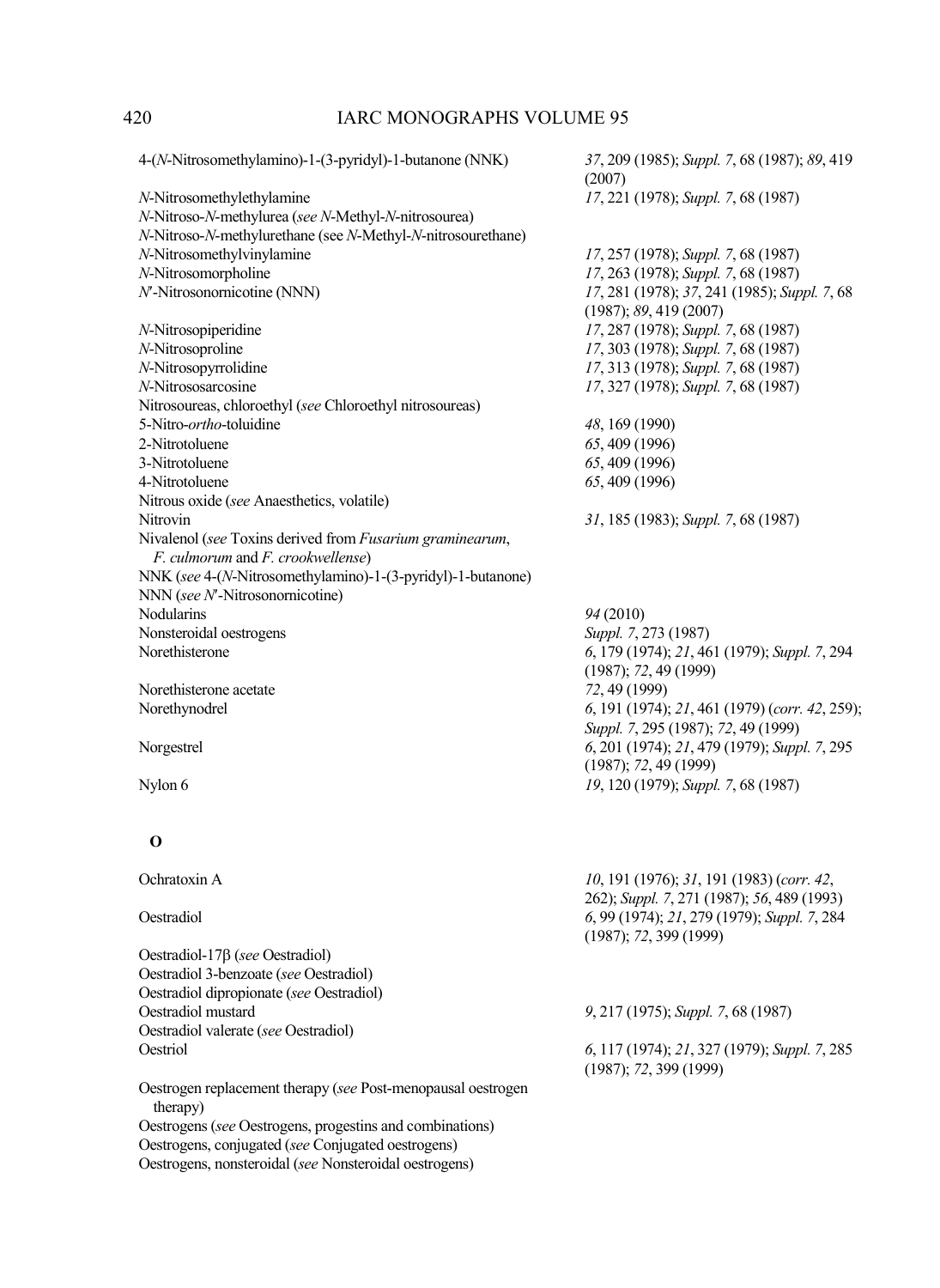Oestrogens, progestins (progestogens) and combinations *6* (1974); *21* (1979); *Suppl. 7*, 272(1987); *72*, 49, 339, 399, 531 (1999) Oestrogens, steroidal (*see* Steroidal oestrogens) Oestrone *6*, 123 (1974); *21*, 343 (1979) (*corr. 42*, 259); *Suppl. 7*, 286 (1987); *72*, 399 (1999) Oestrone benzoate (*see* Oestrone) Oil Orange SS *8*, 165 (1975); *Suppl. 7*, 69 (1987) Opisthorchis felineus (infection with) *61*, 121 (1994)<br>
Opisthorchis viverrini (infection with) *61*, 121 (1994) Opisthorchis viverrini (infection with) Oral contraceptives, sequential (*see* Sequential oral contraceptives) Orange I *8*, 173 (1975); *Suppl. 7*, 69 (1987)<br>Orange G *8*, 181 (1975); *Suppl. 7*, 69 (1987) Orange G *8*, 181 (1975); *Suppl. 7*, 69 (1987) Organic lead compounds *Suppl. 7*, 230 (1987); *87* (2006) Organolead compounds (*see* Organic lead compounds) Oxazepam *13*, 58 (1977); *Suppl. 7*, 69 (1987); *66*, 115 (1996) Oxymetholone (*see also* Androgenic (anabolic) steroids) *13*, 131 (1977) Oxyphenbutazone *13*, 185 (1977); *Suppl. 7*, 69 (1987)  **P**  Paint manufacture and painting (occupational exposures in) *47*, 329 (1989) Palygorskite *42*, 159 (1987); *Suppl. 7*, 117 (1987); *68*, 245 (1997) Panfuran S (*see also* Dihydroxymethylfuratrizine) *24*, 77 (1980); *Suppl. 7*, 69 (1987) Paper manufacture (*see* Pulp and paper manufacture) Paracetamol *50*, 307 (1990); *73*, 401 (1999) Parasorbic acid *10*, 199 (1976) (*corr. 42*, 255); *Suppl. 7*, 69 (1987) Parathion *30*, 153 (1983); *Suppl. 7*, 69 (1987) Patulin *10*, 205 (1976); *40*, 83 (1986); *Suppl. 7*, 69 (1987) Paving and roofing with coal-tar pitch *92*, 35 (2010)<br>Penicillic acid *10* 211 (1976 Penicillic acid *10*, 211 (1976); *Suppl. 7*, 69 (1987) Pentachloroethane *41*, 99 (1986); *Suppl. 7*, 69 (1987); *71*, 1519 (1999) Pentachloronitrobenzene (*see* Quintozene) Pentachlorophenol (*see also* Chlorophenols; Chlorophenols, occupational exposures to; Polychlorophenols and their sodium salts) *20*, 303 (1979); *53*, 371 (1991) Permethrin *53*, 329 (1991) Perylene *32*, 411 (1983); *Suppl. 7*, 69 (1987); *92*, 35

Petasitenine *31*, 207 (1983); *Suppl. 7*, 69 (1987) Petasites japonicus (*see also* Pyrrolizidine alkaloids) *10*, 333 (1976) Petroleum refining (occupational exposures in) *45*, 39 (1989) Petroleum solvents *47*, 43 (1989) Phenacetin *13*, 141 (1977); *24*, 135 (1980); *Suppl. 7*, 310

(2010) (1987) Phenanthrene *32*, 419 (1983); *Suppl. 7*, 69 (1987); *92*, 35 (2010) Phenazopyridine hydrochloride *8*, 117 (1975); *24*, 163 (1980) (*corr. 42*, 260); *Suppl. 7*, 312 (1987)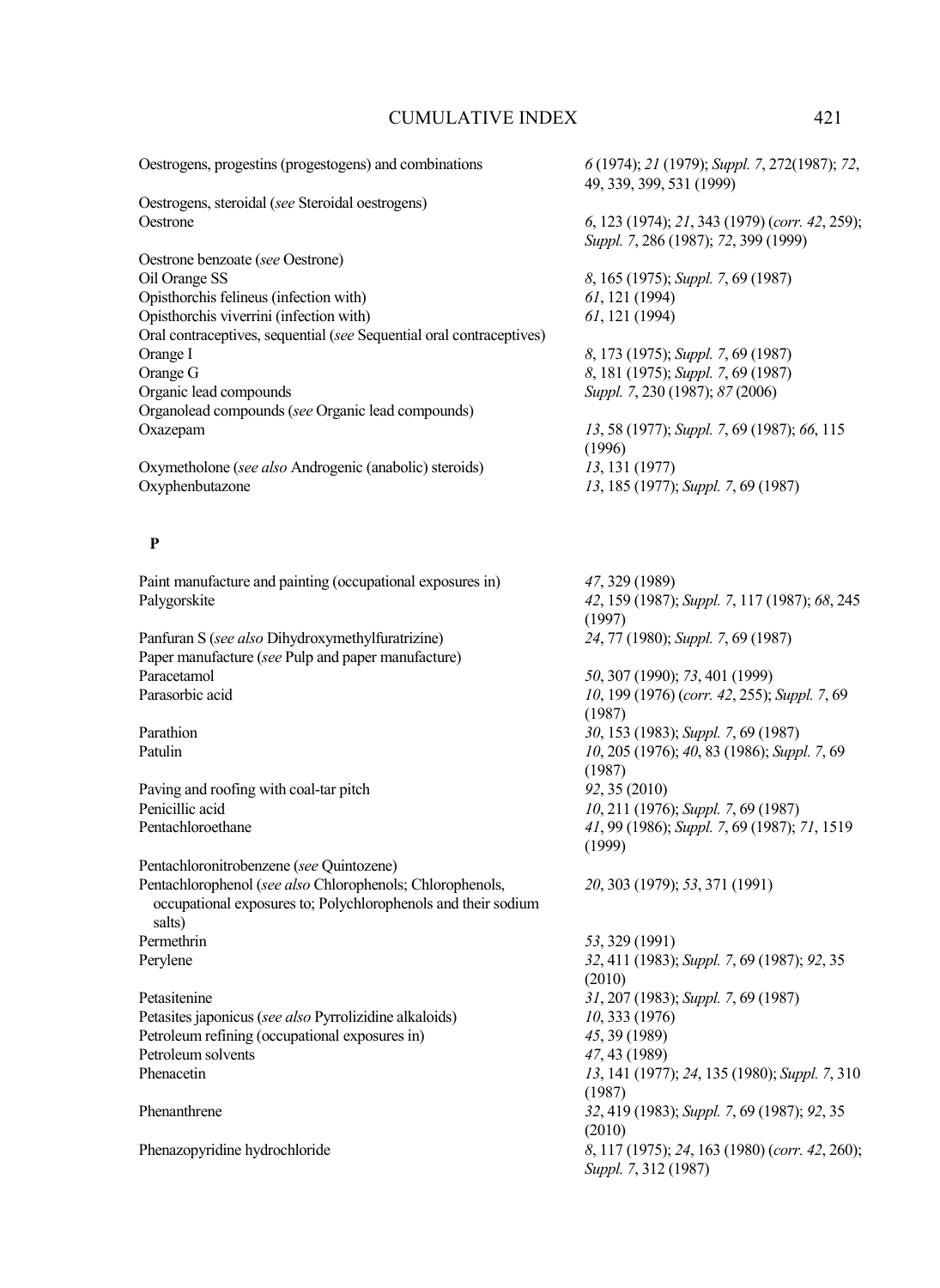Phenol *47*, 263 (1989) (*corr. 50*, 385); *71*, 749 (1999) Phenoxyacetic acid herbicides (*see* Chlorophenoxy herbicides) Phenoxybenzamine hydrochloride *9*, 223 (1975); *24*, 185 (1980); *Suppl. 7*, 70

Phenylbutazone *13*, 183 (1977); *Suppl. 7*, 316 (1987) *meta*-Phenylenediamine *16*, 111 (1978); *Suppl. 7*, 70 (1987) Phenyl glycidyl ether (*see also* Glycidyl ethers) *71*, 1525 (1999)

Phillipsite (*see* Zeolites) PhIP *56*, 229 (1993) Picene *92*, 35 (2010) Pickled vegetables *56*, 83 (1993) Picloram *53*, 481 (1991) Piperazine oestrone sulfate (*see* Conjugated oestrogens) Pitches, coal-tar (*see* Coal-tar pitches) Polyacrylic acid *19*, 62 (1979); *Suppl. 7*, 70 (1987)

Polychlorinated camphenes (*see* Toxaphene) Polychlorinated dibenzo-*para*-dioxins (other than 2,3,7,8-tetrachlorodibenzodioxin) Polychlorinated dibenzofurans *69*, 345 (1997) Polychlorophenols and their sodium salts *71*, 769 (1999) Polyethylene (*see also* Implants, surgical) Poly(glycolic acid) (*see* Implants, surgical) Polymethylene polyphenyl isocyanate (*see also* 4,4′- Methylenediphenyl diisocyanate) Polymethyl methacrylate (*see also* Implants, surgical) *19*, 195 (1979); *Suppl. 7*, 70 (1987) Polyoestradiol phosphate (*see* Oestradiol-17β) Polypropylene (*see also* Implants, surgical) *19*, 218 (1979); *Suppl. 7*, 70 (1987) Polystyrene (*see also* Implants, surgical) *19*, 245 (1979); *Suppl. 7*, 70 (1987) Polytetrafluoroethylene (*see also* Implants, surgical) *19*, 288 (1979); *Suppl. 7*, 70 (1987) Polyurethane foams (*see also* Implants, surgical) *19*, 320 (1979); *Suppl. 7*, 70 (1987) Polyvinyl acetate (*see also* Implants, surgical) *19*, 346 (1979); *Suppl. 7*, 70 (1987) Polyvinyl alcohol (*see also* Implants, surgical) *19*, 351 (1979); *Suppl. 7*, 70 (1987) Polyvinyl chloride (*see also* Implants, surgical)

Phenelzine sulfate *24*, 175 (1980); *Suppl. 7*, 312 (1987) Phenicarbazide *12*, 177 (1976); *Suppl. 7*, 70 (1987) Phenobarbital and its sodium salt *13*, 157 (1977); *Suppl. 7*, 313 (1987); *79*, 161 (2001) Phenolphthalein *76*, 387 (2000) (1987) *para*-Phenylenediamine *16*, 125 (1978); *Suppl. 7*, 70 (1987) *N*-Phenyl-2-naphroport *16*, 325 (1978) (*corr. 42*, 257); *Suppl.* 7, 318 (1987) *ortho*-Phenylphenol *30*, 329 (1983); *Suppl. 7*, 70 (1987); *73*, 451 (1999) Phenytoin *13*, 201 (1977); *Suppl. 7*, 319 (1987); *66*, 175 (1996) Piperonyl butoxide *30*, 183 (1983); *Suppl. 7*, 70 (1987) Polybrominated biphenyls *18*, 107 (1978); *41*, 261 (1986); *Suppl. 7*, 321 (1987) Polychlorinated biphenyls *7*, 261 (1974); *18*, 43 (1978) (*corr. 42*, 258); *Suppl. 7*, 322 (1987) *69*, 33 (1997) *19*, 141 (1979); *Suppl.* 7, 70 (1987)<br>*19*, 164 (1979); *Suppl.* 7, 70 (1987) *19*, 314 (1979); *Suppl. 7*, 70 (1987) (1987) Polyvinyl pyrrolidone *19*, 463 (1979); *Suppl. 7*, 70 (1987); *71*, 1181 (1999)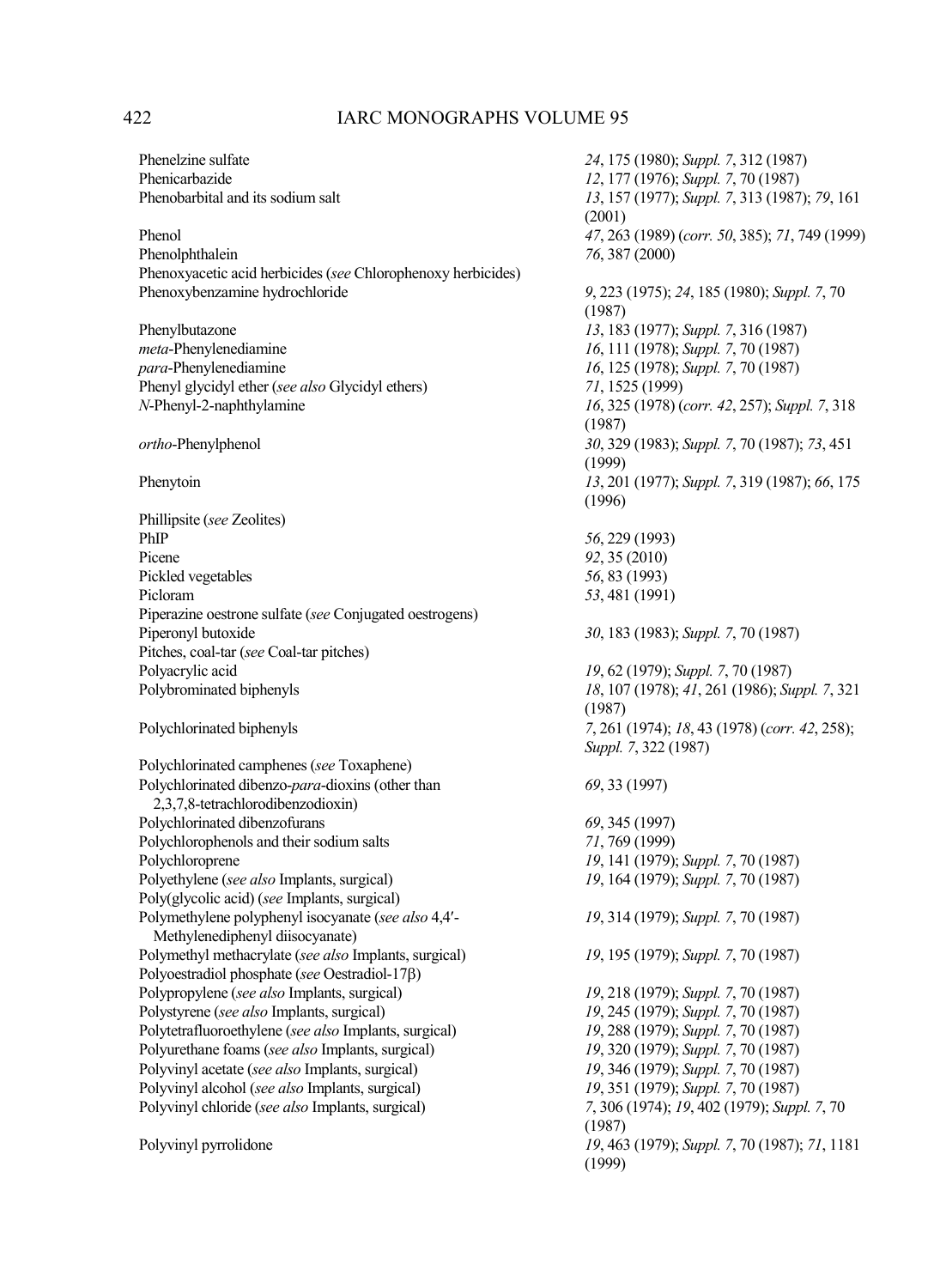| Ponceau MX                                                           | 8, 189 (1975); Suppl. 7, 70 (1987)            |
|----------------------------------------------------------------------|-----------------------------------------------|
| Ponceau 3R                                                           | 8, 199 (1975); Suppl. 7, 70 (1987)            |
| Ponceau SX                                                           | 8, 207 (1975); Suppl. 7, 70 (1987)            |
| Post-menopausal oestrogen therapy                                    | Suppl. 7, 280 (1987); 72, 399 (1999)          |
| Potassium arsenate (see Arsenic and arsenic compounds)               |                                               |
| Potassium arsenite (see Arsenic and arsenic compounds)               |                                               |
| Potassium bis(2-hydroxyethyl)dithiocarbamate                         | 12, 183 (1976); Suppl. 7, 70 (1987)           |
| Potassium bromate                                                    | 40, 207 (1986); Suppl. 7, 70 (1987); 73, 481  |
|                                                                      | (1999)                                        |
| Potassium chromate (see Chromium and chromium compounds)             |                                               |
| Potassium dichromate (see Chromium and chromium compounds)           |                                               |
| Prazepam                                                             | 66, 143 (1996)                                |
| Prednimustine                                                        | 50, 115 (1990)                                |
| Prednisone                                                           | 26, 293 (1981); Suppl. 7, 326 (1987)          |
| Printing processes and printing inks                                 | 65, 33 (1996)                                 |
| Procarbazine hydrochloride                                           | 26, 311 (1981); Suppl. 7, 327 (1987)          |
| Proflavine salts                                                     | 24, 195 (1980); Suppl. 7, 70 (1987)           |
| Progesterone (see also Progestins; Combined oral contraceptives)     | 6, 135 (1974); 21, 491 (1979) (corr. 42, 259) |
| Progestins (see Progestogens)                                        |                                               |
| Progestogens                                                         | Suppl. 7, 289 (1987); 72, 49, 339, 531 (1999) |
| Pronetalol hydrochloride                                             | 13, 227 (1977) (corr. 42, 256); Suppl. 7, 70  |
|                                                                      | (1987)                                        |
| 1,3-Propane sultone                                                  | 4, 253 (1974) (corr. 42, 253); Suppl. 7, 70   |
|                                                                      | (1987); 71, 1095 (1999)                       |
| Propham                                                              | 12, 189 (1976); Suppl. 7, 70 (1987)           |
| β-Propiolactone                                                      | 4, 259 (1974) (corr. 42, 253); Suppl. 7, 70   |
|                                                                      | (1987); 71, 1103 (1999)                       |
| n-Propyl carbamate                                                   | 12, 201 (1976); Suppl. 7, 70 (1987)           |
| Propylene                                                            | 19, 213 (1979); Suppl. 7, 71 (1987); 60, 161  |
|                                                                      | (1994)                                        |
| Propyleneimine (see 2-Methylaziridine)                               |                                               |
| Propylene oxide                                                      | 11, 191 (1976); 36, 227 (1985) (corr. 42,     |
|                                                                      | 263); Suppl. 7, 328 (1987); 60, 181 (1994)    |
| Propylthiouracil                                                     | 7, 67 (1974); Suppl. 7, 329 (1987); 79, 91    |
|                                                                      | (2001)                                        |
| Ptaquiloside (see also Bracken fern)                                 | 40, 55 (1986); Suppl. 7, 71 (1987)            |
| Pulp and paper manufacture                                           | 25, 157 (1981); Suppl. 7, 385 (1987)          |
| Pyrene                                                               | 32, 431 (1983); Suppl. 7, 71 (1987); 92, 35   |
|                                                                      | (2010)                                        |
| Pyridine                                                             | 77, 503 (2000)                                |
| Pyrido[3,4-c]psoralen                                                | 40, 349 (1986); Suppl. 7, 71 (1987)           |
| Pyrimethamine                                                        | 13, 233 (1977); Suppl. 7, 71 (1987)           |
| Pyrrolizidine alkaloids (see Hydroxysenkirkine; Isatidine; Jacobine; |                                               |
| Lasiocarpine; Monocrotaline; Retrorsine; Riddelliine;                |                                               |
| Seneciphylline; Senkirkine)                                          |                                               |
|                                                                      |                                               |

## **Q**

Quartz (*see* Crystalline silica)

Quercetin (*see also* Bracken fern) *31*, 213 (1983); *Suppl. 7*, 71 (1987); *73*, 497  $(1999)$ *para*-Quinone *15*, 255 (1977); *Suppl. 7*, 71 (1987); *71*, 1245 (1999)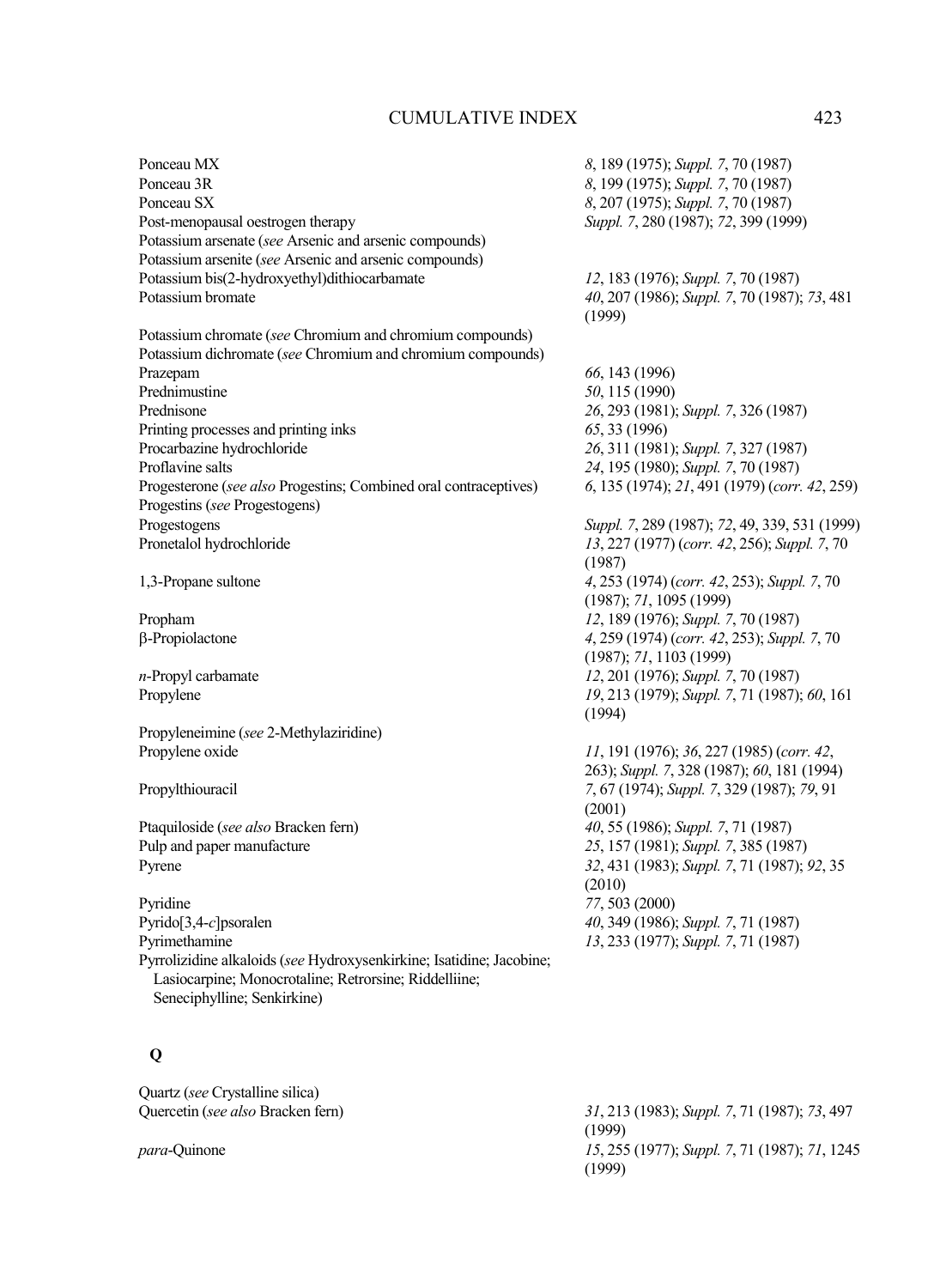## **R**

| Radiation (see gamma-radiation, neutrons, ultraviolet radiation,     |                                                         |
|----------------------------------------------------------------------|---------------------------------------------------------|
| X-radiation)                                                         |                                                         |
| Radionuclides, internally deposited                                  | 78 (2001)                                               |
| Radon                                                                | 43, 173 (1988) (corr. 45, 283)                          |
| Refractory ceramic fibres (see Man-made vitreous fibres)             |                                                         |
| Reserpine                                                            | $10, 217$ (1976); 24, 211 (1980) (corr. 42,             |
|                                                                      | 260); Suppl. 7, 330 (1987)                              |
| Resorcinol                                                           | 15, 155 (1977); Suppl. 7, 71 (1987); 71, 1119<br>(1990) |
| Retrorsine                                                           | 10, 303 (1976); Suppl. 7, 71 (1987)                     |
| Rhodamine B                                                          | 16, 221 (1978); Suppl. 7, 71 (1987)                     |
| Rhodamine 6G                                                         | 16, 233 (1978); Suppl. 7, 71 (1987)                     |
| Riddelliine                                                          | 10, 313 (1976); Suppl. 7, 71 (1987); 82, 153            |
|                                                                      | (2002)                                                  |
| Rifampicin                                                           | 24, 243 (1980); Suppl. 7, 71 (1987)                     |
| Ripazepam                                                            | 66, 157 (1996)                                          |
| Rock (stone) wool (see Man-made vitreous fibres)                     |                                                         |
| Rubber industry                                                      | 28 (1982) (corr. 42, 261); Suppl. 7, 332                |
|                                                                      | (1987)                                                  |
| Rubia tinctorum (see also Madder root, Traditional herbal medicines) | 82, 129 (2002)                                          |
| Rugulosin                                                            | 40, 99 (1986); Suppl. 7, 71 (1987)                      |
|                                                                      |                                                         |

## **S**

| Saccharated iron oxide                                                                        | 2, 161 (1973); Suppl. 7, 71 (1987)            |
|-----------------------------------------------------------------------------------------------|-----------------------------------------------|
| Saccharin and its salts                                                                       | 22, 111 (1980) (corr. 42, 259); Suppl. 7, 334 |
|                                                                                               | $(1987)$ ; 73, 517 (1999)                     |
| Safrole                                                                                       | 1, 169 (1972); 10, 231 (1976); Suppl. 7, 71   |
|                                                                                               | (1987)                                        |
| Salted fish                                                                                   | 56, 41 (1993)                                 |
| Sawmill industry (including logging) (see Lumber and<br>sawmill industry (including logging)) |                                               |
| Scarlet Red                                                                                   | 8, 217 (1975); Suppl. 7, 71 (1987)            |
| <i>Schistosoma haematobium</i> (infection with)                                               | 61, 45(1994)                                  |
| Schistosoma japonicum (infection with)                                                        | 61, 45(1994)                                  |
| Schistosoma mansoni (infection with)                                                          | 61, 45(1994)                                  |
| Selenium and selenium compounds                                                               | 9, 245 (1975) (corr. 42, 255); Suppl. 7, 71   |
|                                                                                               | (1987)                                        |
| Selenium dioxide (see Selenium and selenium compounds)                                        |                                               |
| Selenium oxide (see Selenium and selenium compounds)                                          |                                               |
| Semicarbazide hydrochloride                                                                   | 12, 209 (1976) (corr. 42, 256); Suppl. 7, 71  |
|                                                                                               | (1987)                                        |
| Senecio jacobaea L. (see also Pyrrolizidine alkaloids)                                        | 10, 333(1976)                                 |
| Senecio longilobus (see also Pyrrolizidine alkaloids, Traditional)<br>herbal medicines)       | 10, 334 (1976); 82, 153 (2002)                |
| Senecio riddellii (see also Traditional herbal medicines)                                     | 82, 153 (1982)                                |
| Seneciphylline                                                                                | 10, 319, 335 (1976); Suppl. 7, 71 (1987)      |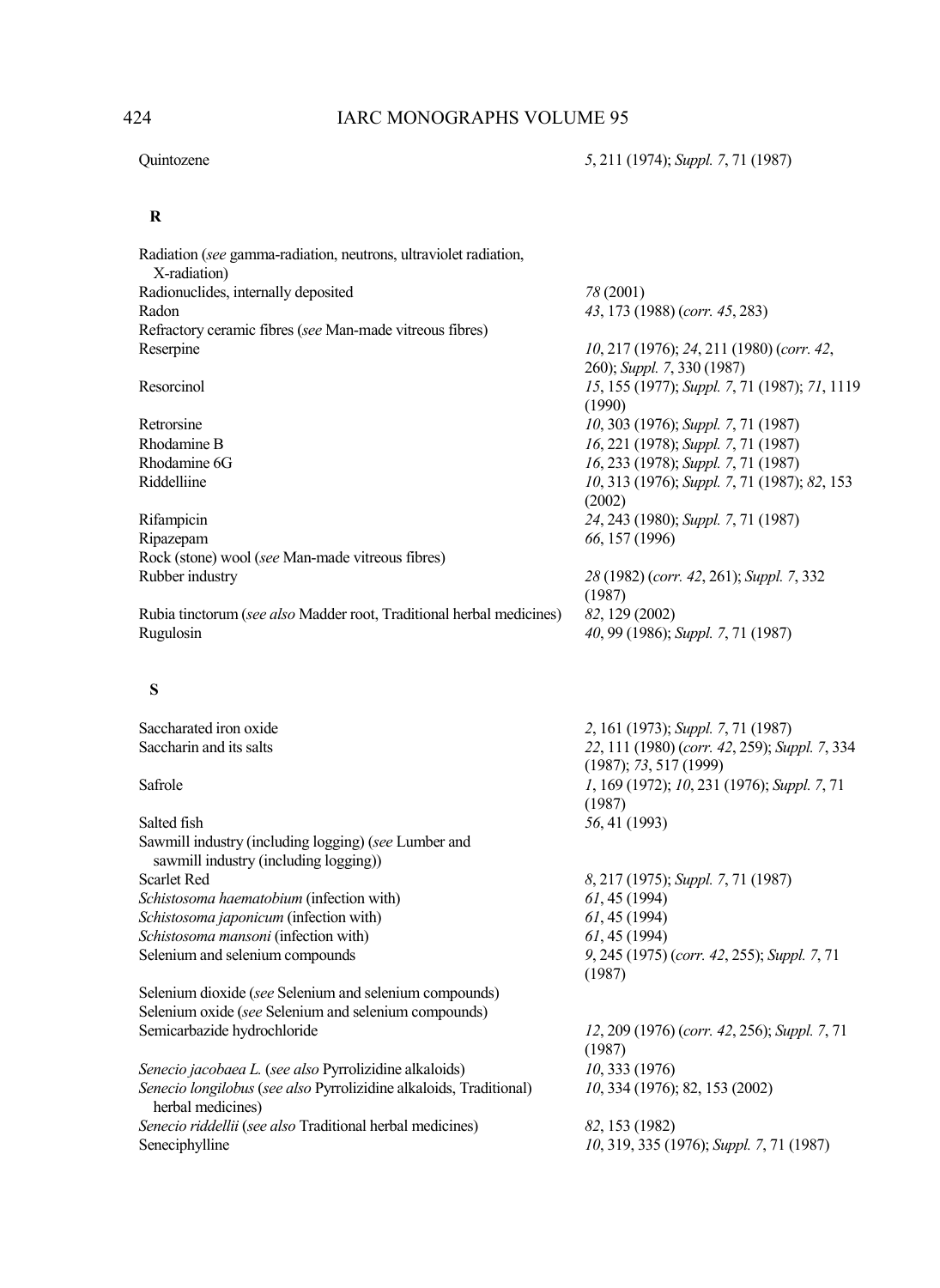| Senkirkine                                                                | 10, 327 (1976); 31, 231 (1983); Suppl. 7, 71                |
|---------------------------------------------------------------------------|-------------------------------------------------------------|
|                                                                           | (1987)                                                      |
| Sepiolite                                                                 | 42, 175 (1987); Suppl. 7, 71 (1987); 68, 267                |
|                                                                           | (1997)                                                      |
| Sequential oral contraceptives (see also Oestrogens, progestins           | Suppl. 7, 296 (1987)                                        |
| and combinations)                                                         |                                                             |
| Shale-oils                                                                | 35, 161 (1985); Suppl. 7, 339 (1987)                        |
| Shikimic acid (see also Bracken fern)                                     | 40, 55 (1986); Suppl. 7, 71 (1987)                          |
| Shoe manufacture and repair (see Boot and shoe manufacture<br>and repair) |                                                             |
| Silica (see also Amorphous silica; Crystalline silica)                    | 42, 39 (1987)                                               |
| Silicone (see Implants, surgical)                                         |                                                             |
| Simazine                                                                  | 53, 495 (1991); 73, 625 (1999)                              |
| Slag wool (see Man-made vitreous fibres)                                  |                                                             |
| Sodium arsenate (see Arsenic and arsenic compounds)                       |                                                             |
| Sodium arsenite (see Arsenic and arsenic compounds)                       |                                                             |
| Sodium cacodylate (see Arsenic and arsenic compounds)                     |                                                             |
| Sodium chlorite                                                           | 52, 145 (1991)                                              |
| Sodium chromate (see Chromium and chromium compounds)                     |                                                             |
| Sodium cyclamate (see Cyclamates)                                         |                                                             |
| Sodium dichromate (see Chromium and chromium compounds)                   |                                                             |
| Sodium diethyldithiocarbamate                                             | 12, 217 (1976); Suppl. 7, 71 (1987)                         |
| Sodium equilin sulfate (see Conjugated oestrogens)                        |                                                             |
| Sodium fluoride (see Fluorides)                                           |                                                             |
| Sodium monofluorophosphate (see Fluorides)                                |                                                             |
| Sodium oestrone sulfate (see Conjugated oestrogens)                       |                                                             |
| Sodium ortho-phenylphenate (see also ortho-Phenylphenol)                  | 30, 329 (1983); Suppl. 7, 71, 392 (1987); 73,<br>451 (1999) |
| Sodium saccharin (see Saccharin)                                          |                                                             |
| Sodium selenate (see Selenium and selenium compounds)                     |                                                             |
| Sodium selenite (see Selenium and selenium compounds)                     |                                                             |
| Sodium silicofluoride (see Fluorides)                                     |                                                             |
| Solar radiation                                                           | 55 (1992)                                                   |
| <b>Soots</b>                                                              | 3, 22 (1973); 35, 219 (1985); Suppl. 7, 343<br>(1987)       |
| Special-purpose glass fibres such as E-glass and '475' glass fibres       |                                                             |
| (see Man-made vitreous fibres)                                            |                                                             |
| Spironolactone                                                            | 24, 259 (1980); Suppl. 7, 344 (1987); 79, 317               |
|                                                                           | (2001)                                                      |
| Stannous fluoride (see Fluorides)                                         |                                                             |
| Static electric fields                                                    | 80 (2002)                                                   |
| Static magnetic fields                                                    | 80 (2002)                                                   |
| Steel founding (see Iron and steel founding)                              |                                                             |
| Steel, stainless (see Implants, surgical)                                 |                                                             |
| Sterigmatocystin                                                          | 1, 175 (1972); 10, 245 (1976); Suppl. 7, 72                 |
|                                                                           | (1987)                                                      |
| Steroidal oestrogens                                                      | Suppl. 7, 280 (1987)                                        |
| Streptozotocin                                                            | 4, 221 (1974); 17, 337 (1978); Suppl. 7, 72                 |
|                                                                           | (1987)                                                      |
| Strobane® (see Terpene polychlorinates)                                   |                                                             |
| Strong-inorganic-acid mists containing sulfuric acid (see Mists and       |                                                             |
| vapours from sulfuric acid and other strong inorganic acids)              |                                                             |

Strontium chromate (*see* Chromium and chromium compounds)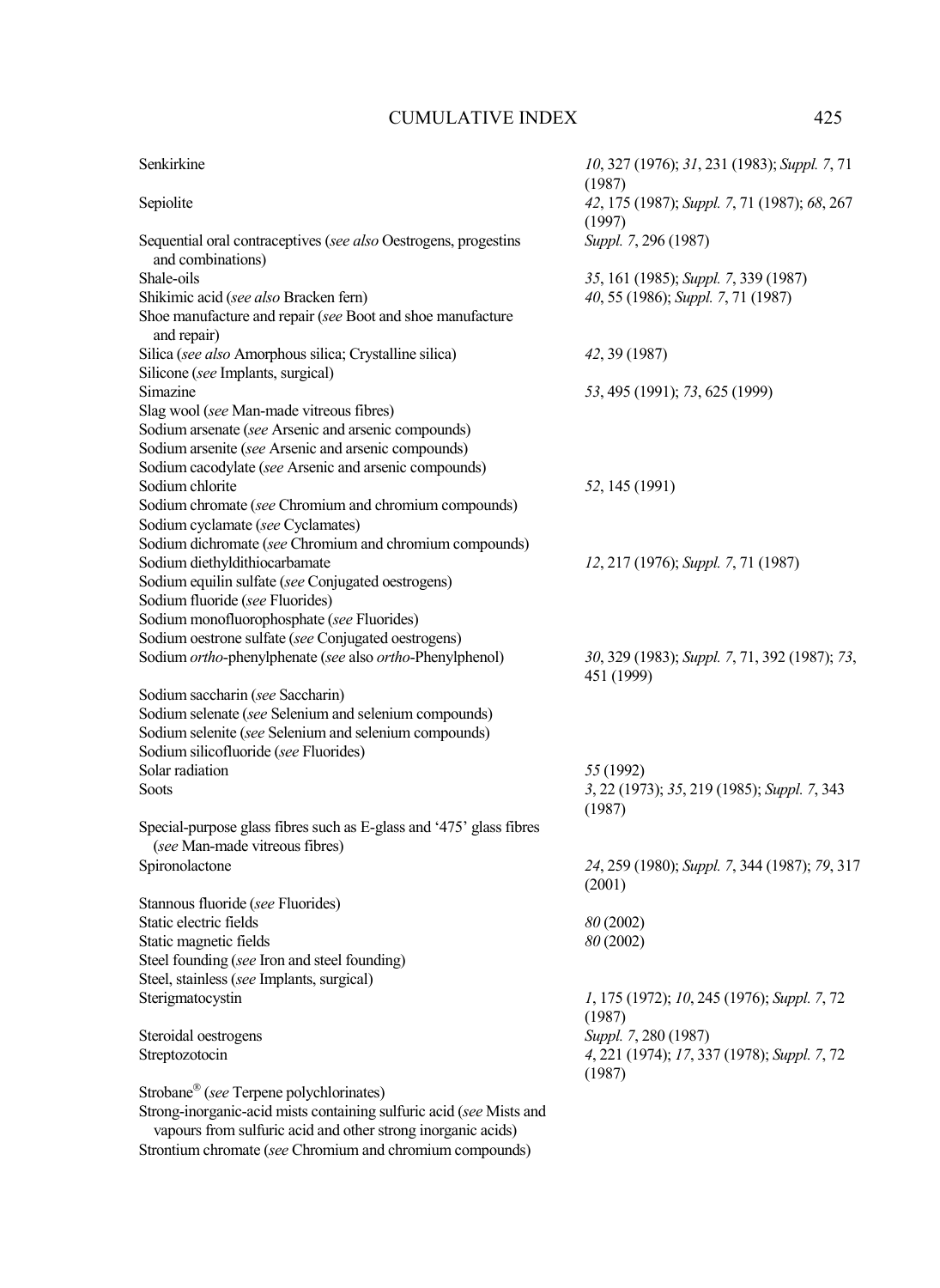Styrene *19*, 231 (1979) (*corr. 42*, 258); *Suppl. 7*, 345

|                                                                                                     | $(1987)$ ; 60, 233 $(1994)$ (corr. 65, 549); 82,<br>437 (2002) |
|-----------------------------------------------------------------------------------------------------|----------------------------------------------------------------|
| Styrene-acrylonitrile copolymers                                                                    | 19, 97 (1979); Suppl. 7, 72 (1987)                             |
| Styrene-butadiene copolymers                                                                        | 19, 252 (1979); Suppl. 7, 72 (1987)                            |
| Styrene-7,8-oxide                                                                                   | 11, 201 (1976); 19, 275 (1979); 36, 245                        |
|                                                                                                     | (1985); Suppl. 7, 72 (1987); 60, 321 (1994)                    |
| Succinic anhydride                                                                                  | 15, 265 (1977); Suppl. 7, 72 (1987)                            |
| Sudan I                                                                                             | 8, 225 (1975); Suppl. 7, 72 (1987)                             |
| Sudan II                                                                                            | 8, 233 (1975); Suppl. 7, 72 (1987)                             |
| Sudan III                                                                                           | 8, 241 (1975); Suppl. 7, 72 (1987)                             |
| Sudan Brown RR                                                                                      | 8, 249 (1975); Suppl. 7, 72 (1987)                             |
| Sudan Red 7B                                                                                        | 8, 253 (1975); Suppl. 7, 72 (1987)                             |
| Sulfadimidine (see Sulfamethazine)                                                                  |                                                                |
| Sulfafurazole                                                                                       | 24, 275 (1980); Suppl. 7, 347 (1987)                           |
| Sulfallate                                                                                          | 30, 283 (1983); Suppl. 7, 72 (1987)                            |
| Sulfamethazine and its sodium salt                                                                  | 79, 341 (2001)                                                 |
| Sulfamethoxazole                                                                                    | 24, 285 (1980); Suppl. 7, 348 (1987); 79, 361                  |
|                                                                                                     | (2001)                                                         |
| Sulfites (see Sulfur dioxide and some sulfites, bisulfites and<br>metabisulfites)                   |                                                                |
| Sulfur dioxide and some sulfites, bisulfites and metabisulfites<br>Sulfur mustard (see Mustard gas) | 54, 131 (1992)                                                 |
| Sulfuric acid and other strong inorganic acids, occupational<br>exposures to mists and vapours from | 54, 41 (1992)                                                  |
| Sulfur trioxide                                                                                     | 54, 121 (1992)                                                 |
| Sulphisoxazole (see Sulfafurazole)                                                                  |                                                                |
| <b>Sunset Yellow FCF</b>                                                                            | 8, 257 (1975); Suppl. 7, 72 (1987)                             |
| Symphytine                                                                                          | 31, 239 (1983); Suppl. 7, 72 (1987)                            |
| Т                                                                                                   |                                                                |
| 2,4,5-T (see also Chlorophenoxy herbicides; Chlorophenoxy<br>herbicides, occupational exposures to) | 15, 273 (1977)                                                 |
| Talc                                                                                                | 42, 185 (1987); Suppl. 7, 349 (1987)                           |
| Talc, inhaled, not containing asbestos or asbestiform fibres                                        | 93 (2010)                                                      |
| Talc-based body powder, perineal use of                                                             | 93 (2010)                                                      |
| Tamoxifen                                                                                           | 66, 253 (1996)                                                 |
| Tannic acid                                                                                         | 10, 253 (1976) (corr. 42, 255); Suppl. 7, 72<br>(1987)         |
| Tannins (see also Tannic acid)                                                                      | 10, 254 (1976); Suppl. 7, 72 (1987)                            |
| TCDD (see 2,3,7,8-Tetrachlorodibenzo-para-dioxin)<br>TDE (see DDT)                                  |                                                                |
| Tea                                                                                                 | 51, 207 (1991)                                                 |
| Temazepam                                                                                           | 66, 161 (1996)                                                 |
| Teniposide                                                                                          | 76, 259 (2000)                                                 |
| Terpene polychlorinates                                                                             | 5, 219 (1974); Suppl. 7, 72 (1987)                             |
| Testosterone (see also Androgenic (anabolic) steroids)                                              | 6, 209 (1974); 21, 519 (1979)                                  |
| Testosterone oenanthate (see Testosterone)                                                          |                                                                |
| Testosterone propionate (see Testosterone)                                                          |                                                                |
| 2,2',5,5'-Tetrachlorobenzidine                                                                      | 27, 141 (1982); Suppl. 7, 72 (1987)                            |
| 2,3,7,8-Tetrachlorodibenzo-para-dioxin                                                              | 15, 41 (1977); Suppl. 7, 350 (1987); 69, 33<br>(1997)          |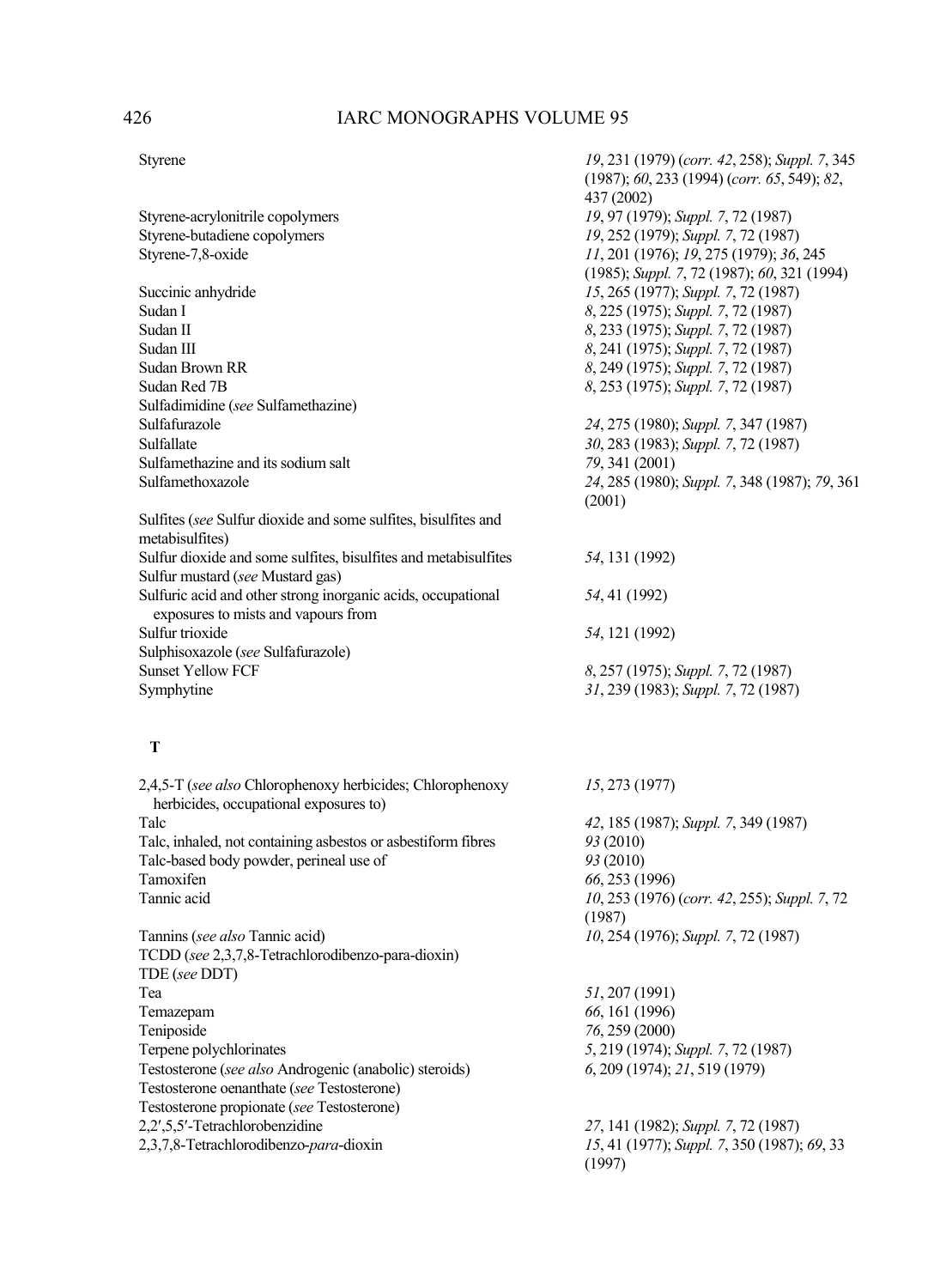| 1,1,1,2-Tetrachloroethane                                                                                                     | 41, 87 (1986); Suppl. 7, 72 (1987); 71, 1133<br>(1999)                    |
|-------------------------------------------------------------------------------------------------------------------------------|---------------------------------------------------------------------------|
| 1,1,2,2-Tetrachloroethane                                                                                                     | 20, 477 (1979); Suppl. 7, 354 (1987); 71, 817<br>(1999)                   |
| Tetrachloroethylene                                                                                                           | 20, 491 (1979); Suppl. 7, 355 (1987); 63, 159<br>$(1995)$ (corr. 65, 549) |
| 2,3,4,6-Tetrachlorophenol (see Chlorophenols; Chlorophenols,<br>occupational exposures to; Polychlorophenols and their sodium |                                                                           |
| salts)                                                                                                                        |                                                                           |
| Tetrachlorvinphos                                                                                                             | 30, 197 (1983); Suppl. 7, 72 (1987)                                       |
| Tetraethyllead (see Lead and lead compounds)                                                                                  |                                                                           |
| Tetrafluoroethylene                                                                                                           | 19, 285 (1979); Suppl. 7, 72 (1987); 71, 1143<br>(1999)                   |
| Tetrakis(hydroxymethyl)phosphonium salts                                                                                      | 48, 95 (1990); 71, 1529 (1999)                                            |
| Tetramethyllead (see Lead and lead compounds)                                                                                 |                                                                           |
| Tetranitromethane                                                                                                             | 65, 437 (1996)                                                            |
| Textile manufacturing industry, exposures in                                                                                  | 48, 215 (1990) (corr. 51, 483)                                            |
| Theobromine                                                                                                                   | 51, 421 (1991)                                                            |
| Theophylline                                                                                                                  | 51, 391 (1991)                                                            |
| Thioacetamide                                                                                                                 | 7, 77 (1974); Suppl. 7, 72 (1987)                                         |
| 4,4'-Thiodianiline                                                                                                            | 16, 343 (1978); 27, 147 (1982); Suppl. 7, 72                              |
|                                                                                                                               | (1987)                                                                    |
| Thiotepa                                                                                                                      | 9, 85 (1975); Suppl. 7, 368 (1987); 50, 123<br>(1990)                     |
| Thiouracil                                                                                                                    | 7, 85 (1974); Suppl. 7, 72 (1987); 79, 127                                |
|                                                                                                                               | (2001)                                                                    |
| Thiourea                                                                                                                      | 7, 95 (1974); Suppl. 7, 72 (1987); 79, 703                                |
|                                                                                                                               | (2001)                                                                    |
| Thiram                                                                                                                        | 12, 225 (1976); Suppl. 7, 72 (1987); 53, 403                              |
|                                                                                                                               | (1991)                                                                    |
| Titanium (see Implants, surgical)                                                                                             |                                                                           |
| Titanium dioxide                                                                                                              | 47, 307 (1989); 93 (2010)                                                 |
| Tobacco                                                                                                                       |                                                                           |
| Involuntary smoking                                                                                                           | 83, 1189 (2004)                                                           |
| Smokeless tobacco                                                                                                             | 37 (1985) (corr. 42, 263; 52, 513); Suppl. 7,                             |
|                                                                                                                               | 357 (1987); 89, 39 (2007)                                                 |
| Tobacco smoke                                                                                                                 | 38 (1986) (corr. 42, 263); Suppl. 7, 359                                  |
|                                                                                                                               | (1987); 83, 51 (2004)                                                     |
| ortho-Tolidine (see 3,3'-Dimethylbenzidine)                                                                                   |                                                                           |
| 2,4-Toluene diisocyanate (see also Toluene diisocyanates)                                                                     | 19, 303 (1979); 39, 287 (1986)                                            |
| 2,6-Toluene diisocyanate (see also Toluene diisocyanates)                                                                     | 19, 303 (1979); 39, 289 (1986)                                            |
| Toluene                                                                                                                       | 47, 79 (1989); 71, 829 (1999)                                             |
| Toluene diisocyanates                                                                                                         | 39, 287 (1986) (corr. 42, 264); Suppl. 7, 72                              |
|                                                                                                                               | (1987); 71, 865 (1999)                                                    |
| Toluenes, $\alpha$ -chlorinated (see $\alpha$ -Chlorinated toluenes and benzoyl<br>chloride)                                  |                                                                           |
| ortho-Toluenesulfonamide (see Saccharin)                                                                                      |                                                                           |
| ortho-Toluidine                                                                                                               | 16, 349 (1978); 27, 155 (1982) (corr. 68,                                 |
|                                                                                                                               | 477); Suppl. 7, 362 (1987); 77, 267 (2000)                                |
| Toremifene                                                                                                                    | 66, 367 (1996)                                                            |
| Toxaphene                                                                                                                     | 20, 327 (1979); Suppl. 7, 72 (1987); 79, 569<br>(2001)                    |
| T-2 Toxin (see Toxins derived from <i>Fusarium sporotrichioides</i> )                                                         |                                                                           |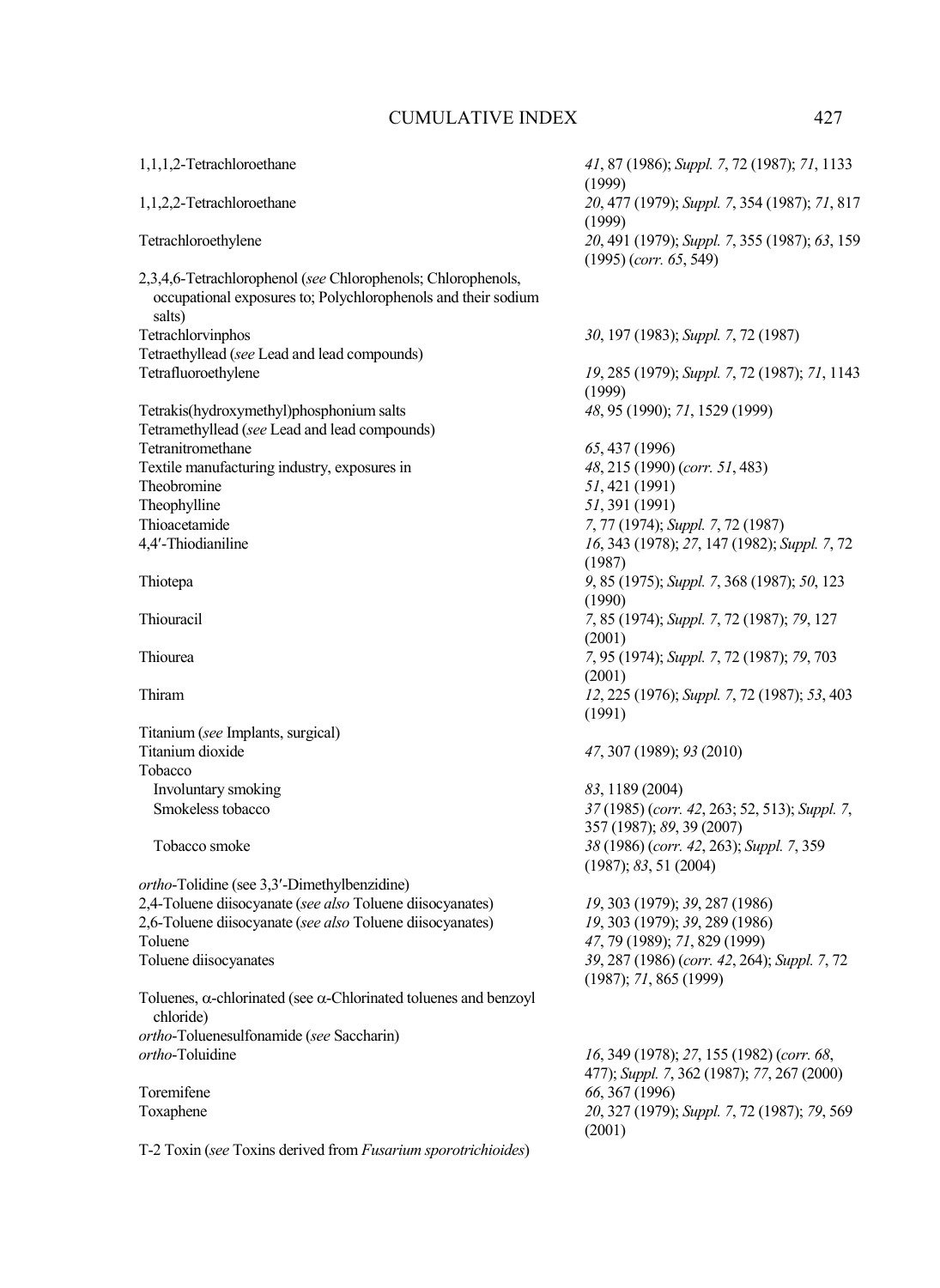| Toxins derived from <i>Fusarium graminearum</i> , <i>F. culmorum</i> and<br>F. crookwellense<br>Toxins derived from Fusarium moniliforme | 11, 169 (1976); 31, 153, 279 (1983); Suppl. 7,<br>64, 74 (1987); 56, 397 (1993)<br>56, 445 (1993) |
|------------------------------------------------------------------------------------------------------------------------------------------|---------------------------------------------------------------------------------------------------|
| Toxins derived from Fusarium sporotrichioides                                                                                            | 31, 265 (1983); Suppl. 7, 73 (1987); 56, 467<br>(1993)                                            |
| Traditional herbal medicines                                                                                                             | 82, 41 (2002)                                                                                     |
| Tremolite (see Asbestos)                                                                                                                 |                                                                                                   |
| Treosulfan                                                                                                                               | 26, 341 (1981); Suppl. 7, 363 (1987)                                                              |
| Triaziquone (see Tris(aziridinyl)-para-benzoquinone)                                                                                     |                                                                                                   |
| Trichlorfon                                                                                                                              | 30, 207 (1983); Suppl. 7, 73 (1987)                                                               |
| Trichlormethine                                                                                                                          | 9, 229 (1975); Suppl. 7, 73 (1987); 50, 143<br>(1990)                                             |
| Trichloroacetic acid                                                                                                                     | 63, 291 (1995) (corr. 65, 549); 84 (2004)                                                         |
| Trichloroacetonitrile (see also Halogenated acetonitriles)                                                                               | 71, 1533 (1999)                                                                                   |
| 1,1,1-Trichloroethane                                                                                                                    | 20, 515 (1979); Suppl. 7, 73 (1987); 71, 881<br>(1999)                                            |
| 1,1,2-Trichloroethane                                                                                                                    | 20, 533 (1979); Suppl. 7, 73 (1987); 52, 337<br>(1991); 71, 1153 (1999)                           |
| Trichloroethylene                                                                                                                        | 11, 263 (1976); 20, 545 (1979); Suppl. 7, 364<br>(1987); 63, 75 (1995) (corr. 65, 549)            |
| 2,4,5-Trichlorophenol (see also Chlorophenols; Chlorophenols,                                                                            | 20, 349 (1979)                                                                                    |
| occupational exposures to; Polychlorophenols and their sodium<br>salts)                                                                  |                                                                                                   |
| 2,4,6-Trichlorophenol (see also Chlorophenols; Chlorophenols,                                                                            | 20, 349 (1979)                                                                                    |
| occupational exposures to; Polychlorophenols and their sodium<br>salts)                                                                  |                                                                                                   |
| $(2,4,5$ -Trichlorophenoxy) acetic acid (see 2,4,5-T)                                                                                    |                                                                                                   |
| 1,2,3-Trichloropropane                                                                                                                   | 63, 223 (1995)                                                                                    |
| Trichlorotriethylamine-hydrochloride (see Trichlormethine)                                                                               |                                                                                                   |
| T2-Trichothecene (see Toxins derived from Fusarium                                                                                       |                                                                                                   |
| sporotrichioides)                                                                                                                        |                                                                                                   |
| Tridymite (see Crystalline silica)                                                                                                       |                                                                                                   |
| Triethanolamine                                                                                                                          | 77, 381 (2000)                                                                                    |
| Triethylene glycol diglycidyl ether                                                                                                      | 11, 209 (1976); Suppl. 7, 73 (1987); 71, 1539                                                     |
|                                                                                                                                          | (1999)                                                                                            |
| Trifluralin                                                                                                                              | 53, 515 (1991)                                                                                    |
| 4,4',6-Trimethylangelicin plus ultraviolet radiation (see also                                                                           | Suppl. 7, 57 (1987)                                                                               |
| Angelicin and some synthetic derivatives)                                                                                                |                                                                                                   |
| 2,4,5-Trimethylaniline                                                                                                                   | 27, 177 (1982); Suppl. 7, 73 (1987)                                                               |
| 2,4,6-Trimethylaniline                                                                                                                   | 27, 178 (1982); Suppl. 7, 73 (1987)                                                               |
| 4,5',8-Trimethylpsoralen                                                                                                                 | 40, 357 (1986); Suppl. 7, 366 (1987)                                                              |
| Trimustine hydrochloride (see Trichlormethine)                                                                                           |                                                                                                   |
| 2,4,6-Trinitrotoluene                                                                                                                    | 65, 449 (1996)                                                                                    |
| Triphenylene                                                                                                                             | 32, 447 (1983); Suppl. 7, 73 (1987); 92, 35                                                       |
|                                                                                                                                          | (2010)                                                                                            |
| Tris(aziridinyl)-para-benzoquinone                                                                                                       | 9, 67 (1975); Suppl. 7, 367 (1987)                                                                |
| Tris(1-aziridinyl)phosphine-oxide                                                                                                        | 9, 75 (1975); Suppl. 7, 73 (1987)                                                                 |
| Tris(1-aziridinyl)phosphine-sulphide (see Thiotepa)                                                                                      |                                                                                                   |
| 2,4,6-Tris(1-aziridinyl)-s-triazine                                                                                                      | 9, 95 (1975); Suppl. 7, 73 (1987)                                                                 |
| Tris(2-chloroethyl) phosphate                                                                                                            | 48, 109 (1990); 71, 1543 (1999)                                                                   |
| 1,2,3-Tris(chloromethoxy)propane                                                                                                         | 15, 301 (1977); Suppl. 7, 73 (1987); 71, 1549<br>(1999)                                           |
| Tris(2,3-dibromopropyl) phosphate                                                                                                        | 20, 575 (1979); Suppl. 7, 369 (1987); 71, 905<br>(1999)                                           |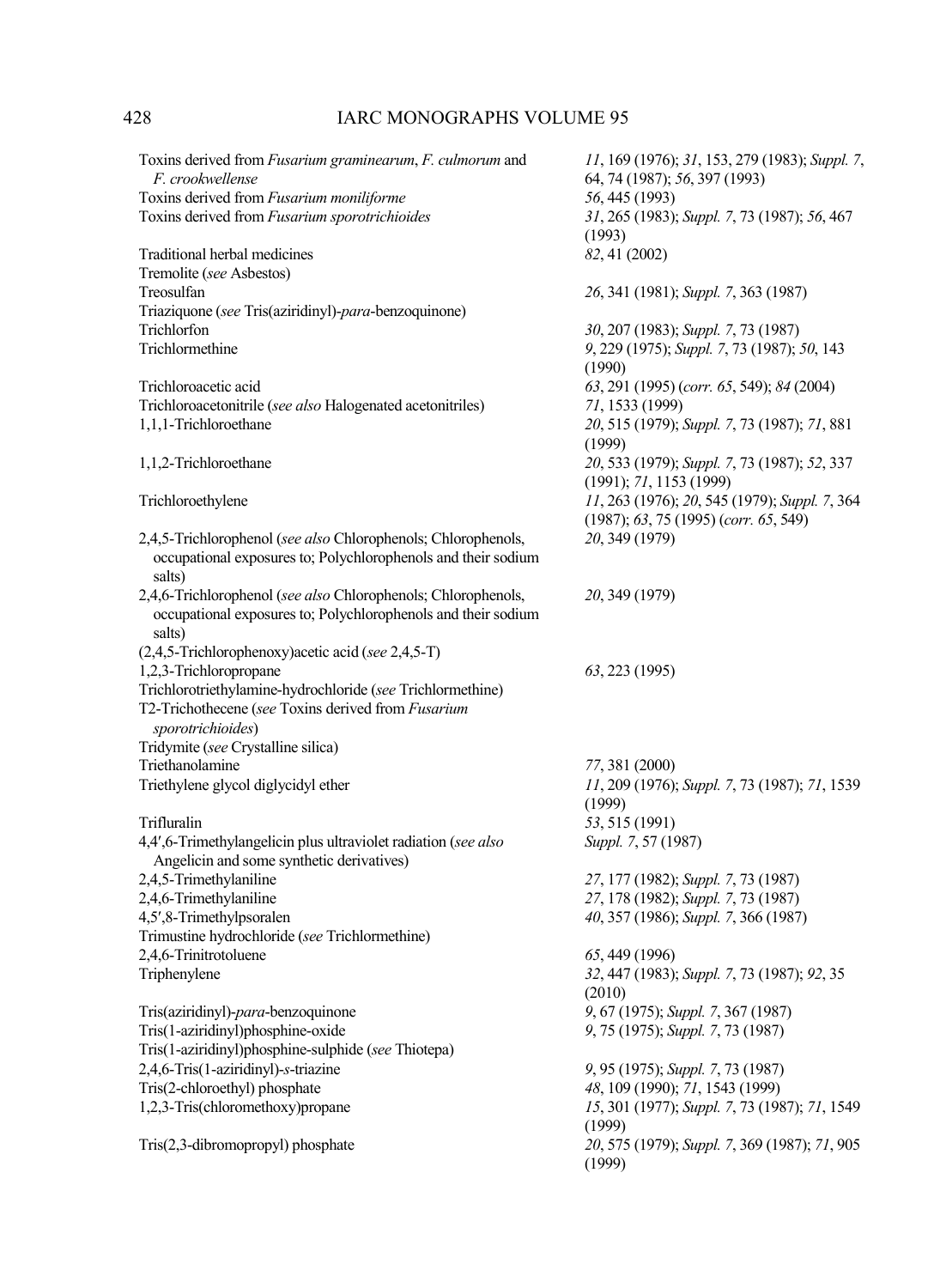| Tris(2-methyl-1-aziridinyl)phosphine-oxide              | 9, 107 (1975); Suppl. 7, 73 (1987)             |
|---------------------------------------------------------|------------------------------------------------|
| $Trp-P-1$                                               | 31, 247 (1983); Suppl. 7, 73 (1987)            |
| $Trp-P-2$                                               | 31, 255 (1983); Suppl. 7, 73 (1987)            |
| Trypan blue                                             | 8, 267 (1975); Suppl. 7, 73 (1987)             |
| Tussilago farfara L. (see also Pyrrolizidine alkaloids) | 10,334(1976)                                   |
| U                                                       |                                                |
| Ultraviolet radiation                                   | 40, 379 (1986); 55 (1992)                      |
| Underground haematite mining with exposure to radon     | 1, 29 (1972); Suppl. 7, 216 (1987)             |
| Uracil mustard                                          | 9, 235 (1975); Suppl. 7, 370 (1987)            |
| Uranium, depleted (see Implants, surgical)              |                                                |
| Urethane                                                | 7, 111 (1974); Suppl. 7, 73 (1987)             |
| V                                                       |                                                |
| Vanadium pentoxide                                      | 86, 227 (2006)                                 |
| Vat Yellow 4                                            | 48, 161 (1990)                                 |
| Vinblastine sulfate                                     | 26, 349 (1981) (corr. 42, 261); Suppl. 7, 371  |
|                                                         | (1987)                                         |
| Vincristine sulfate                                     | 26, 365 (1981); Suppl. 7, 372 (1987)           |
| Vinyl acetate                                           | 19, 341 (1979); 39, 113 (1986); Suppl. 7, 73   |
|                                                         | (1987); 63, 443 (1995)                         |
| Vinyl bromide                                           | 19, 367 (1979); 39, 133 (1986); Suppl. 7, 73   |
|                                                         | (1987); 71, 923 (1999); 97, 445 (2008)         |
| Vinyl chloride                                          | 7, 291 (1974); 19, 377 (1979) (corr. 42, 258); |
|                                                         | Suppl. 7, 373 (1987); 97, 311 (2008)           |
| Vinyl chloride-vinyl acetate copolymers                 | 7, 311 (1976); 19, 412 (1979) (corr. 42, 258); |
|                                                         | Suppl. 7, 73 (1987)                            |
| 4-Vinylcyclohexene                                      | 11, 277 (1976); 39, 181 (1986) Suppl. 7, 73    |
|                                                         | (1987); 60, 347(1994)                          |
| 4-Vinylcyclohexene diepoxide                            | 11, 141 (1976); Suppl. 7, 63 (1987); 60, 361   |
|                                                         | (1994)                                         |
| Vinyl fluoride                                          | 39, 147 (1986); Suppl. 7, 73 (1987); 63, 467   |
|                                                         | (1995); 97, 459(2008)                          |
| Vinylidene chloride                                     | 19, 439 (1979); 39, 195 (1986); Suppl. 7, 376  |
|                                                         | (1987); 71, 1163 (1999)                        |
| Vinylidene chloride-vinyl chloride copolymers           | 19, 448 (1979) (corr. 42, 258); Suppl. 7, 73   |
|                                                         | (1987)                                         |
| Vinylidene fluoride                                     | 39, 227 (1986); Suppl. 7, 73 (1987); 71, 1551  |
|                                                         | (1999)                                         |
| N-Vinyl-2-pyrrolidone                                   | 19, 461 (1979); Suppl. 7, 73 (1987); 71, 1181  |
|                                                         | (1999)                                         |
| Vinyl toluene                                           | 60, 373 (1994)                                 |
| Vitamin K substances                                    | 76, 417 (2000)                                 |
|                                                         |                                                |

 **W** 

Welding *49*, 447 (1990) (*corr. 52*, 513) Wollastonite *42*, 145 (1987); *Suppl. 7*, 377 (1987); *68*, 283 (1997)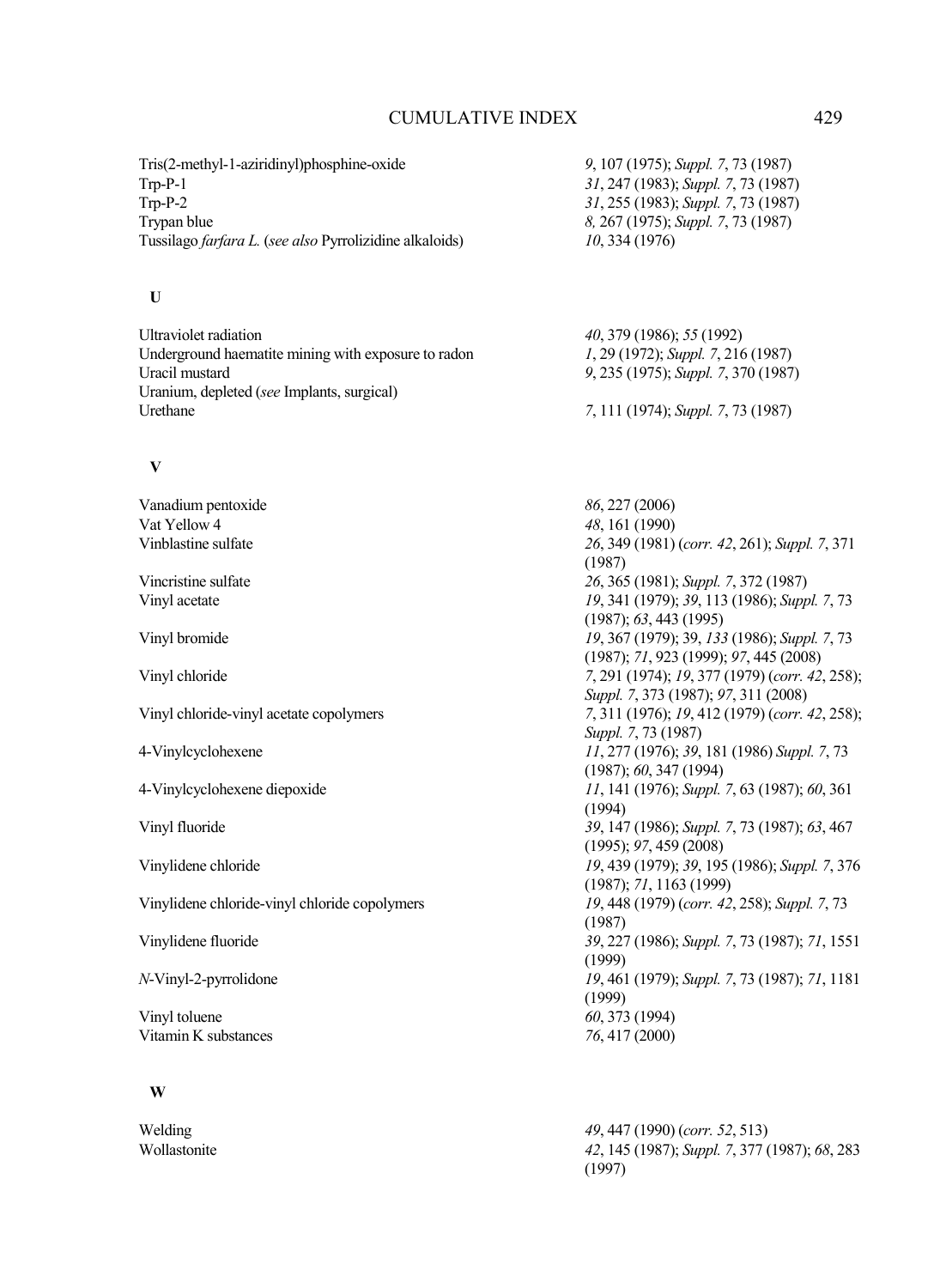Wood dust<br>
Wood industries
25 (1995)
Wood industries
25 (1991); Sup

### **X**

| X-radiation                            | 75, 121 (2000)                      |
|----------------------------------------|-------------------------------------|
| Xylenes                                | 47, 125 (1989); 71, 1189 (1999)     |
| 2,4-Xylidine                           | 16, 367 (1978); Suppl. 7, 74 (1987) |
| 2.5-Xylidine                           | 16, 377 (1978); Suppl. 7, 74 (1987) |
| 2,6-Xylidine (see 2,6-Dimethylaniline) |                                     |
|                                        |                                     |

 **Y** 

Yellow AB *8*, 279 (1975); *Suppl. 7*, 74 (1987)<br>
Yellow OB *8*, 287 (1975); *Suppl. 7*, 74 (1987) Yellow OB *8*, 287 (1975); *Suppl. 7*, 74 (1987)

## **Z**

| <b>Zalcitabine</b>                                                 | 76, 129 (2000)                                         |
|--------------------------------------------------------------------|--------------------------------------------------------|
| Zearalenone (see Toxins derived from <i>Fusarium graminearum</i> , |                                                        |
| <i>F. culmorum</i> and <i>F. crookwellense</i> )                   |                                                        |
| <b>Zectran</b>                                                     | 12, 237 (1976); Suppl. 7, 74 (1987)                    |
| Zeolites other than erionite                                       | 68, 307 (1997)                                         |
| Zidovudine                                                         | 76, 73 (2000)                                          |
| Zinc beryllium silicate (see Beryllium and beryllium compounds)    |                                                        |
| Zinc chromate (see Chromium and chromium compounds)                |                                                        |
| Zinc chromate hydroxide (see Chromium and chromium compounds)      |                                                        |
| Zinc potassium chromate (see Chromium and chromium compounds)      |                                                        |
| Zinc yellow (see Chromium and chromium compounds)                  |                                                        |
| Zineb                                                              | 12, 245 (1976); Suppl. 7, 74 (1987)                    |
| Ziram                                                              | 12, 259 (1976); Suppl. 7, 74 (1987); 53, 423<br>(1991) |

25 (1981); *Suppl.* 7, 378 (1987)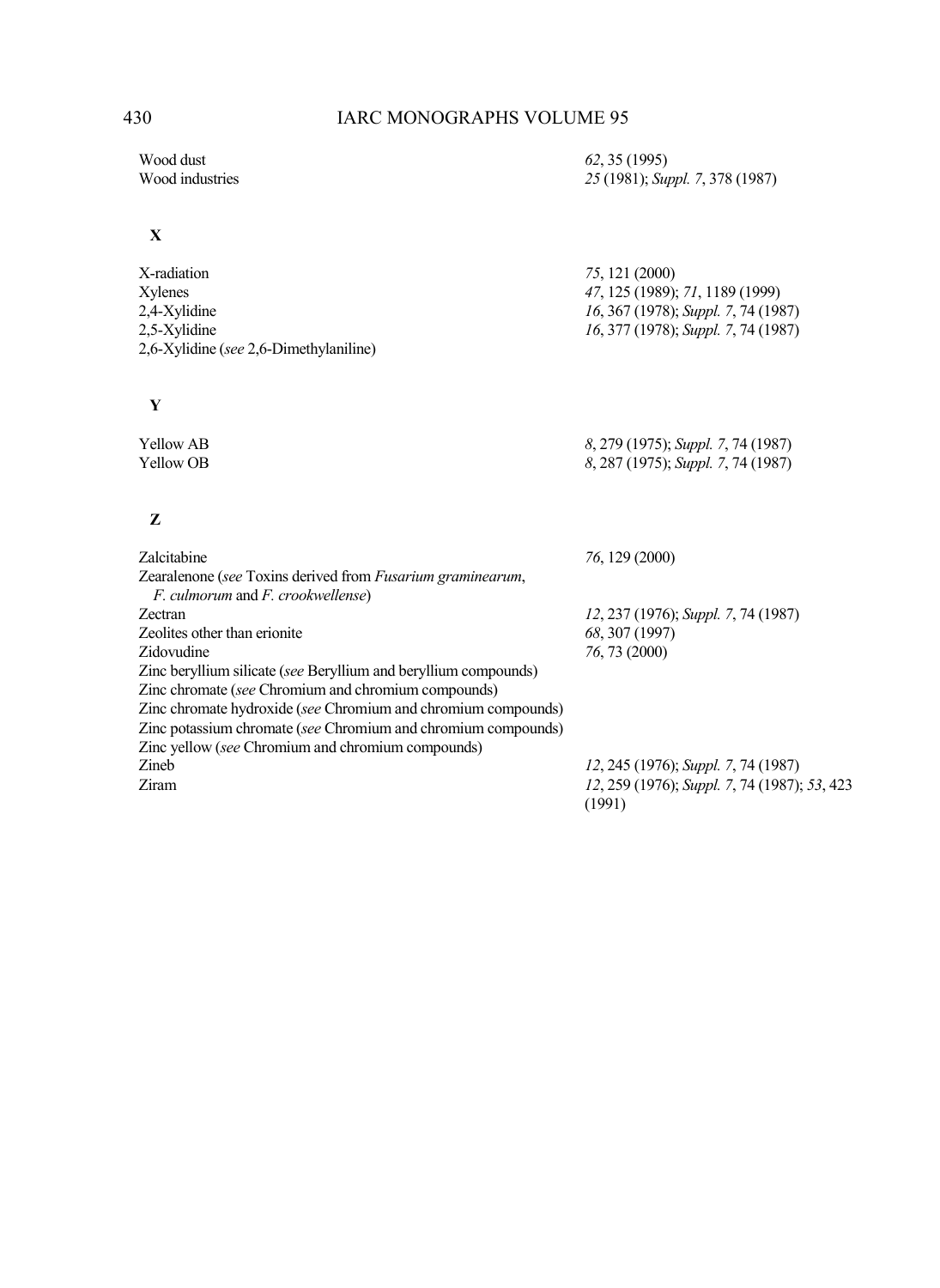### **List of IARC Monographs on the Evaluation of Carcinogenic Risks to Humans\***

Volume 1

**Some Inorganic Substances, Chlorinated Hydrocarbons, Aromatic Amines,** *N***-Nitroso Compounds, and Natural Products**  *1972; 184 pages (out-of-print)* 

Volume 2 **Some Inorganic and Organometallic Compounds**  *1973; 181 pages (out-of-print)* 

Volume 3 **Certain Polycyclic Aromatic Hydrocarbons and Heterocyclic Compounds**  *1973; 271 pages (out-of-print)* 

Volume 4 **Some Aromatic Amines, Hydrazine and Related Substances,**  *N***-Nitroso Compounds and Miscellaneous Alkylating Agents**  *1974; 286 pages (out-of-print)* 

Volume 5 **Some Organochlorine Pesticides**  *1974; 241 pages (out-of-print)* 

Volume 6 **Sex Hormones**  *1974; 243 pages (out-of-print)* 

Volume 7 **Some Anti-Thyroid and Related Substances, Nitrofurans and Industrial Chemicals**  *1974; 326 pages (out-of-print)* 

Volume 8 **Some Aromatic Azo Compounds**  *1975; 357 pages (out-of-print)* 

Volume 9 **Some Aziridines,** *N***-,** *S***- and**  *O***-Mustards and Selenium**  *1975; 268 pages (out-of-print)* Volume 10 **Some Naturally Occurring Substances**  *1976; 353 pages (out-of-print)* 

Volume 11 **Cadmium, Nickel, Some Epoxides, Miscellaneous Industrial Chemicals and General Considerations on Volatile Anaesthetics**  *1976; 306 pages (out-of-print)* 

Volume 12 **Some Carbamates, Thiocarbamates and Carbazides**  *1976; 282 pages (out-of-print)* 

Volume 13 **Some Miscellaneous Pharmaceutical Substances**  *1977; 255 pages* 

Volume 14 **Asbestos**  *1977; 106 pages (out-of-print)* 

Volume 15 **Some Fumigants, the Herbicides 2,4-D and 2,4,5-T, Chlorinated Dibenzodioxins and Miscellaneous Industrial Chemicals**  *1977; 354 pages (out-of-print)* 

Volume 16 **Some Aromatic Amines and Related Nitro Compounds—Hair Dyes, Colouring Agents and Miscellaneous Industrial Chemicals**  *1978; 400 pages* 

Volume 17 **Some** *N***-Nitroso Compounds**  *1978; 365 pages* 

Volume 18 **Polychlorinated Biphenyls and Polybrominated Biphenyls**  *1978; 140 pages (out-of-print)*

Volume 19 **Some Monomers, Plastics and Synthetic Elastomers, and Acrolein**  *1979; 513 pages (out-of-print)* 

Volume 20 **Some Halogenated Hydrocarbons**  *1979; 609 pages (out-of-print)* 

Volume 21 **Sex Hormones (II)**  *1979; 583 pages* 

Volume 22 **Some Non-Nutritive Sweetening Agents**  *1980; 208 pages* 

Volume 23 **Some Metals and Metallic Compounds**  *1980; 438 pages (out-of-print)* 

Volume 24 **Some Pharmaceutical Drugs**  *1980; 337 pages* 

Volume 25 **Wood, Leather and Some Associated Industries**  *1981; 412 pages* 

Volume 26 **Some Antineoplastic and Immunosuppressive Agents**  *1981; 411 pages (out-of-print)* 

Volume 27 **Some Aromatic Amines, Anthraquinones and Nitroso Compounds, and Inorganic Fluorides Used in Drinkingwater and Dental Preparations**  *1982; 341 pages (out-of-print)* 

Volume 28 **The Rubber Industry**  *1982; 486 pages (out-of-print)*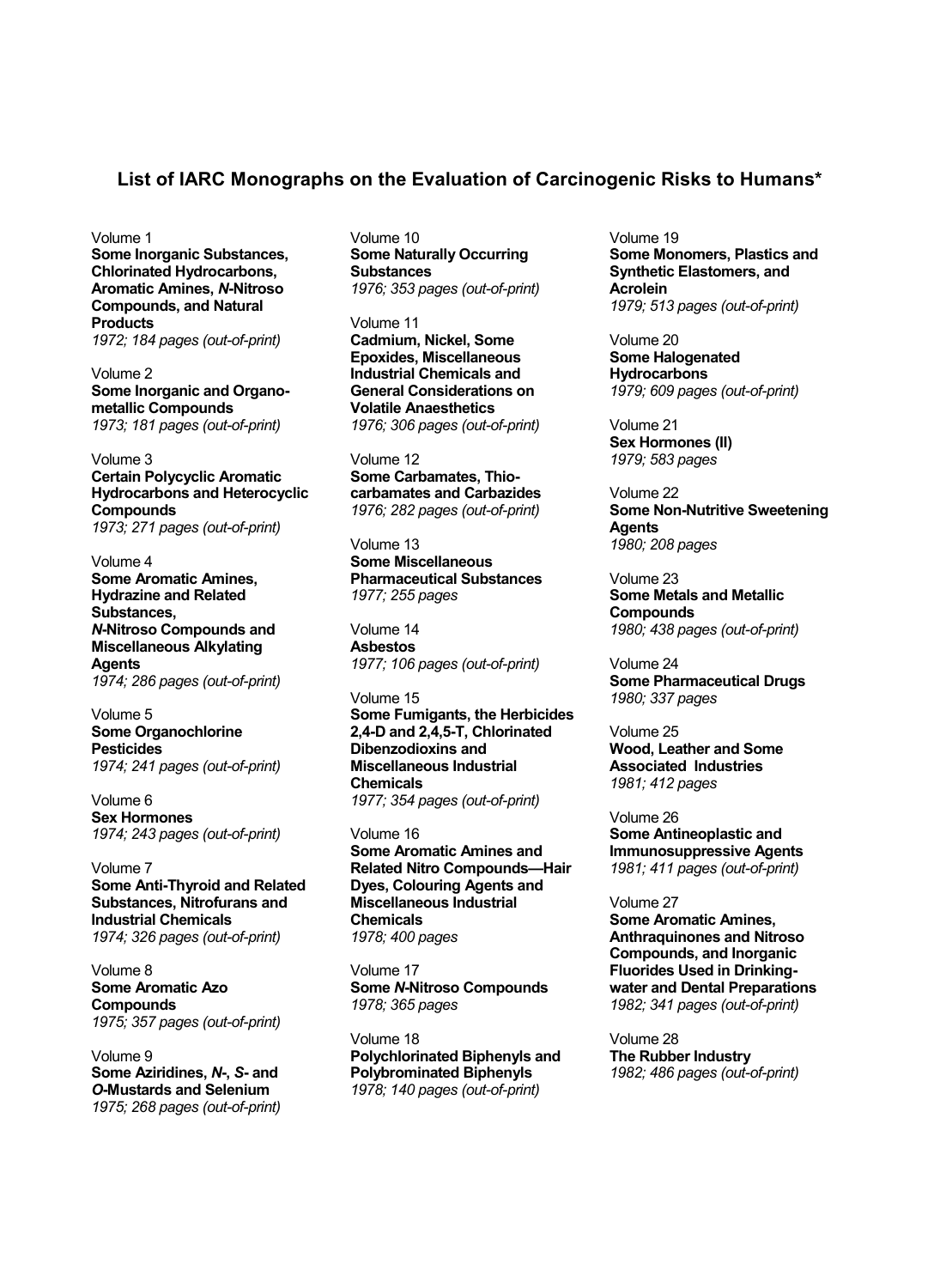Volume 29 **Some Industrial Chemicals and Dyestuffs**  *1982; 416 pages (out-of-print)* 

Volume 30 **Miscellaneous Pesticides**  *1983; 424 pages (out-of-print)* 

Volume 31 **Some Food Additives, Feed Additives and Naturally Occurring Substances**  *1983; 314 pages (out-of-print)* 

Volume 32 **Polynuclear Aromatic Compounds, Part 1: Chemical, Environmental and Experimental Data**  *1983; 477 pages (out-of-print)* 

Volume 33 **Polynuclear Aromatic Compounds, Part 2: Carbon Blacks, Mineral Oils and Some Nitroarenes**  *1984; 245 pages (out-of-print)* 

Volume 34 **Polynuclear Aromatic Compounds, Part 3: Industrial Exposures in Aluminium Production, Coal Gasification, Coke Production, and Iron and Steel Founding**  *1984; 219 pages (out-of-print)* 

Volume 35 **Polynuclear Aromatic Compounds, Part 4: Bitumens, Coal-tars and Derived Products, Shale-oils and Soots**  *1985; 271 pages* 

Volume 36 **Allyl Compounds, Aldehydes, Epoxides and Peroxides**  *1985; 369 pages* 

Volume 37 **Tobacco Habits Other than Smoking; Betel-Quid and Areca-Nut Chewing; and Some Related Nitrosamines**  *1985; 291 pages (out-of-print)*

Volume 38 **Tobacco Smoking**  *1986; 421 pages* 

Volume 39 **Some Chemicals Used in Plastics and Elastomers**  *1986; 403 pages (out-of-print)* 

Volume 40 **Some Naturally Occurring and Synthetic Food Components, Furocoumarins and Ultraviolet Radiation**  *1986; 444 pages (out-of-print)* 

Volume 41 **Some Halogenated Hydrocarbons** 

**and Pesticide Exposures**  *1986; 434 pages (out-of-print)* 

Volume 42 **Silica and Some Silicates**  *1987; 289 pages* 

Volume 43 **Man-Made Mineral Fibres and Radon**  *1988; 300 pages (out-of-print)* 

Volume 44 **Alcohol Drinking**  *1988; 416 pages* 

Volume 45 **Occupational Exposures in Petroleum Refining; Crude Oil and Major Petroleum Fuels**  *1989; 322 pages* 

Volume 46 **Diesel and Gasoline Engine Exhausts and Some Nitroarenes**  *1989; 458 pages* 

Volume 47 **Some Organic Solvents, Resin Monomers and Related Compounds, Pigments and Occupational Exposures in Paint Manufacture and Painting**  *1989; 535 pages (out-of-print)*

Volume 48 **Some Flame Retardants and Textile Chemicals, and Exposures in the Textile Manufacturing Industry**  *1990; 345 pages* 

Volume 49 **Chromium, Nickel and Welding**  *1990; 677 pages* 

Volume 50 **Pharmaceutical Drugs**  *1990; 415 pages* 

Volume 51 **Coffee, Tea, Mate, Methylxanthines and Methylglyoxal**  *1991; 513 pages* 

Volume 52 **Chlorinated Drinking-water; Chlorination By-products; Some Other Halogenated Compounds; Cobalt and Cobalt Compounds**  *1991; 544 pages* 

Volume 53 **Occupational Exposures in Insecticide Application, and Some Pesticides**  *1991; 612 pages* 

Volume 54 **Occupational Exposures to Mists and Vapours from Strong Inorganic Acids; and Other Industrial Chemicals**  *1992; 336 pages* 

Volume 55 **Solar and Ultraviolet Radiation**  *1992; 316 pages* 

Volume 56 **Some Naturally Occurring Substances: Food Items and Constituents, Heterocyclic Aromatic Amines and Mycotoxins**  *1993; 599 pages*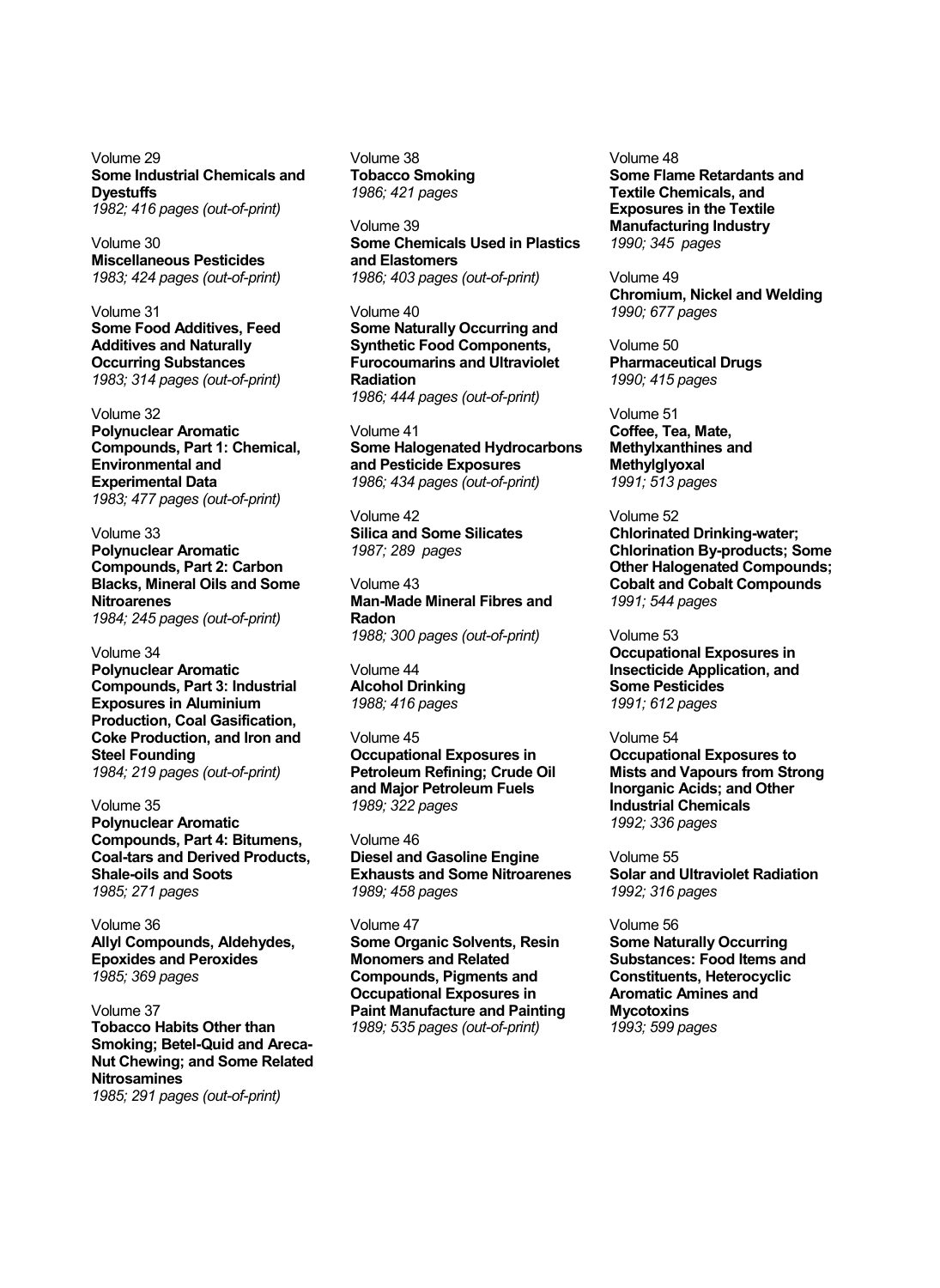Volume 57 **Occupational Exposures of Hairdressers and Barbers and Personal Use of Hair Colourants; Some Hair Dyes, Cosmetic Colourants, Industrial Dyestuffs and Aromatic Amines**  *1993; 428 pages* 

Volume 58 **Beryllium, Cadmium, Mercury, and Exposures in the Glass Manufacturing Industry**  *1993; 444 pages* 

Volume 59 **Hepatitis Viruses**  *1994; 286 pages* 

Volume 60 **Some Industrial Chemicals**  *1994; 560 pages* 

Volume 61 **Schistosomes, Liver Flukes and**  *Helicobacter pylori 1994; 270 pages* 

Volume 62 **Wood Dust and Formaldehyde**  *1995; 405 pages* 

Volume 63 **Dry Cleaning, Some Chlorinated Solvents and Other Industrial Chemicals**  *1995; 551 pages* 

Volume 64 **Human Papillomaviruses**  *1995; 409 pages* 

Volume 65 **Printing Processes and Printing Inks, Carbon Black and Some Nitro Compounds**  *1996; 578 pages* 

Volume 66 **Some Pharmaceutical Drugs**  *1996; 514 pages* 

Volume 67 **Human Immunodeficiency Viruses and Human T-Cell Lymphotropic Viruses**  *1996; 424 pages*

Volume 68 **Silica, Some Silicates, Coal Dust and** *para***-Aramid Fibrils**  *1997; 506 pages* 

Volume 69 **Polychlorinated Dibenzo-***para***-Dioxins and Polychlorinated Dibenzofurans**  *1997; 666 pages* 

Volume 70 **Epstein-Barr Virus and Kaposi's Sarcoma Herpesvirus/Human Herpesvirus 8**  *1997; 524 pages* 

Volume 71 **Re-evaluation of Some Organic Chemicals, Hydrazine and Hydrogen Peroxide**  *1999; 1586 pages* 

Volume 72 **Hormonal Contraception and Post-menopausal Hormonal Therapy**  *1999; 660 pages* 

Volume 73 **Some Chemicals that Cause Tumours of the Kidney or Urinary Bladder in Rodents and Some Other Substances**  *1999; 674 pages* 

Volume 74 **Surgical Implants and Other Foreign Bodies**  *1999; 409 pages* 

Volume 75 **Ionizing Radiation, Part 1, X-Radiation and** γ**-Radiation, and Neutrons** *2000; 492 pages* 

Volume 76 **Some Antiviral and Antineoplastic Drugs, and Other Pharmaceutical Agents**  *2000; 522 pages* 

Volume 77 **Some Industrial Chemicals**  *2000; 563 pages*

Volume 78 **Ionizing Radiation, Part 2, Some Internally Deposited Radionuclides**  *2001; 595 pages* 

Volume 79 **Some Thyrotropic Agents**  *2001; 763 pages* 

Volume 80 **Non-Ionizing Radiation, Part 1: Static and Extremely Low-Frequency (ELF) Electric and Magnetic Fields**  *2002; 429 pages* 

Volume 81 **Man-made Vitreous Fibres**  *2002; 418 pages* 

Volume 82 **Some Traditional Herbal Medicines, Some Mycotoxins, Naphthalene and Styrene**  *2002; 590 pages* 

Volume 83 **Tobacco Smoke and Involuntary Smoking**  *2004; 1452 pages* 

Volume 84 **Some Drinking-Water Disinfectants and Contaminants, including Arsenic**  *2004; 512 pages* 

Volume 85 **Betel-quid and Areca-nut Chewing and Some Areca-nut-derived Nitrosamines**  *2004; 334 pages* 

Volume 86 **Cobalt in Hard Metals and Cobalt Sulfate, Gallium Arsenide, Indium Phosphide and Vanadium Pentoxide**  *2006; 330 pages* 

Volume 87 **Inorganic and Organic Lead Compounds**  *2006; 506 pages*